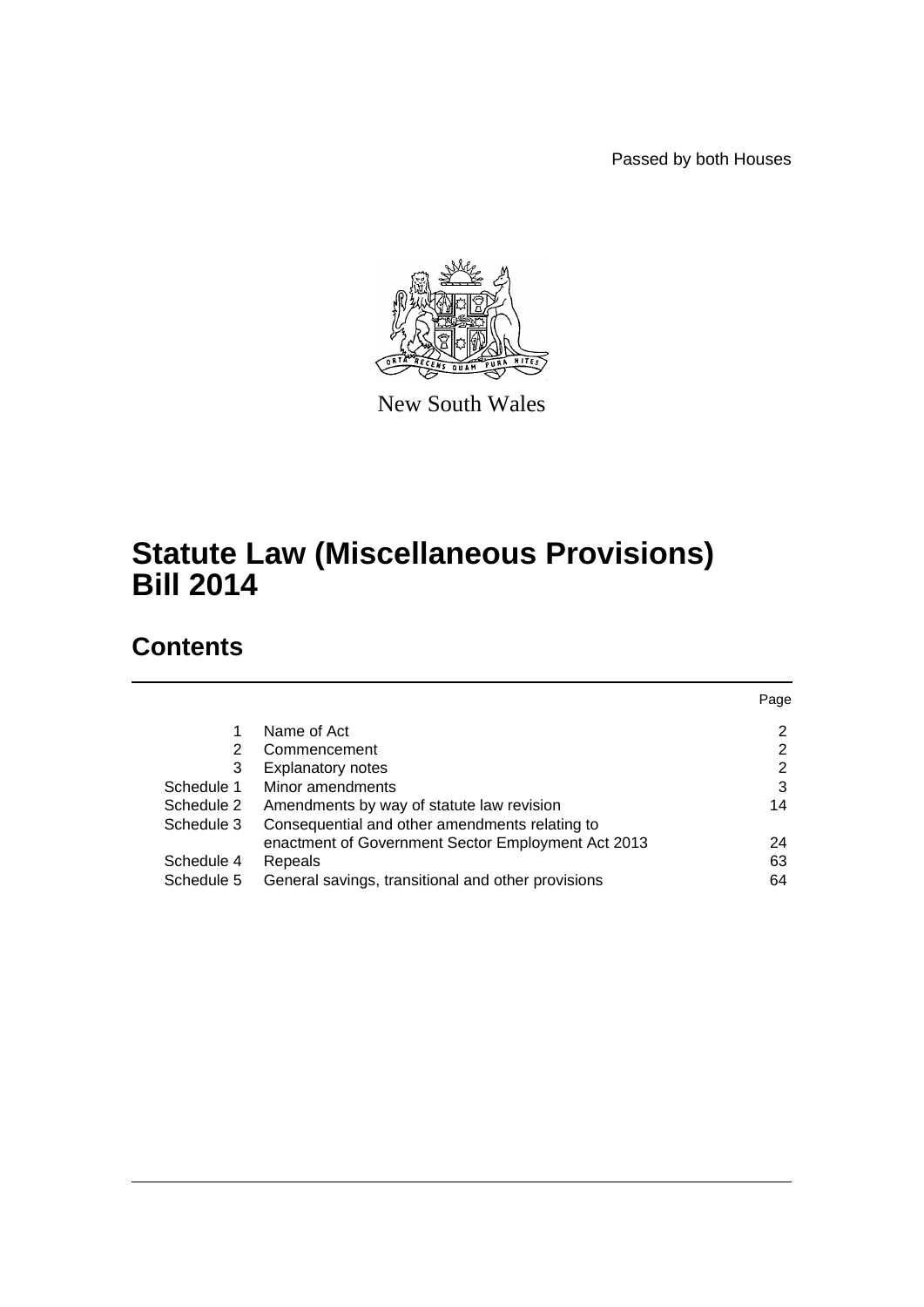*I certify that this public bill, which originated in the Legislative Assembly, has finally passed the Legislative Council and the Legislative Assembly of New South Wales.*

> *Clerk of the Legislative Assembly. Legislative Assembly, Sydney,* , 2014



New South Wales

# **Statute Law (Miscellaneous Provisions) Bill 2014**

Act No , 2014

An Act to repeal certain Acts and to amend certain other Acts and instruments in various respects and for the purpose of effecting statute law revision; and to make certain savings.

*I have examined this bill and find it to correspond in all respects with the bill as finally passed by both Houses.*

*Assistant Speaker of the Legislative Assembly.*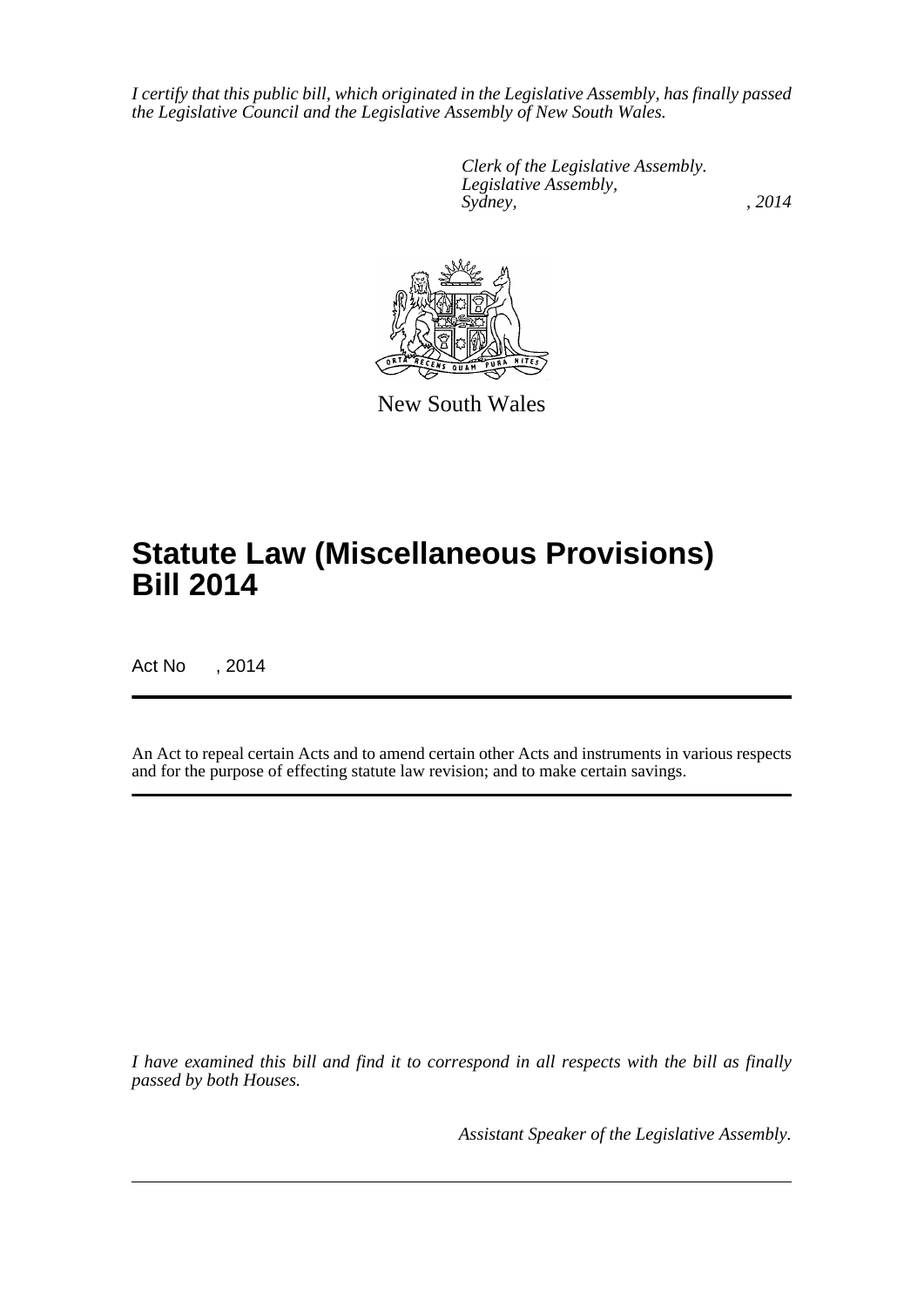Statute Law (Miscellaneous Provisions) Bill 2014 [NSW]

#### <span id="page-2-0"></span>**The Legislature of New South Wales enacts:**

#### **1 Name of Act**

This Act is the *Statute Law (Miscellaneous Provisions) Act 2014*.

#### <span id="page-2-1"></span>**2 Commencement**

- (1) This Act commences on 4 July 2014.
- (2) However, the amendments made by the Schedules to this Act commence on the day or days specified in those Schedules in relation to the amendments concerned. If a commencement day is not specified, the amendments commence in accordance with subsection  $(1)$ .

#### <span id="page-2-2"></span>**3 Explanatory notes**

The matter appearing under the heading "Explanatory note" in any of the Schedules does not form part of this Act.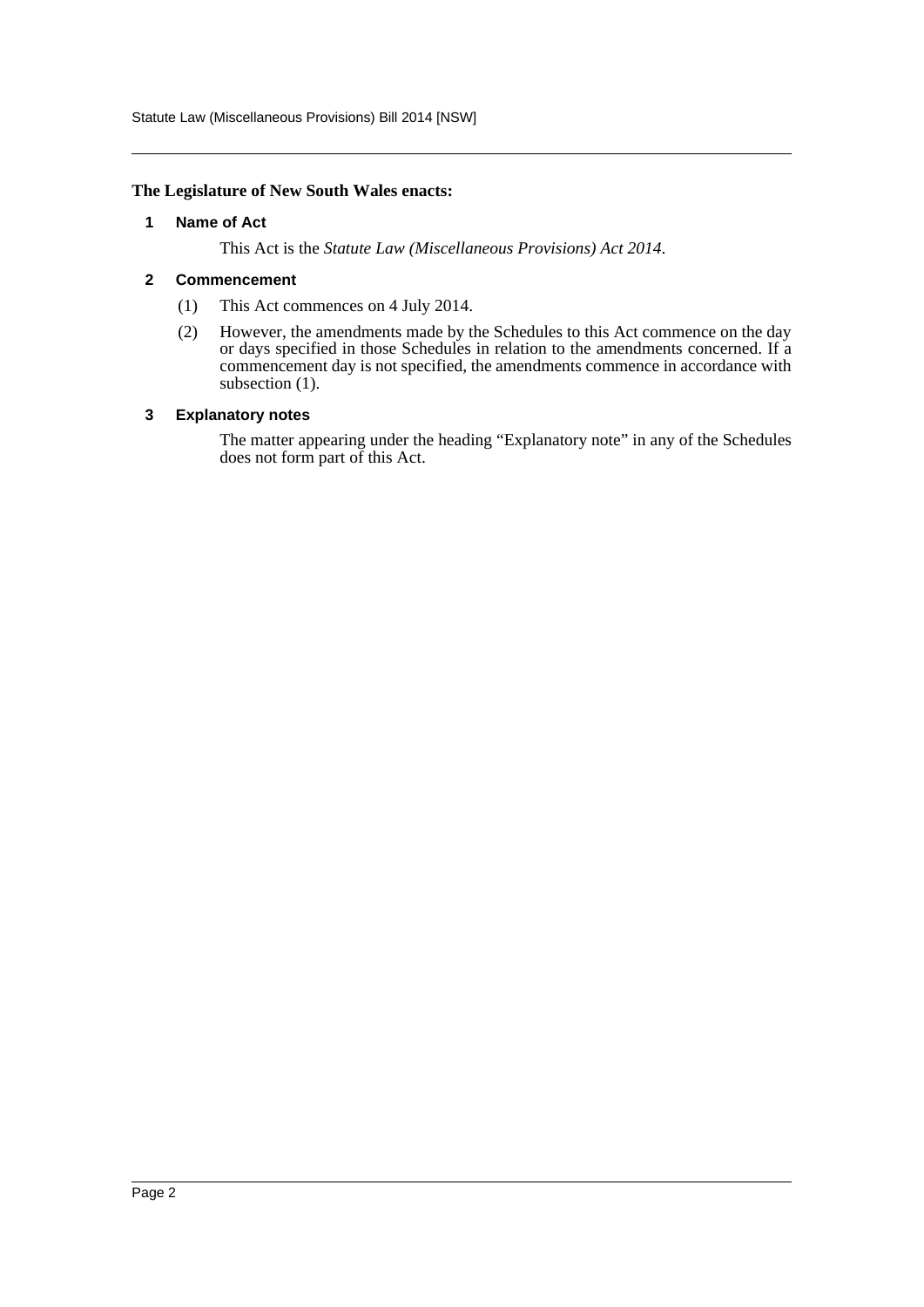# <span id="page-3-0"></span>**Schedule 1 Minor amendments**

# **1.1 Aboriginal Land Rights Act 1983 No 42**

### **Schedule 4 Savings, transitional and other provisions**

Omit "1 July 2014" from clause 45 (2) of Schedule 4. Insert instead "31 December 2015". **Explanatory note**

The proposed amendment to the *Aboriginal Land Rights Act 1983* extends (until 31 December 2015) a transitional period within which a Local Aboriginal Land Council can continue to operate social housing schemes (that were in existence on 1 July 2007) for Aboriginal persons in its area without an approval of the New South Wales Aboriginal Land Council. The proposed amendment is in line with a recommendation resulting from a Ministerial review of that Act.

### **1.2 Animal Diseases and Animal Pests (Emergency Outbreaks) Act 1991 No 73**

### **[1] Section 22 Control orders**

Insert "under this Part" after "to the person" in section 22 (2A).

**[2] Sections 24 (2A), 27B (2), 27M (3), 36 (2) (b), 55 (1) (b) (i) and (c) (i) and 2 (a), 56 (3) (b), 66 (1) and 67 (1) (a) and (2)**

Omit "Director-General" wherever occurring. Insert instead "Secretary".

### **[3] Section 27L Control orders**

Insert "under this Part" after "to the person" in section 27L (3).

### **[4] Section 38 Contravention of quarantine order**

Insert at the end of the section:

(2) A person does not commit an offence under this section of contravening a quarantine order if the act constituting the contravention is authorised by a permit granted to the person under this Part.

### **[5] Section 47A**

Insert after section 47:

### **47A Permits**

- (1) An inspector may grant a permit authorising:
	- (a) the movement of any animal, suspected emergency animal pest, animal product, fodder, fitting, soil, vehicle or other thing on to, within or out of premises, places or vehicles the subject of a quarantine order, or
	- (b) the carrying out of any activity that is the subject of a quarantine order.
- (2) The permit has effect for the period of time, and subject to any conditions, specified by the inspector in the permit. The inspector may specify such conditions as the inspector thinks fit, having regard to the nature and circumstances of the emergency animal disease or emergency animal pest that gave rise to the making of the quarantine order, and of the premises, place or vehicle to which the permit applies.
- (3) Without limiting the basis on which permits may be granted, a permit may be granted on a general basis so that it applies to a specified class of persons. Any such general permit may be granted by such means as may be approved by the Secretary.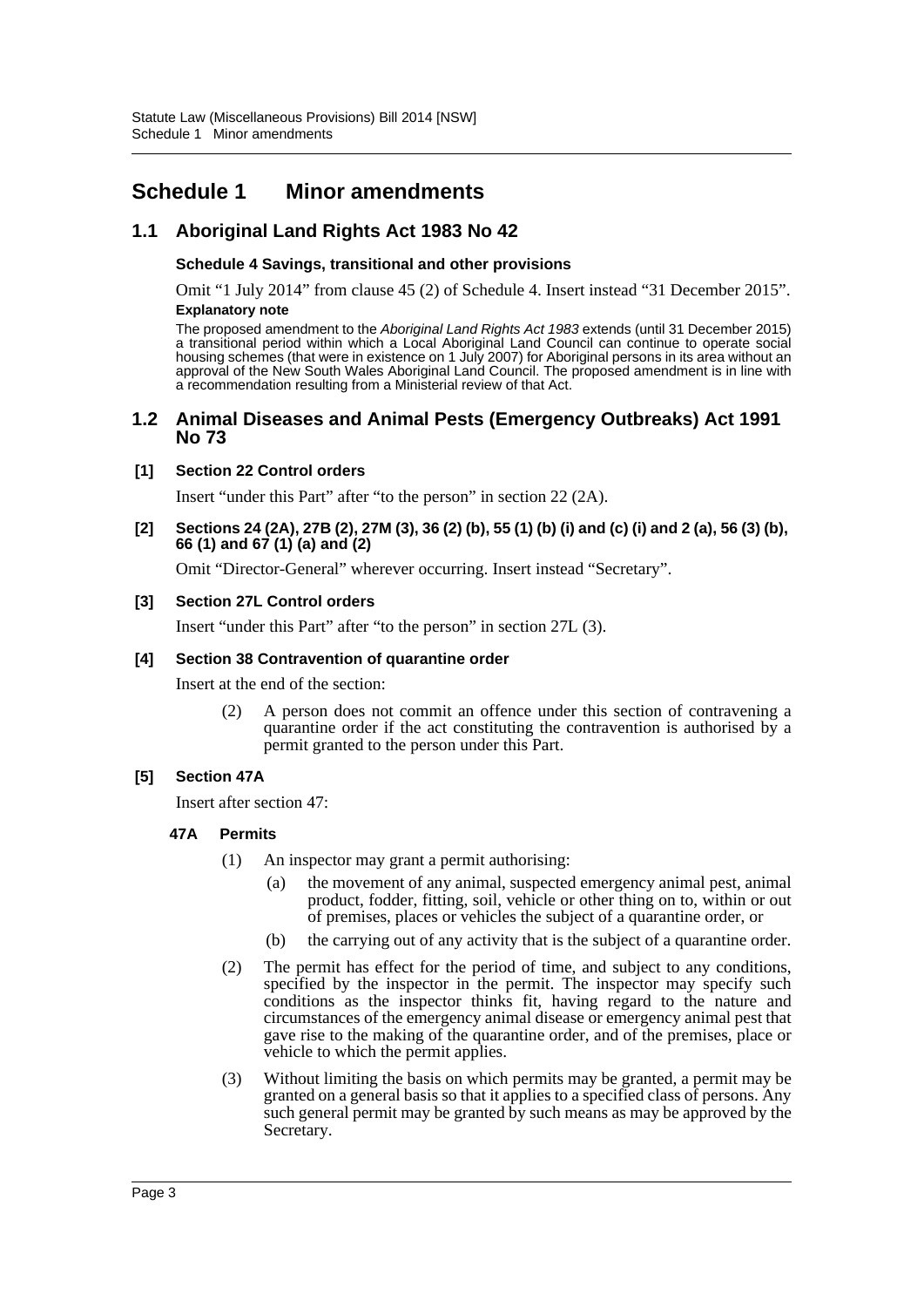- (4) Any inspector may revoke or vary a permit at any time by notice in writing to the holder of the permit. In the case of a permit that has been granted on a general basis to a specified class of persons, notice of the revocation or variation may be published on the Department's website.
- (5) The holder of a permit that has been revoked must, on request by the inspector, immediately deliver the revoked permit to the inspector who revoked it or to a person nominated by that inspector.

Maximum penalty: 5 penalty units.

### **[6] Dictionary**

### Omit the definitions of *Department*, *Director-General* and *permit*.

Insert in alphabetical order:

*Department* means the Department of Trade and Investment, Regional Infrastructure and Services.

*Secretary* means the Secretary of the Department.

#### **Explanatory note**

Item [5] of the proposed amendments to the *Animal Diseases and Animal Pests (Emergency Outbreaks) Act 1991* (*the Principal Act*) provides for the issue of permits authorising activities that would otherwise be in contravention of a quarantine order under that Act. Item [4] provides for a related defence to the offence of contravening a quarantine order if the relevant conduct is authorised by such a permit. Items [4] and [5] are in line with provisions of the Principal Act enabling permits to authorise activities that would otherwise be in contravention of controls relating to infected or infested places or vehicles, restricted areas and control areas.

Items [1] and [3] clarify that the references to permits in sections 22 (2A) and 27L (3) of the Principal Act are references to permits under the Parts of that Act in which those sections occur. Item [6] omits an incomplete definition of *permit* that is also made redundant by items [1] and [3].

Items [2] and [6] update references to a Department and its head, including as a consequence of changes made by the *Government Sector Employment Act 2013*.

# **1.3 Associations Incorporation Act 2009 No 7**

### **[1] Section 4 Definitions**

Omit "*Co-operatives Act 1992*" from paragraph (a) of the definition of *corresponding law* in section  $4(1)$ .

Insert instead "*Co-operatives National Law (NSW)*".

### **[2] Section 4 (1), definition of "registrable corporation"**

Omit paragraph (a). Insert instead:

(a) a co-operative (within the meaning of the *Co-operatives National Law (NSW)*), or

### **[3] Section 76 Registration may be cancelled**

Omit section 76 (1) (e). Insert instead:

(e) the association's committee has not appointed a public officer or has appointed a public officer who is not aged 18 years or more or not ordinarily resident in New South Wales, or

### **[4] Section 76 (4)**

Omit "given". Insert instead "sent".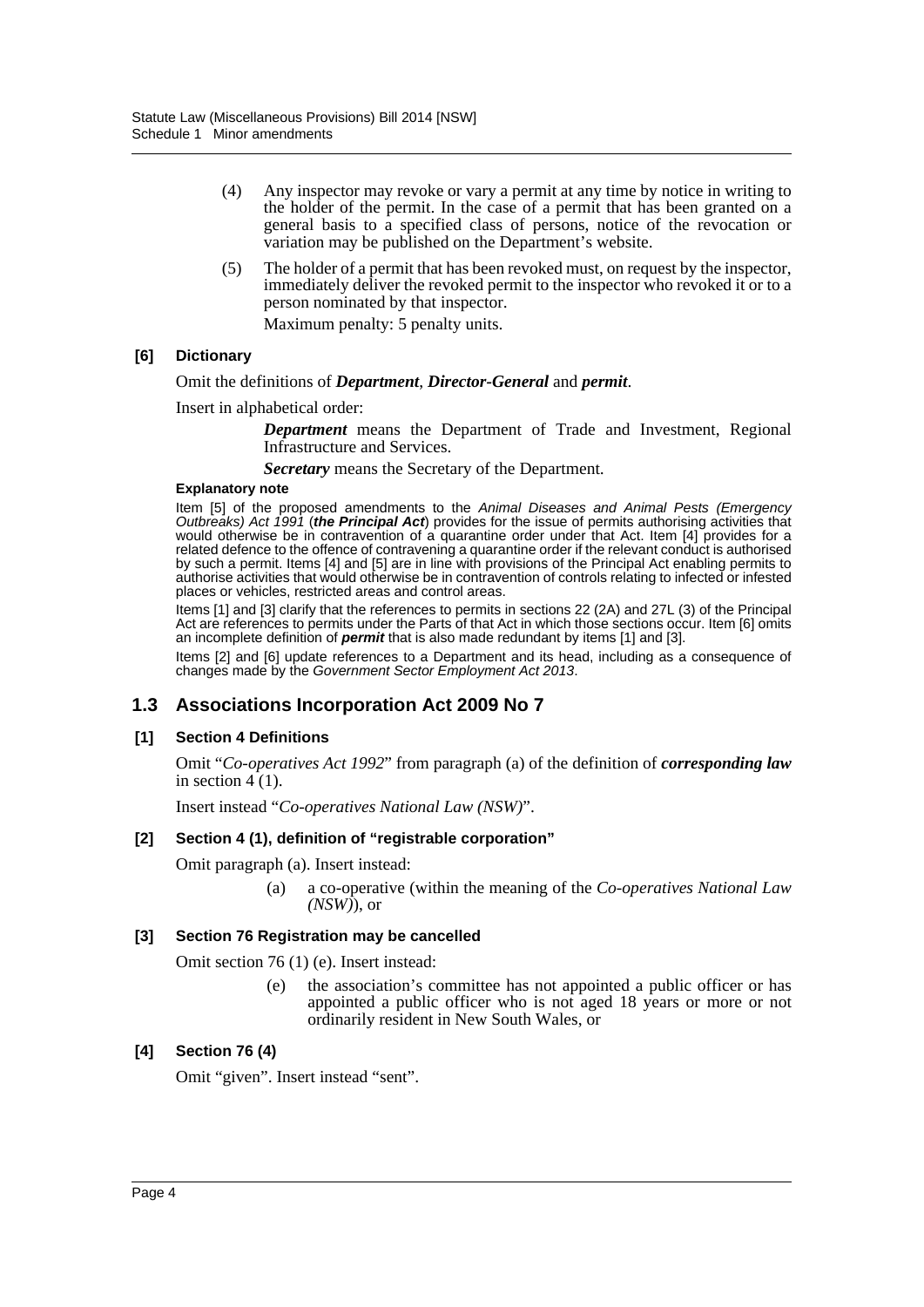#### **Explanatory note**

Items [1] and [2] of the proposed amendments to the *Associations Incorporation Act 2009* (*the Principal Act*) update references to the *Co-operatives Act 1992* (which was repealed on 3 March 2014) with references to the *Co-operatives National Law (NSW)*.

Item [3] allows the Commissioner for Fair Trading, Office of Finance and Services to cancel the registration of an association if satisfied that the association's committee has not appointed a public officer (or not appointed a public officer who meets the current requirements of the Principal Act relating to age and residency in New South Wales).

Item [4] ensures consistency of language in references to the sending of notice in relation to the cancellation or proposed cancellation of an association's registration.

### **1.4 Cemeteries and Crematoria Act 2013 No 105**

#### **[1] Section 7 Status of Cemeteries Agency**

Omit section 7 (2).

#### **[2] Part 4, heading**

Omit "**and cemetery renewal**".

#### **[3] Section 55 Re-use of interment sites and removal of memorials**

Omit "person" from section 55 (2) (c). Insert instead "each person (if any)".

#### **[4] Schedule 6 Amendment of Acts and subordinate instruments**

Omit "before the commencement of section 22 of the *Cemeteries and Crematoria Act 2013*" from proposed section 6 (1) (f1) of the *Public Reserves Management Fund Act 1987* in Schedule  $6.7$  [2].

#### **[5] Schedule 6.7 [2], proposed section 6 (1) (f1)**

Omit "that Act". Insert instead "the *Cemeteries and Crematoria Act 2013*".

#### **[6] Dictionary**

Omit "for the purposes of a cemetery by a local government authority" from paragraph (c) of the definition of *cemetery*.

Insert instead "by a local government authority for the purposes of placing a body in a grave or vault".

#### **Explanatory note**

Item [1] of the proposed amendments to the *Cemeteries and Crematoria Act 2013* repeals an uncommenced provision to ensure that Cemeteries and Crematoria NSW, which is a statutory authority and not part of the Department of Trade and Investment, Regional Infrastructure and Services, is required to submit a separate annual report.

Item [2] removes superfluous words from the heading to a Part.

Item [3] makes it clear that a cemetery operator is required to give notice of its intention to re-use an interment site or remove a memorial to each person (if any) who may be shown in the operator's register as a secondary contact.

Items [4] and [5] ensure that any proceeds paid into the Public Reserves Management Fund for the purposes of the Crown Cemeteries Advisory Committee (now dissolved) or Interim Cemeteries and Crematoria Board (to be dissolved on the constitution of Cemeteries and Crematoria NSW) can continue to be paid into the Cemeteries and Crematoria NSW Fund until those funds are fully disbursed.

Item [6] makes it clear that the definition of *cemetery* includes commercial cemeteries on privately-owned land but excludes burials on private land in a location approved by a local government authority.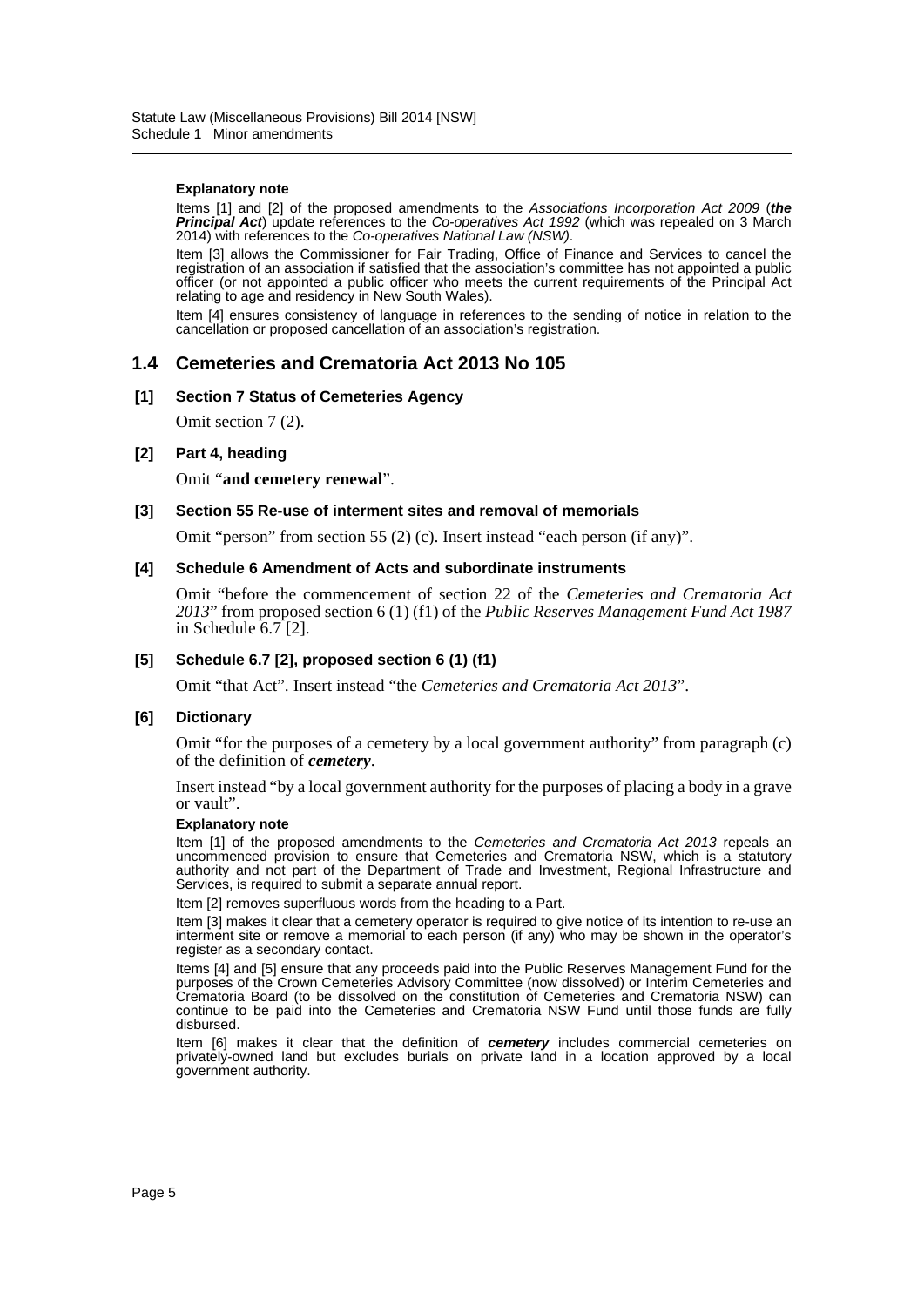## **1.5 Contracts Review Act 1980 No 16**

### **[1] Section 4 Definitions**

Insert at the end of section  $4(2)(a)$ :

or

(a1) a community association, precinct association or neighbourhood association under the *Community Land Management Act 1989*, or

#### **[2] Section 20 Stamp duty**

Omit "*Stamp Duties Act 1920*" wherever occurring. Insert instead "*Duties Act 1997*".

#### **[3] Section 21 Application of Act to certain contracts of service and to existing contracts**

Omit "award or industrial agreement made under the *Conciliation and Arbitration Act 1904* of the Commonwealth" from section 21 (2).

Insert instead "award, instrument or agreement (whatever called) that is in effect under a law of the Commonwealth and deals with matters relating to conditions of employment, industrial relations or workplace relations that are similar to matters dealt with in State industrial instruments".

#### **Explanatory note**

Item [1] of the proposed amendments to the *Contracts Review Act 1980* (*the Principal Act*) ensures that a community association, precinct association or neighbourhood association under the *Community Land Management Act 1989* is not excluded from being granted relief under the Principal Act in respect of unjust contracts (by providing that such an association is not a corporation for the purposes of that Act). This amendment ensures that such associations are treated by the Principal Act in the same way as owners corporations constituted under the *Strata Schemes Management Act 1996* are treated.

Item [2] updates references to a repealed Act.

Item [3] updates a definition of *award* as a consequence of changes to Commonwealth industrial relations law (including by omitting a reference to the repealed *Conciliation and Arbitration Act 1904* of the Commonwealth).

# **1.6 Crimes (Forensic Procedures) Act 2000 No 59**

#### **Section 50 Persons who may carry out forensic procedures**

Omit "physical measurements (whether or not involving marking) for biomechanical analysis of an external part of the body" from the matter relating to item 17 in the table to section 50.

Insert instead "measurements of the body or a part of the body (whether or not involving marking of the body)".

#### **Commencement**

The amendment to the *Crimes (Forensic Procedures) Act 2000* is taken to have commenced on the commencement of the *Crimes and Courts Legislation Amendment Act 2013*.

#### **Explanatory note**

The proposed amendment to the *Crimes (Forensic Procedures) Act 2000* (*the Principal Act*) corrects an oversight that occurred when the definition of *non-intimate forensic procedure* in that Act was extended in 2013 to include body measurements taken for any purpose. The proposed amendment makes a corresponding amendment, identifying who can carry out the measurements concerned.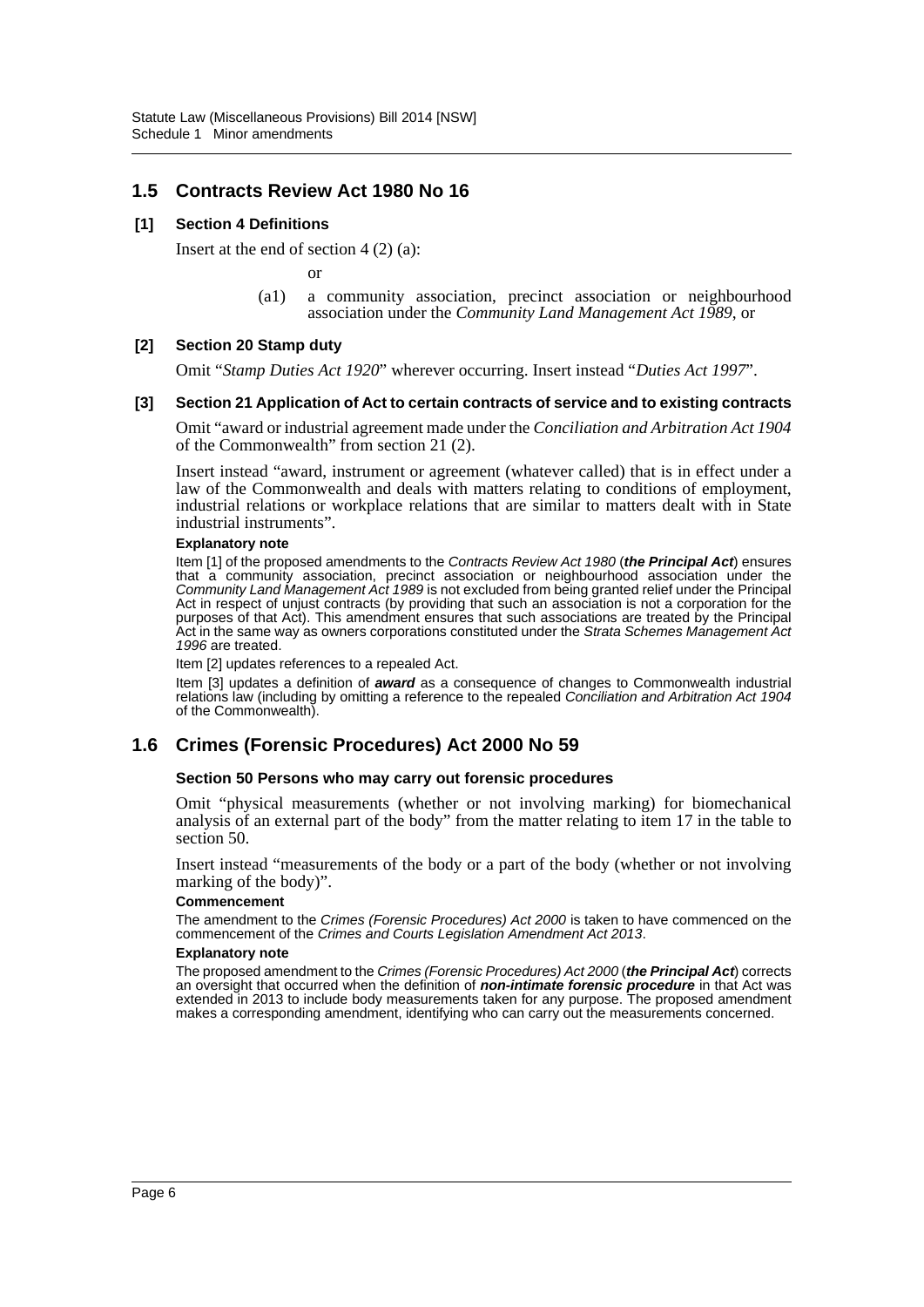# **1.7 Fisheries Management Act 1994 No 38**

#### **Section 148 Variation of permits**

Insert after section 148 (1):

(1A) A request by the holder of an aquaculture permit for a variation referred to in subsection  $(1)$  must be accompanied by the fee prescribed by the regulations.

#### **Explanatory note**

The proposed amendment to the *Fisheries Management Act 1994* allows a fee to be prescribed by the regulations under that Act for requests by aquaculture permit holders to vary the area or type of aquaculture specified in the holder's permit.

## **1.8 Growth Centres (Development Corporations) Act 1974 No 49**

#### **Section 3 Definitions**

Insert ", and includes Landcom" after "this Act" in the definition of *public authority* in section  $3(1)$ .

#### **Explanatory note**

The proposed amendment to the *Growth Centres (Development Corporations) Act 1974* confirms that Landcom is a public authority for the purposes of that Act. That Act allows a development corporation and public authority to enter into arrangements that enable one to act as the agent of the other or that enable the development corporation to make use of the services of staff or facilities of the public authority.

### **1.9 Pawnbrokers and Second-hand Dealers Act 1996 No 13**

#### **[1] Section 32B Interest charges and other charges after redemption period**

Insert ", or the payment of a special fee or charge," after "interest" in section 32B (3).

#### **[2] Section 32M Directions by court for restoration of goods**

Omit "Part 2 of Chapter 7 of the *Criminal Procedure Act 1986*" from section 32M (3).

Insert instead "Part 17 of the *Law Enforcement (Powers and Responsibilities) Act 2002*".

#### **[3] Section 32M, note**

Omit "Section 126". Insert instead "Section 43".

#### **Explanatory note**

Item [1] of the proposed amendments to the *Pawnbrokers and Second-hand Dealers Act 1996* ensures that a pawnbroker who enters into an agreement by which goods are pawned commits an offence if the agreement contains a provision that contravenes the requirement that no special fee or charge is payable for the redemption of pawned goods after the end of the redemption period. The proposed amendment is consistent with the current prohibition on a pawnbroker imposing or accepting such a fee or charge.

Items [2] and [3] update cross-references to provisions of other Acts.

### **1.10 Pesticides Act 1999 No 80**

#### **Section 64 Prohibited residue notices**

Omit "approved form" from section 64 (1).

Insert instead "form approved by that Authority".

#### **Explanatory note**

The proposed amendment to the *Pesticides Act 1999* clarifies that a prohibited residue notice is to be in the form approved by the Environment Protection Authority.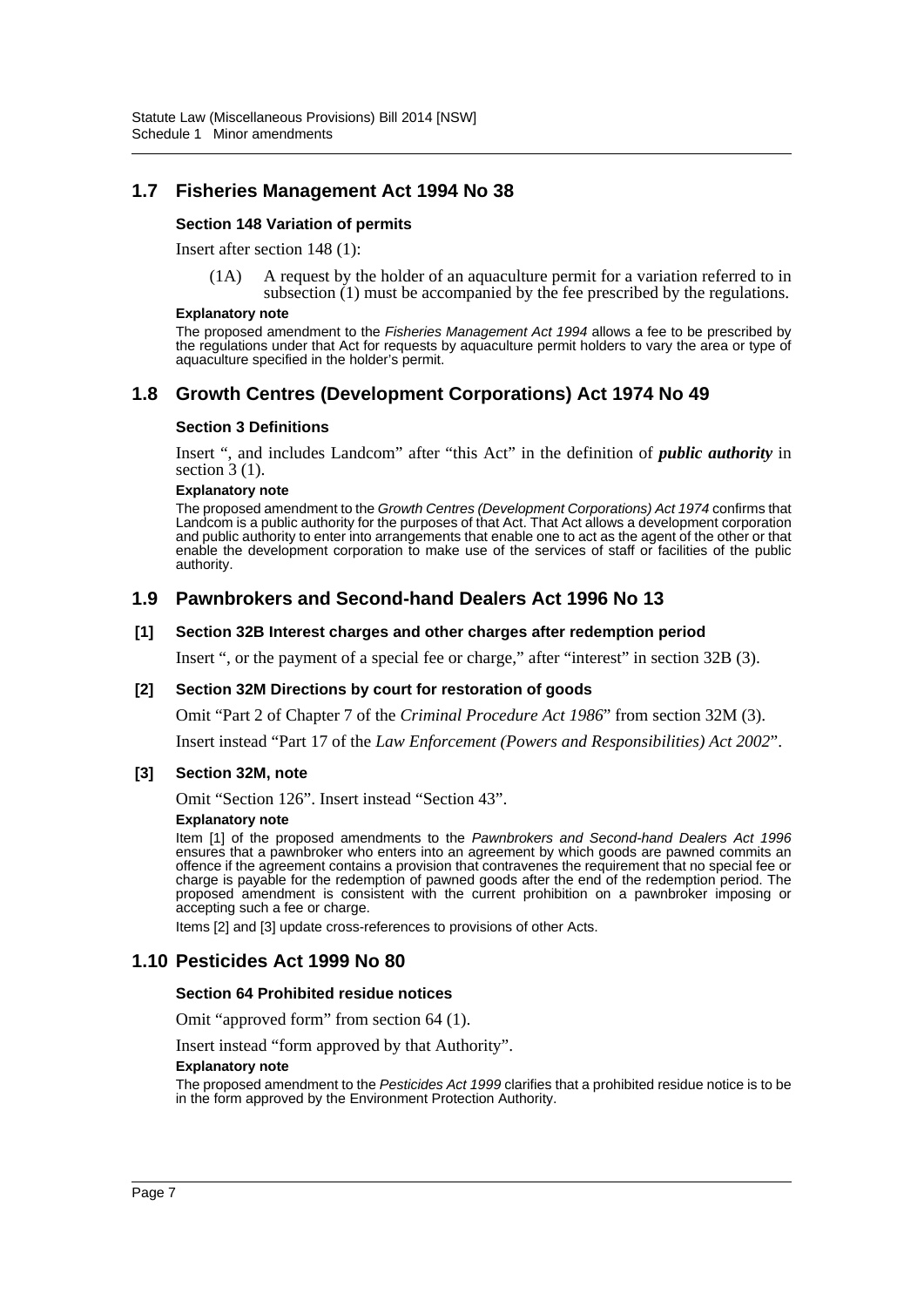# **1.11 Property, Stock and Business Agents Act 2002 No 66**

#### **[1] Section 36 Review of commission and fees**

Insert after section 36 (3):

(3A) A requirement by a person under subsection (3) must be in writing.

#### **[2] Section 60 Agency agreement can be rescinded during cooling-off period**

Insert after section 60 (3) (b):

(b1) by email to an email address specified by the agent (in correspondence or otherwise) as an address to which emails to the agent may be sent,

#### **Explanatory note**

Item [1] of the proposed amendments to the *Property, Stock and Business Agents Act 2002* (*the* **Principal Act**) provides that a person who requires a licensee to furnish an itemised account of a transaction must issue the requirement in writing. The proposed amendment to the *Property, Stock and Business Agents Regulation 2003* in this Schedule consequently removes an equivalent requirement from that Regulation.

Item [2] enables an agency agreement under the Principal Act to be rescinded during the cooling-off period by way of email.

# **1.12 Property, Stock and Business Agents Regulation 2003**

#### **Clause 9 Itemised account**

Omit clause 9 (1).

#### **Explanatory note**

The proposed amendment is consequential on item [1] of the proposed amendments to the *Property, Stock and Business Agents Act 2002* in this Schedule.

### **1.13 Radiation Control Act 1990 No 13**

#### **[1] Section 5A Certain persons and public bodies may exercise certain functions of Authority**

Insert "certain persons and" after "provide for" in section 5A (1).

### **[2] Section 5A (2)**

Omit "Director-General of the Department of Industry and Investment".

Insert instead "Secretary of the Department of Trade and Investment, Regional Infrastructure and Services".

#### **[3] Section 5A (2A) and (2B)**

Insert after section 5A (2):

- (2A) The Secretary of that Department may delegate the exercise of a function in respect of radioactive ore that has been prescribed by the regulations made under subsection (2) to any of the following persons:
	- (a) a member of staff of the Department of Trade and Investment, Regional Infrastructure and Services,
	- (b) a member of staff of an agency of another State or a Territory that administers radiation control legislation,
	- (c) a person of a class prescribed by the regulations.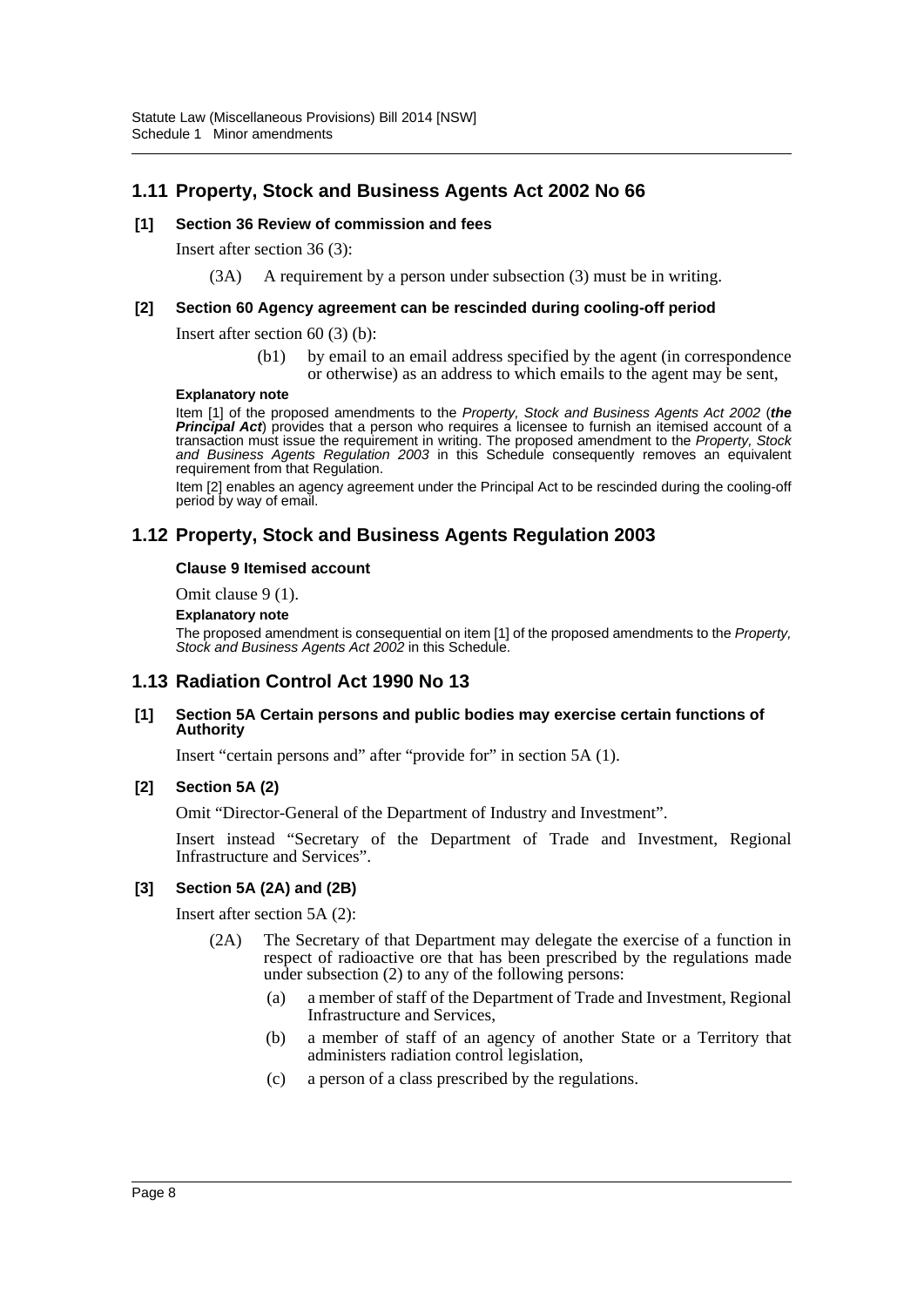(2B) A person to whom the exercise of a function is delegated under subsection (2) must exercise the function in accordance with any conditions or limitations specified in the regulations made under that subsection. **Note.** The instrument of delegation may also limit the delegation. See section 49 of the *Interpretation Act 1987*.

### **[4] Section 5A (3)**

Omit "The Authority cannot".

Insert instead "Neither the Authority nor the Chairperson of the Authority can".

#### **[5] Section 5A (7)**

Insert ", in respect of any persons or any public body exercising functions under this section" after "*1997*".

#### **[6] Section 28 Recovery of costs**

Omit section 28 (2). Insert instead:

- (2) If a notice under section 18 is served on a person, or a direction under section 19 is given to a person, the Authority may, by giving notice in writing, require the person to pay all or any reasonable costs and expenses incurred by the Authority in connection with:
	- (a) monitoring action under the notice or direction, and
	- (b) ensuring that the notice or direction is complied with, and
	- (c) any other associated matters.
- (2A) The Authority may give such a notice even if it did not issue the relevant notice under section 18 or the relevant direction under section 19.

### **[7] Section 29 Radiation Advisory Council**

Omit "Director-General" from section 29 (2) (k). Insert instead "Secretary".

### **[8] Section 39A Personal liability**

Omit "on behalf of a public body" from section 39A (e).

#### **Explanatory note**

Items [2] and [7] of the proposed amendments to the *Radiation Control Act 1990* (*the Principal Act*) update references to Departments and their heads, including as a consequence of changes made by the *Government Sector Employment Act 2013*.

Item [3] enables the Secretary of the Department of Trade and Investment, Regional Infrastructure and Services to delegate functions of the Environment Protection Authority (*the EPA*), or the Chairperson of the EPA, in respect of radioactive ore that the regulations under the Principal Act provide that the Secretary may exercise. Items [1], [5] and [8] are consequential amendments.

Item [4] provides that the Chairperson of the EPA and the EPA (rather than just the EPA, as is currently the case) cannot exercise functions in respect of radioactive ore that the regulations provide the Secretary may exercise.

Item [6] enables the EPA to require a person given certain notices or directions to reimburse the EPA for certain related costs and expenses incurred by it (for example, in ensuring that the notice or action is complied with), regardless of who gave the notice or issued the direction. The proposed amendment replaces an existing provision that wrongly describes the persons who may give the notices concerned and only refers to the giving of the directions concerned by the EPA (whereas such directions can also be issued by an authorised officer, police officer or other person appointed for that purpose by the EPA).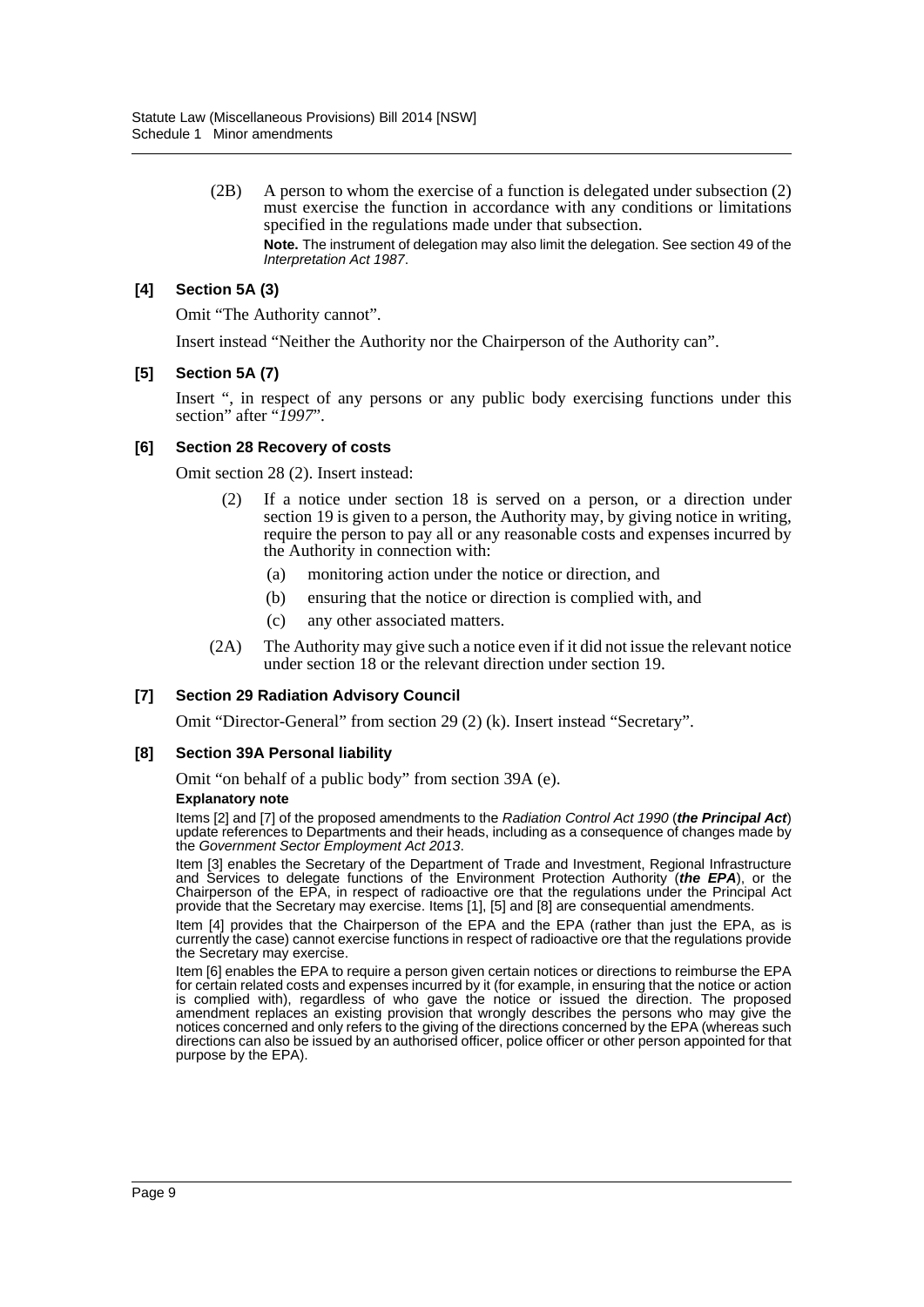# **1.14 Residential Tenancies Act 2010 No 42**

### **[1] Section 100 Early termination without compensation to landlord**

Omit section 100 (1) (c). Insert instead:

(c) that the landlord has notified the tenant of the landlord's intention to sell the residential premises, unless the landlord disclosed the proposed sale of the premises before entering into the residential tenancy agreement as required by section 26,

### **[2] Section 157A**

Insert after section 157:

### **157A Online rental bond service**

- (1) The Director-General may establish an online rental bond service.
- (2) An *online rental bond service* is an online facility or system that may be used for any of the following purposes:
	- (a) to deposit a rental bond with the Director-General,
	- (b) to make a claim for the payment of a rental bond,
	- (c) to make a payment of an amount of a rental bond,
	- (d) to give any notice authorised or required under this Part,
	- (e) to do or facilitate the doing of any other thing authorised or required under this Part.
- (3) Use of the online rental bond service is subject to any terms and conditions imposed by the Director-General.
- (4) A landlord, landlord's agent or any other person must not require a tenant or another person to use the online rental bond service. Maximum penalty: 20 penalty units.
- (5) A notice or other document that is authorised or required by this Part, or under a provision of a residential tenancy agreement that relates to the requirements of this Part, may be given or served by a user of the online rental bond service to or on any other user of the online rental bond service by delivering it electronically to an address nominated by the user as an address for service of the notice or other document.
- (6) In this section:

*user* of the online rental bond service means:

- (a) the Director-General, or
- (b) any tenant, landlord or landlord's agent, or person acting on behalf of a tenant or landlord, who has agreed to use the online rental bond service.

### **[3] Section 159 Payment of bonds**

Insert after section 159 (2):

(2A) Subsection (2) does not prevent a landlord, landlord's agent or other person from requiring a tenant or other person who has agreed to deposit a rental bond for a residential tenancy agreement with the Director-General to provide evidence that the rental bond has been so deposited before the residential tenancy agreement is entered into.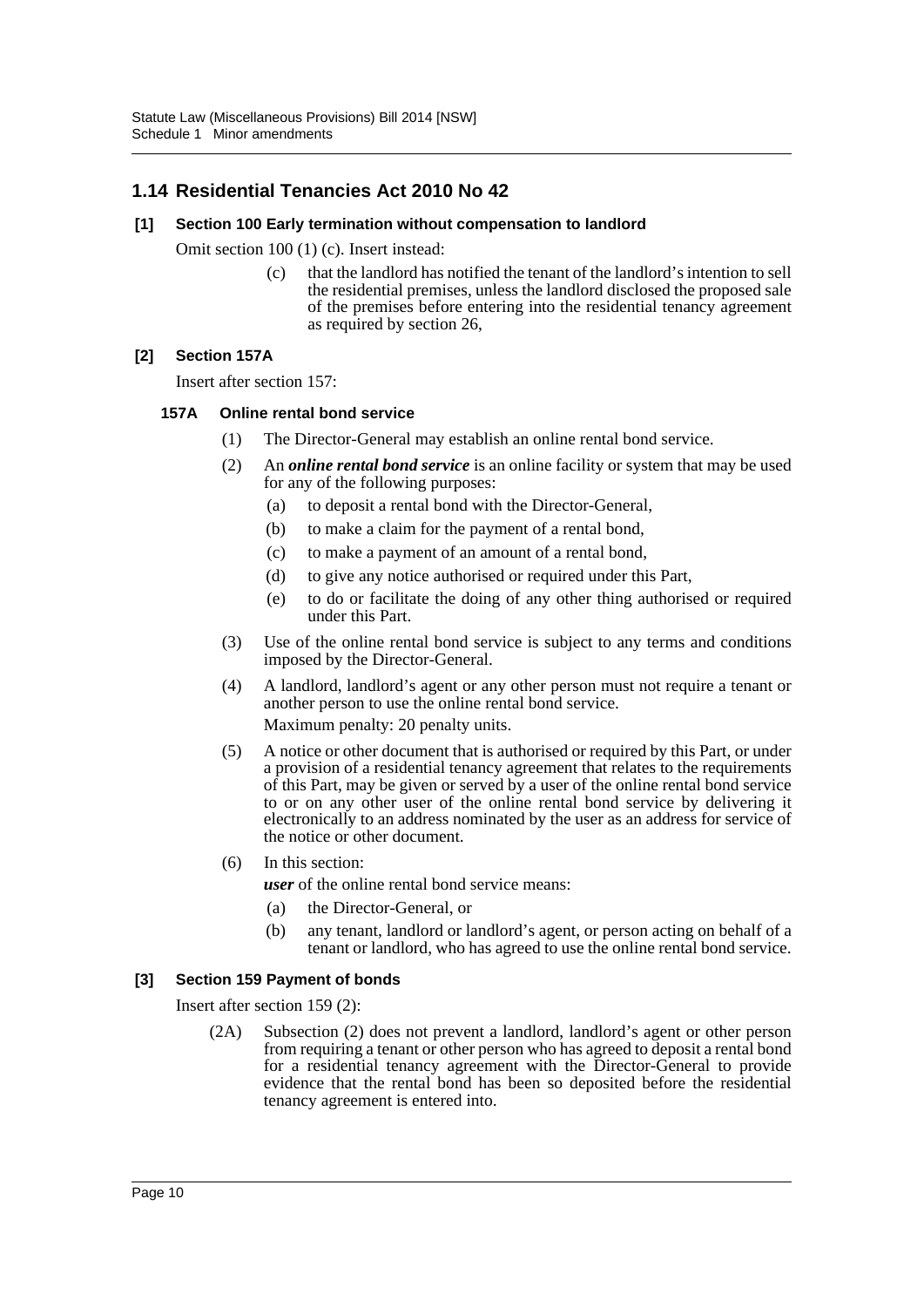### **[4] Sections 160 (2) (a), 164 (4), 165 (3), 171, 178 (1) (b)**

Omit "Director-General of the Department of Human Services" wherever occurring.

Insert instead "Secretary of the Department of Family and Community Services".

### **[5] Sections 160 (2) (a) and 171**

Omit "that Director-General" wherever occurring. Insert instead "that Secretary".

### **[6] Section 222 Functions of Director-General**

Insert after section 222 (1) (f):

(f1) to assist tenants and landlords and persons acting on their behalf to resolve complaints or disputes as the Director-General considers appropriate,

### **[7] Schedule 2 Savings, transitional and other provisions**

Insert after Part 4:

# **Part 5 Provision consequent on enactment of Statute Law (Miscellaneous Provisions) Act 2014**

### **18 Application of amendment**

The amendment made to section 100 by the *Statute Law (Miscellaneous Provisions) Act 2014* extends to residential tenancy agreements entered into before the commencement of the amendment but does not affect the validity of any termination notice given before the commencement of the amendment.

#### **Explanatory note**

Item [1] of the proposed amendments to the *Residential Tenancies Act 2010* (*the Principal Act*) clarifies a provision that allows a tenant to terminate a fixed term tenancy agreement, without paying compensation to the landlord, if the landlord notifies an intention to sell the premises and did not disclose the proposed sale before entering into the residential tenancy agreement. The proposed amendment makes it clear that the tenant's right to terminate is linked to the requirement imposed on the landlord by section 26 of the Principal Act. That section requires a landlord, before entering into a residential tenancy agreement, to disclose any proposal to sell the premises for which a contract for sale has been prepared. A tenant will have a right to terminate the agreement early, unless the proposed sale was disclosed in accordance with that section. Item [7] applies the proposed amendment made by item [1] to existing residential tenancy agreements.

Item [2] allows an online rental bond service to be established. The online rental bond service is an online facility or system that may be used to deposit a rental bond, to make a claim for payment of a rental bond, and for other matters relating to rental bonds. The service will be an alternative to the current (paper-based) service and use of the service will be voluntary. Accordingly, it will be an offence for a landlord to require a tenant to use the online rental bond service. The proposed amendment will permit communications between users of the service to be made by electronic (instead of paper-based) communication.

Item [3] is consequent on item [2]. Item [3] makes it clear that a landlord is not prevented from requiring a tenant who has agreed to deposit a rental bond with the Commissioner for Fair Trading, Office of Finance and Services to provide evidence that the rental bond has been deposited with the Commissioner before the residential tenancy agreement is entered into. Generally, a landlord can only require payment of a rental bond at the time that a residential tenancy agreement is entered into. The online rental bond service will permit a tenant to deposit a rental bond directly with the Commissioner before a residential tenancy agreement is entered into.

Items [4] and [5] update references to the Department of Human Services and the Director-General of that Department (now the Department of Family and Community Services and the Secretary of that Department).

Item [6] expands the functions of the Commissioner for Fair Trading to include assisting tenants and landlords and persons acting on their behalf to resolve complaints or disputes as the Commissioner considers appropriate.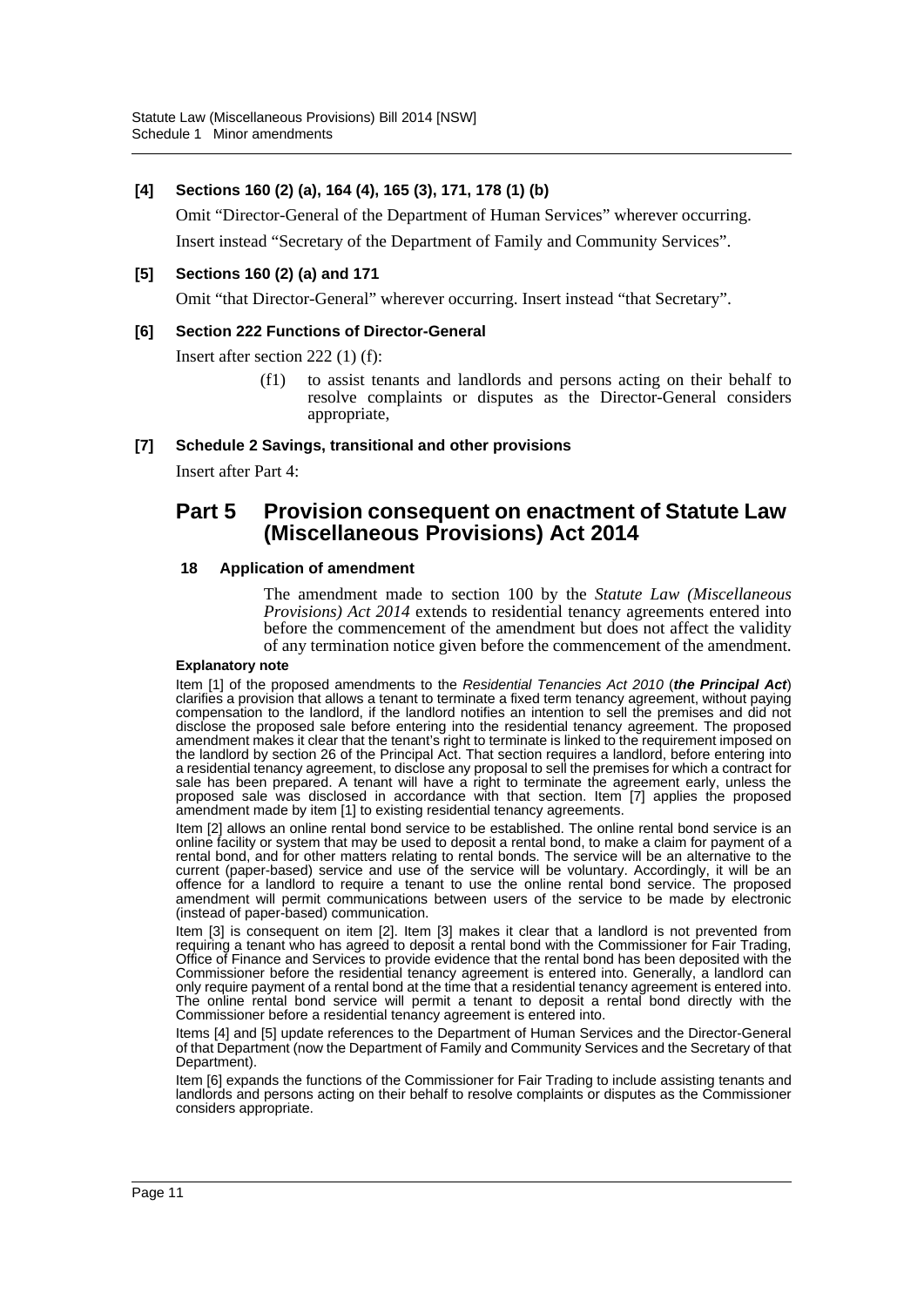## **1.15 Stock Medicines Act 1989 No 182**

#### **Section 3 Definitions**

Omit ", or listed registration," from the definition of *registered stock medicine* in section  $3(1)$ .

#### **Explanatory note**

The proposed amendment to the *Stock Medicines Act 1989* amends the definition of *registered stock medicine* as a consequence of stock medicines no longer having listed registration under the Agvet Code.

### **1.16 Subordinate Legislation Act 1989 No 146**

#### **Schedule 5 Further postponement of repeal of certain statutory rules**

Insert after clause 1 of Schedule 5:

#### **2 Postponement of statutory rules due for repeal in 2014**

The following statutory rules remain in force until 1 September 2015, unless sooner repealed:

- (a) *Adoption Regulation 2003*,
- (b) *Community Services (Complaints, Reviews and Monitoring) Regulation 2004*,
- (c) *Employment Protection Regulation 2001*,
- (d) *Environmental Planning and Assessment Regulation 2000*,
- (e) *Home Building Regulation 2004*,
- (f) *Industrial Relations (General) Regulation 2001*.

#### **Explanatory note**

The proposed amendment to the *Subordinate Legislation Act 1989* (*the Principal Act*) has the effect of keeping a number of regulations in force for a further period of one year after the date on which they would otherwise be repealed by that Act. However, any of the regulations may be repealed sooner by other legislation.

This is necessary as the regulations have each been postponed on at least 5 occasions and are now due to be repealed by the Principal Act on 1 September 2014.

Each of the regulations continue to be required and the repeal of each of the regulations is to be further postponed until 1 September 2015 for the following reasons:

- (a) The *Child Protection Legislation Amendment Act 2014* (recently enacted by Parliament) contains amendments to the *Adoption Act 2000* that are yet to commence. Consequential amendments to the *Adoption Regulation 2003* are anticipated. It is therefore proposed to postpone the repeal of that Regulation pending the commencement of the amendments.
- (b) The *Community Services (Complaints, Reviews and Monitoring) Amendment Bill 2014* is currently before Parliament and it is anticipated that the Bill will require consequential amendments to the *Community Services (Complaints, Reviews and Monitoring) Regulation 2004*. It is therefore proposed to postpone the repeal of that Regulation pending Parliament's consideration of the Bill.
- (c) As a result of the recent commencement of the *Government Sector Employment Act 2013* and changes to national industrial relations laws, the Office of Industrial Relations is to undertake a review of the *Industrial Relations Act 1996* and the *Employment Protection Act 1982*. It is considered that it would be premature to remake the *Employment Protection Regulation 2001* and the *Industrial Relations (General) Regulation 2001* before the conclusion of that review.
- (d) The *Home Building Amendment Bill 2014* is currently before Parliament and it is anticipated that the Bill will require consequential amendments to the *Home Building Regulation 2004*. It is therefore proposed to postpone the repeal of that Regulation pending Parliament's consideration of the Bill.
- (e) The *Planning Bill 2013* (currently before Parliament) contains provisions to repeal and replace the *Environmental Planning and Assessment Act 1979* (and consequently repeal the *Environmental Planning and Assessment Regulation 2000*). It is therefore proposed to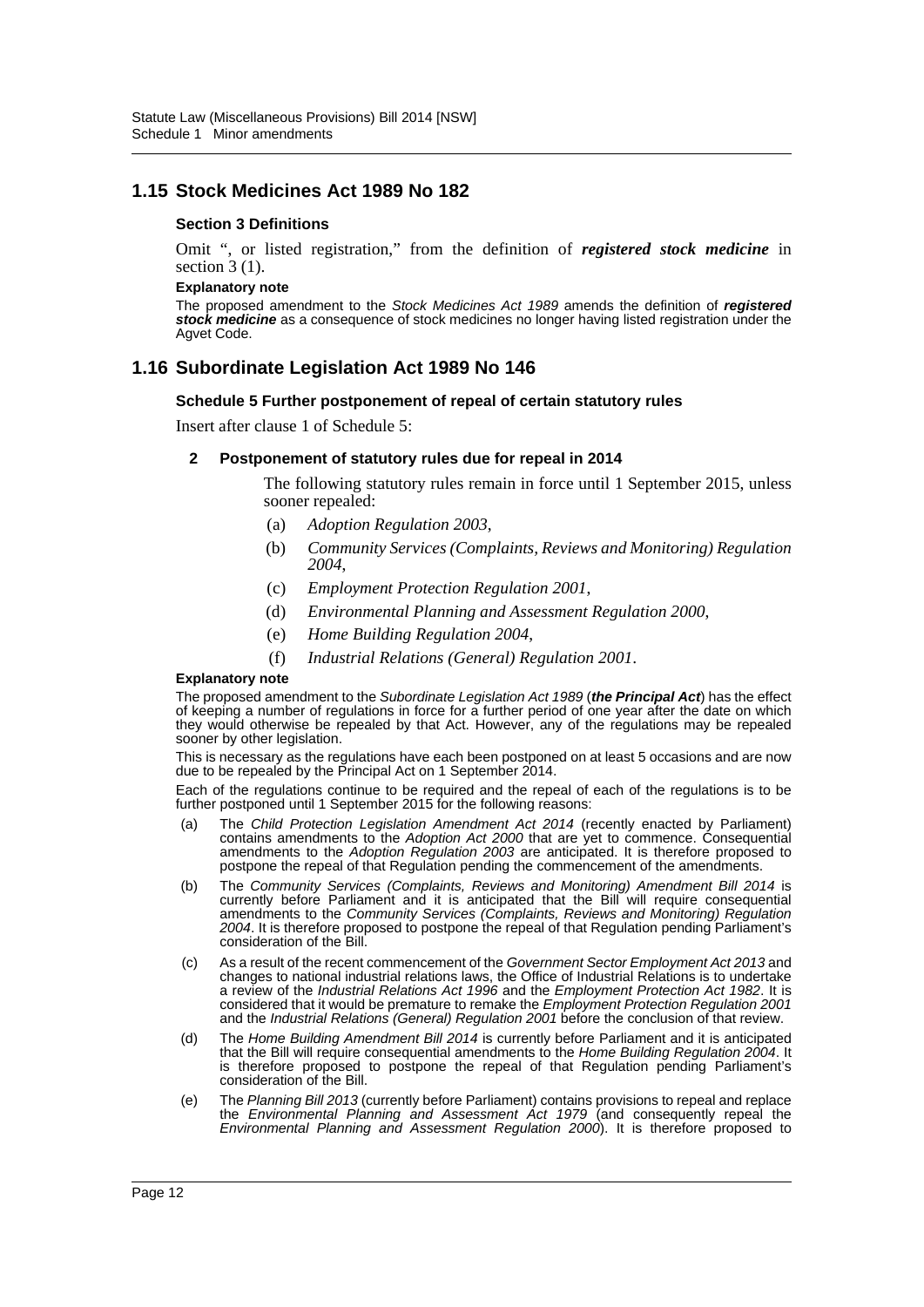postpone the repeal of the *Environmental Planning and Assessment Regulation 2000* pending Parliament's consideration of the Bill.

## **1.17 Valuation of Land Act 1916 No 2**

#### **Section 54 Authentication of lists**

Omit "stamped with the official stamp of or signed by the Valuer-General".

Insert instead "authenticated in such manner as the Valuer-General considers appropriate". **Explanatory note**

The proposed amendment to the *Valuation of Land Act 1916* enables the Valuer-General to authenticate valuation lists and supplementary lists in a manner the Valuer-General considers appropriate (such as electronic authentication), replacing the current requirement for those lists to be authenticated by means of a physical stamp or the Valuer-General's signature.

### **1.18 Water Management Act 2000 No 92**

#### **[1] Section 76 Water allocations may be credited**

Omit "an access licence" wherever occurring in section 76 (1) and (2).

Insert instead "a prescribed access licence".

#### **[2] Section 76 (4)**

Insert after section 76 (3):

(4) In this section:

*prescribed access licence* means an access licence of a category or subcategory prescribed by the regulations for the purposes of this section.

#### **Explanatory note**

The proposed amendments to the *Water Management Act 2000* (*the Principal Act*) limit an entitlement for any holder of an access licence to apply to the Minister to regain used water allocations, in accordance with the Principal Act, to the holder of an access licence that is of a category or subcategory prescribed by the regulations under that Act. (The exercise of both the current and the proposed entitlement is contingent on relevant water return flow rules being established under that Act.)

### **1.19 Western Lands Act 1901 No 70**

#### **Section 8B Western Lands Advisory Council**

Omit "catchment management boards" from section 8B (2) (e).

Insert instead "the Western Region Local Board under the *Local Land Services Act 2013*". **Explanatory note**

The proposed amendment to the *Western Lands Act 1901* revises the membership of the Western Lands Advisory Council following the repeal of the *Catchment Management Authorities Act 2003* by the *Local Land Services Act 2013*.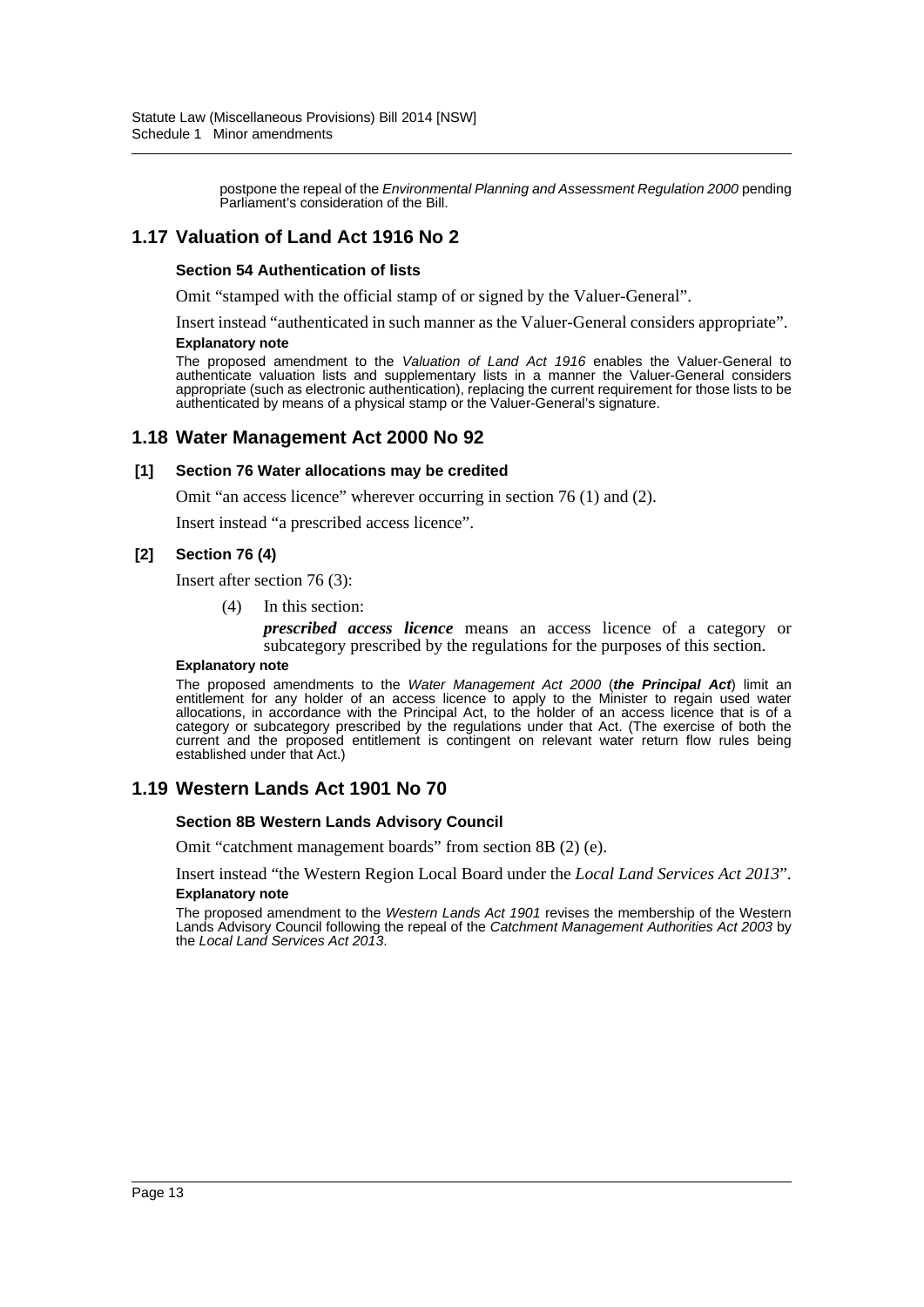# <span id="page-14-0"></span>**Schedule 2 Amendments by way of statute law revision**

### **2.1 Administrative Arrangements (Administrative Changes—Ministers and Public Service Agencies) Order 2014**

### **[1] Clause 5 (2)**

Insert "General" after "Attorney".

### **[2] Clause 8**

Omit "Urban Water Directorate". Insert instead "Metropolitan Water Directorate".

### **[3] Clause 15**

Omit "he". Insert instead "the".

#### **Explanatory note**

Items [1] and [2] of the proposed amendments correct a reference to the name of part of a Public Service agency. Item [3] corrects a spelling error.

# **2.2 Agricultural Tenancies Act 1990 No 64**

### **Schedule 1, item 8**

Omit "*Fertilizers Act 1985*". Insert instead "*Fertilisers Act 1985*". **Explanatory note** The proposed amendment updates a reference to a renamed Act.

### **2.3 Animal Diseases and Animal Pests (Emergency Outbreaks) Regulation 2012**

### **Clause 5 and Schedule 1**

Omit "Director-General" wherever occurring. Insert instead "Secretary". **Explanatory note** The proposed amendment updates references to the head of a Department.

# **2.4 Ashfield Local Environmental Plan 2013**

### **[1] Schedule 5, Part 1**

Insert "Local" in the column headed "Significance" in the matters relating to Item nos 77, 226, 350 and 451.

### **[2] Schedule 5, Part 2**

Omit "**heritage map**". Insert instead "**Heritage Map**".

### **[3] Schedule 5, Part 2**

Omit "C16" from the matter relating to the Ilford Avenue Conservation Area.

Insert instead "C9".

### **Explanatory note**

The proposed amendments correct typographical errors and insert material omitted from the Plan as originally published.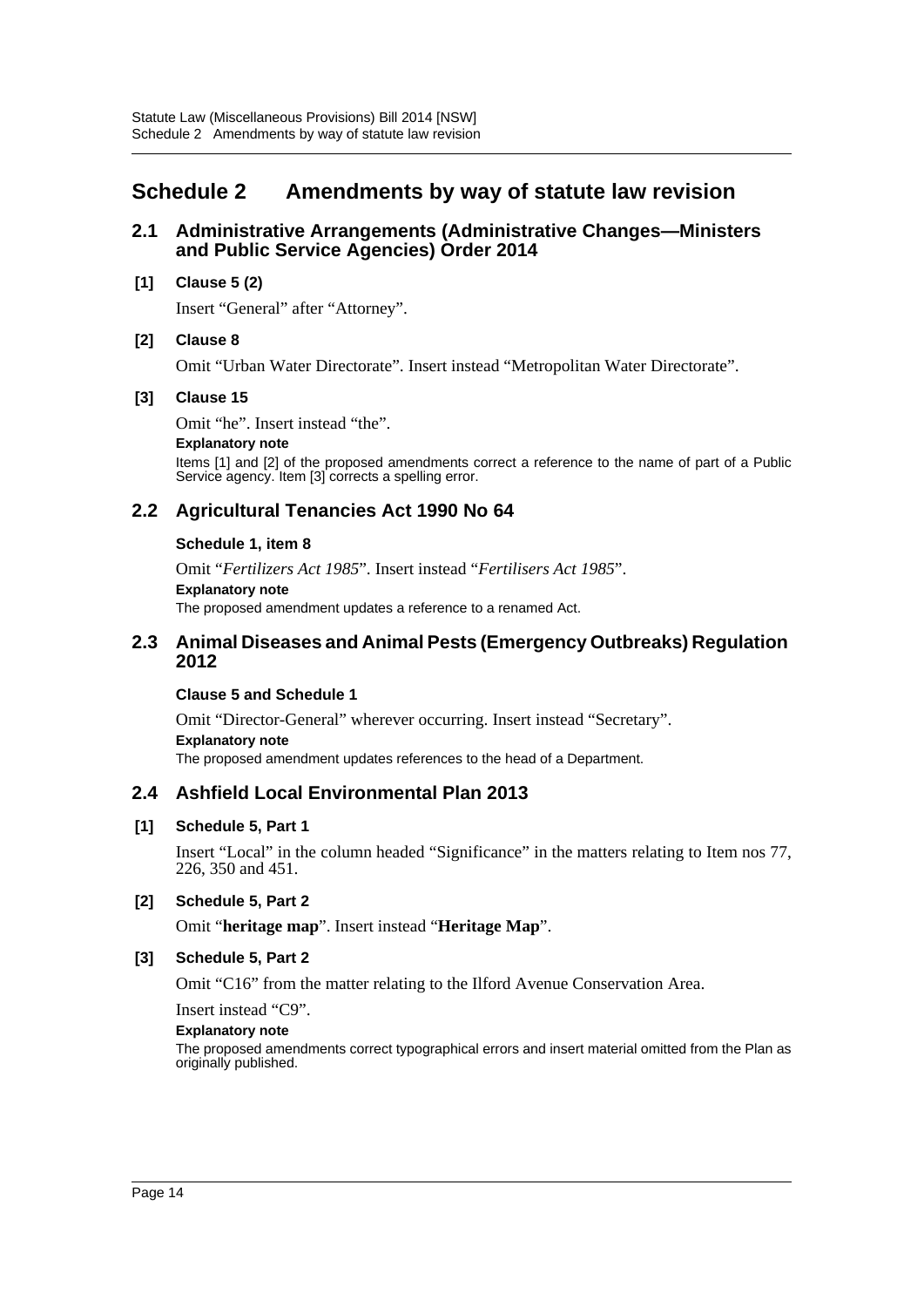# **2.5 Australian Oil Refining Agreements Act 1954 No 34**

### **Section 7 (2) and (2A)**

Omit "substitution" wherever occurring. Insert instead "amendment".

#### **Explanatory note**

The proposed amendment corrects references to the kind of amendments made by the *Civil and Administrative Legislation (Repeal and Amendment) Act 2013* to the section concerned.

# **2.6 Bankstown Local Environmental Plan 2001**

### **Schedule 2, item 4**

Omit "confectionary". Insert instead "confectionery". **Explanatory note** The proposed amendment corrects a spelling error.

# **2.7 Biofuels Act 2007 No 23**

### **Section 23 (3)**

Omit "section 23 (1) (f)". Insert instead "subsection (2) (f)". **Explanatory note** The proposed amendment corrects a cross-reference.

# **2.8 Cemeteries and Crematoria Act 2013 No 105**

## **[1] Section 54 (8) (d)**

Omit "with out". Insert instead "without".

# **[2] Section 124 (8), paragraph (g) of the definition of "civil penalty provision"**

Omit "(4)". Insert instead "(2)".

### **[3] Schedule 1, clause 3**

Omit "Commissioner may". Insert instead "Commissioner, may".

### **[4] Schedule 5, clause 13**

Omit "In this Act". Insert instead "In this Part".

### **[5] Schedule 5, clause 21, definition of "old RNT"**

Insert "of the *Crown Lands Act 1989*" after "section 92 (1)". **Explanatory note** Items [1] and [3] of the proposed amendments correct spelling and grammatical errors. Items [2] and [4] correct cross-references. Item [5] clarifies a cross-reference.

# **2.9 Coal Mine Health and Safety Regulation 2006**

### **Clause 49, Table**

Omit "55 metres". Insert instead "5.5 metres".

### **Explanatory note**

The proposed amendment corrects a typographical error.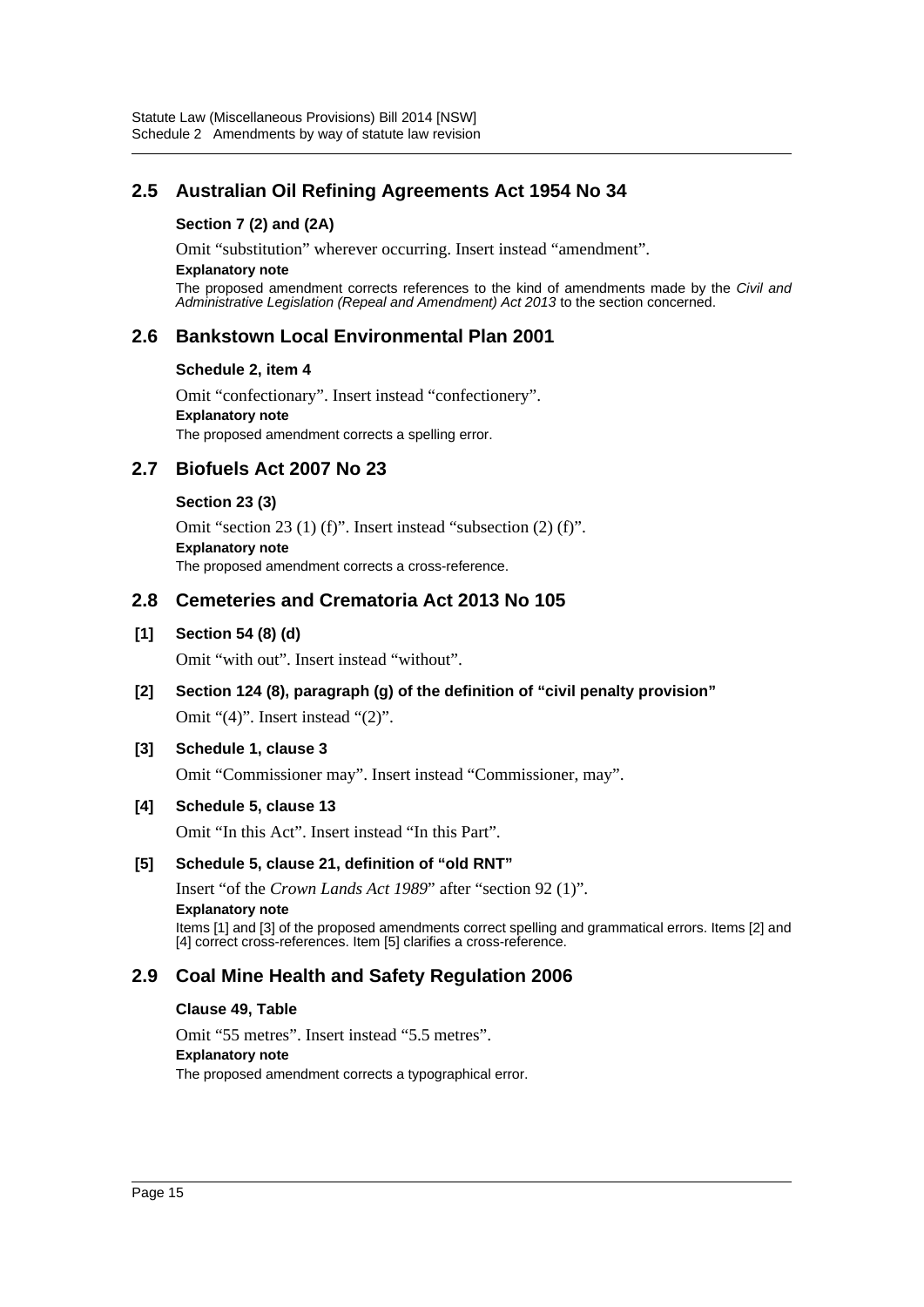# **2.10 Community Land Management Act 1989 No 202**

### **Section 70B (1)**

Omit "Registrar's". Insert instead "principal registrar's". **Explanatory note** The proposed amendment corrects the title of an office holder.

## **2.11 Criminal Procedure Regulation 2010**

### **Clause 96 (2) (a)**

Omit "Director-General's". Insert instead "Secretary's". **Explanatory note** The proposed amendment updates terminology.

# **2.12 Dangerous Goods (Road and Rail Transport) Act 2008 No 95**

### **Section 63 (1)**

Omit "Australian Transport Council".

Insert instead "Standing Council on Transport and Infrastructure". **Explanatory note** The proposed amendment updates a reference to a body.

## **2.13 Defamation Act 2005 No 77**

### **[1] Schedule 2, clause 10**

Omit "Tribunal's". Insert instead "tribunal's".

### **[2] Schedule 3, clause 19**

Omit "Tribunal's". Insert instead "tribunal's". **Explanatory note** The proposed amendments correct typographical errors.

### **2.14 Fines Act 1996 No 99**

### **[1] Section 133, definition of "confirmed"**

Omit "Administrative Decisions Tribunal" from paragraph (a). Insert instead "Civil and Administrative Tribunal".

# **[2] Section 135 (8), definition of "appeal"**

Omit the definition. Insert instead:

*appeal* includes an application to the Civil and Administrative Tribunal for an administrative review under the *Administrative Decisions Review Act 1997* of the decision to confirm a restitution order.

#### **Explanatory note**

The proposed amendments update references to the abolished Administrative Decisions Tribunal.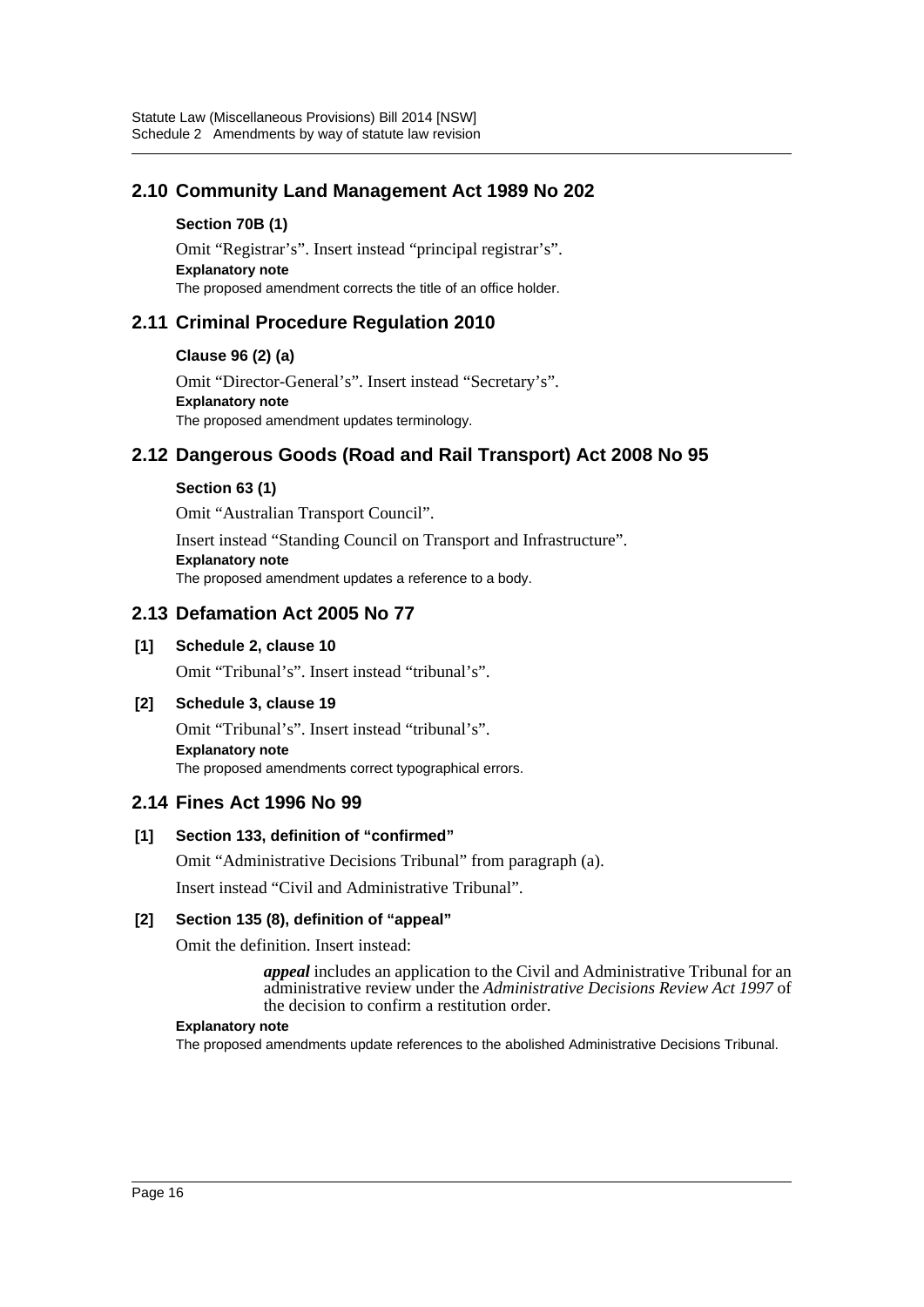# **2.15 Funeral Funds Act 1979 No 106**

### **Section 71 (1) (c)**

Omit the paragraph. Insert instead:

(c) becomes a mentally incapacitated person,

**Explanatory note** The proposed amendment updates terminology.

# **2.16 Game and Feral Animal Control Act 2002 No 64**

### **Section 17 (1) (d)**

Insert "the" before "*Local Land Services Act 2013*". **Explanatory note** The proposed amendment corrects grammar.

# **2.17 Government Sector Employment Regulation 2014**

### **Schedule 2, clause 4 (3) (a)**

Omit "Division 1". Insert instead "Division 8". **Explanatory note** The proposed amendment corrects a cross-reference.

# **2.18 Great Lakes Local Environmental Plan 2014**

### **Clause 4.1B (3) (b)**

Renumber clause  $4.1B(3)$  (b) (b) as clause  $4.1B(3)$  (b) (ii). **Explanatory note** The proposed amendment corrects subparagraph numbering.

# **2.19 Health Practitioner Regulation (New South Wales) Regulation 2010**

### **Schedule 1A, clause 3 (2) (g) (iii)**

Omit "Opthalmologists". Insert instead "Ophthalmologists". **Explanatory note** The proposed amendment corrects a spelling error.

# **2.20 Heavy Vehicle (Adoption of National Law) Act 2013 No 42**

### **Section 26 (3)**

Omit "section 174". Insert instead "section 175". **Explanatory note** The proposed amendment corrects a cross-reference.

### **2.21 Liquor Act 2007 No 90**

### **[1] Section 116AF (1)**

Omit "apply to the Administrative Decisions Tribunal for a review".

Insert instead "apply to the Civil and Administrative Tribunal for an administrative review under the *Administrative Decisions Review Act 1997*".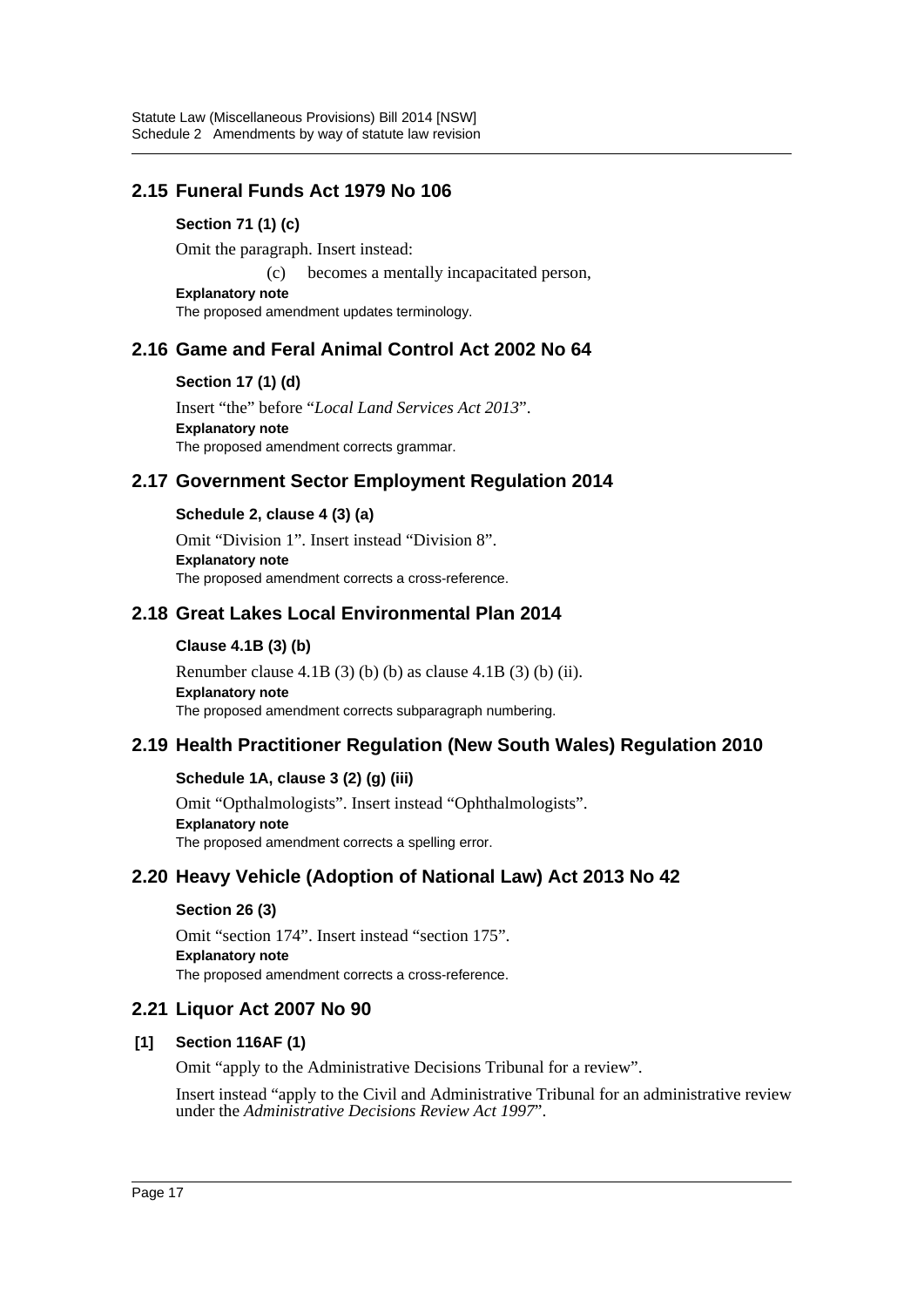### **[2] Section 116AF (2)**

Omit "*Tribunal*". Insert instead "*Review*".

#### **Explanatory note**

The proposed amendments update references to the abolished Administrative Decisions Tribunal and the renamed *Administrative Decisions Tribunal Act 1997*.

# **2.22 Liquor Regulation 2008**

### **Clause 53N (a)**

Omit "responsibilty". Insert instead "responsibility". **Explanatory note** The proposed amendment corrects a spelling error.

# **2.23 Local Government (General) Regulation 2005**

### **Schedule 3**

Omit "Local Government Pecuniary Interest Tribunal".

Insert instead "Civil and Administrative Tribunal".

#### **Explanatory note**

The proposed amendment updates references to the abolished Local Government Pecuniary Interest **Tribunal** 

# **2.24 Marine Safety (General) Regulation 2009**

### **Clause 3 (1), definition of "enclosed waters"**

Omit "Schedules 1 and 2 to the *Marine Safety (Commercial Vessels) Regulation 2010*".

Insert instead "Schedules 1B and 1C".

### **Explanatory note.**

The proposed amendment corrects a cross-reference.

# **2.25 Marine Safety Legislation (Lakes Hume and Mulwala) Act 2001 No 78**

### **[1] Section 3, definition of "marine safety legislation of Victoria"**

Omit "*Marine Act 1988*". Insert instead "*Marine Safety Act 2010*".

### **[2] Section 4 (2) (a)**

Insert "or hearing" after "trial".

### **[3] Section 11 (1)**

Omit "*Public Sector Management and Employment Act 1998*". Insert instead "*Public Administration Act 2004*".

### **[4] Section 11 (2)**

Omit "the Maritime Authority of NSW". Insert instead "Roads and Maritime Services". **Explanatory note**

The proposed amendments update cross-references, insert missing words and update the name of a NSW government agency.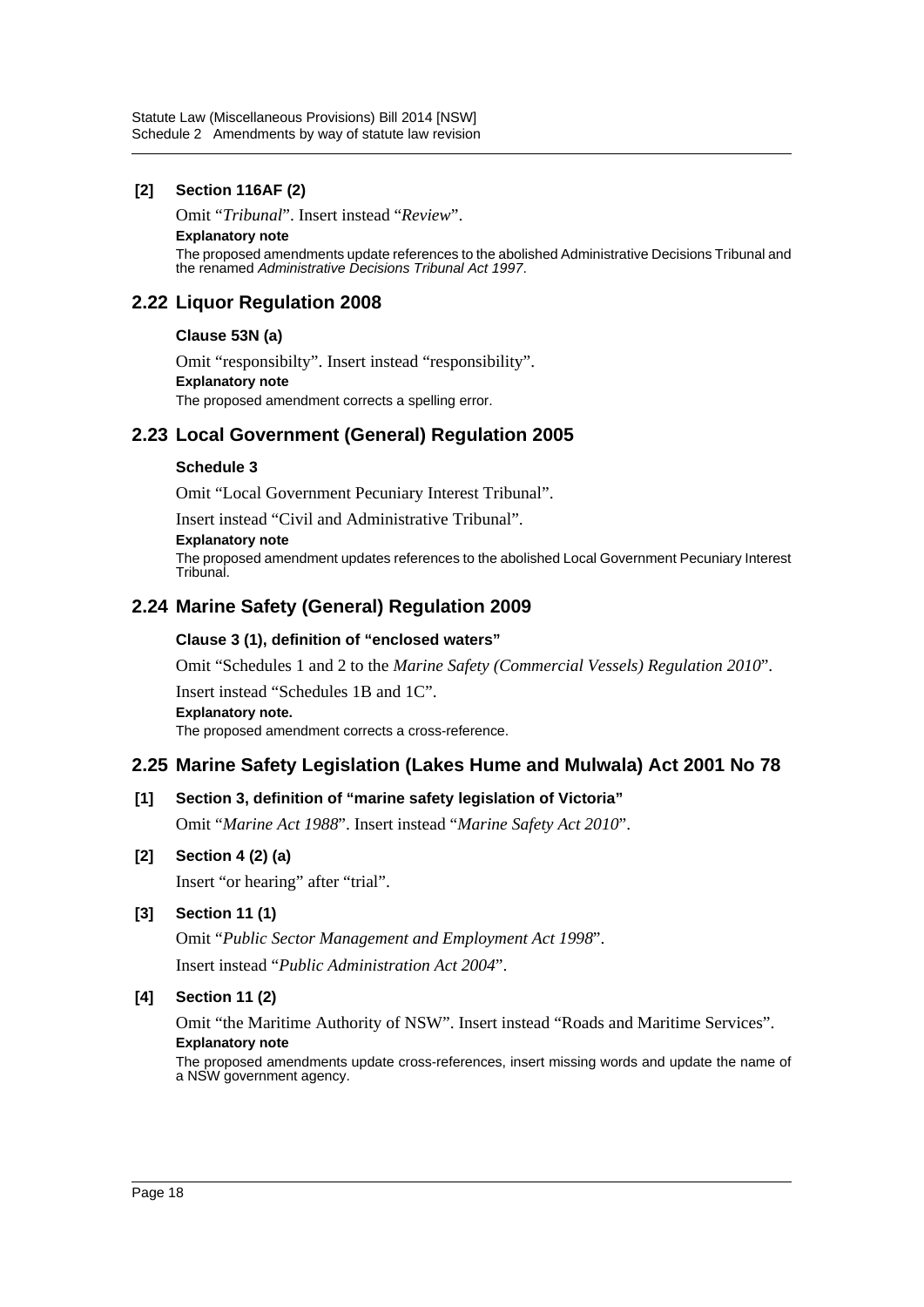# **2.26 Motor Vehicles Taxation Act 1988 No 111**

### **[1] Section 3 (1), definition of "civil defence work"**

Omit "as defined in section 3 of the *State Emergency Services and Civil Defence Act 1972*".

Insert instead "(within the meaning of the *State Emergency and Rescue Management Act 1989*)".

### **[2] Section 3 (1), definition of "station waggon"**

Omit the definition. Insert instead:

*station wagon* has the same meaning as in the *Road Transport (Vehicle Registration) Regulation 2007*.

### **[3] Section 3 (1), paragraph (b) of definition of "primary producer's vehicle"**

Omit "registered under the *Co-operatives Act 1992*".

Insert instead "that is a co-operative or a participating co-operative within the meaning of the *Co-operatives National Law (NSW)*".

### **[4] Section 3 (2) (b) and (d) (ii)**

Omit "waggon" wherever occurring. Insert instead "wagon".

### **[5] Section 16 (1) (a)**

Omit "*Mines Rescue Act 1994*". Insert instead "*Coal Industry Act 2001*".

### **[6] Section 17 (1) (b) (ii)**

Omit "registered under the *Co-operatives Act 1992*".

Insert instead "that is a co-operative, or a participating co-operative, within the meaning of the *Co-operatives National Law (NSW)*".

### **[7] Section 17 (1) (m)**

Omit "*Education Reform Act 1990*". Insert instead "*Education Act 1990*". **Explanatory note.** The proposed amendments update cross-references and make consequential amendments.

# **2.27 North Coast Regional Environmental Plan**

### **Clause 79 (1) (a)**

Omit "identifed". Insert instead "identified". **Explanatory note** The proposed amendment corrects a spelling error.

### **2.28 Orange Local Environmental Plan 2011**

### **[1] Schedule 5, Part 1**

Omit "Barett" from the matter relating to I193. Insert instead "Barrett".

### **[2] Schedule 5, Part 1**

Omit "Dive" from the matter relating to I306. Insert instead "Drive". **Explanatory note** The proposed amendments correct spelling errors.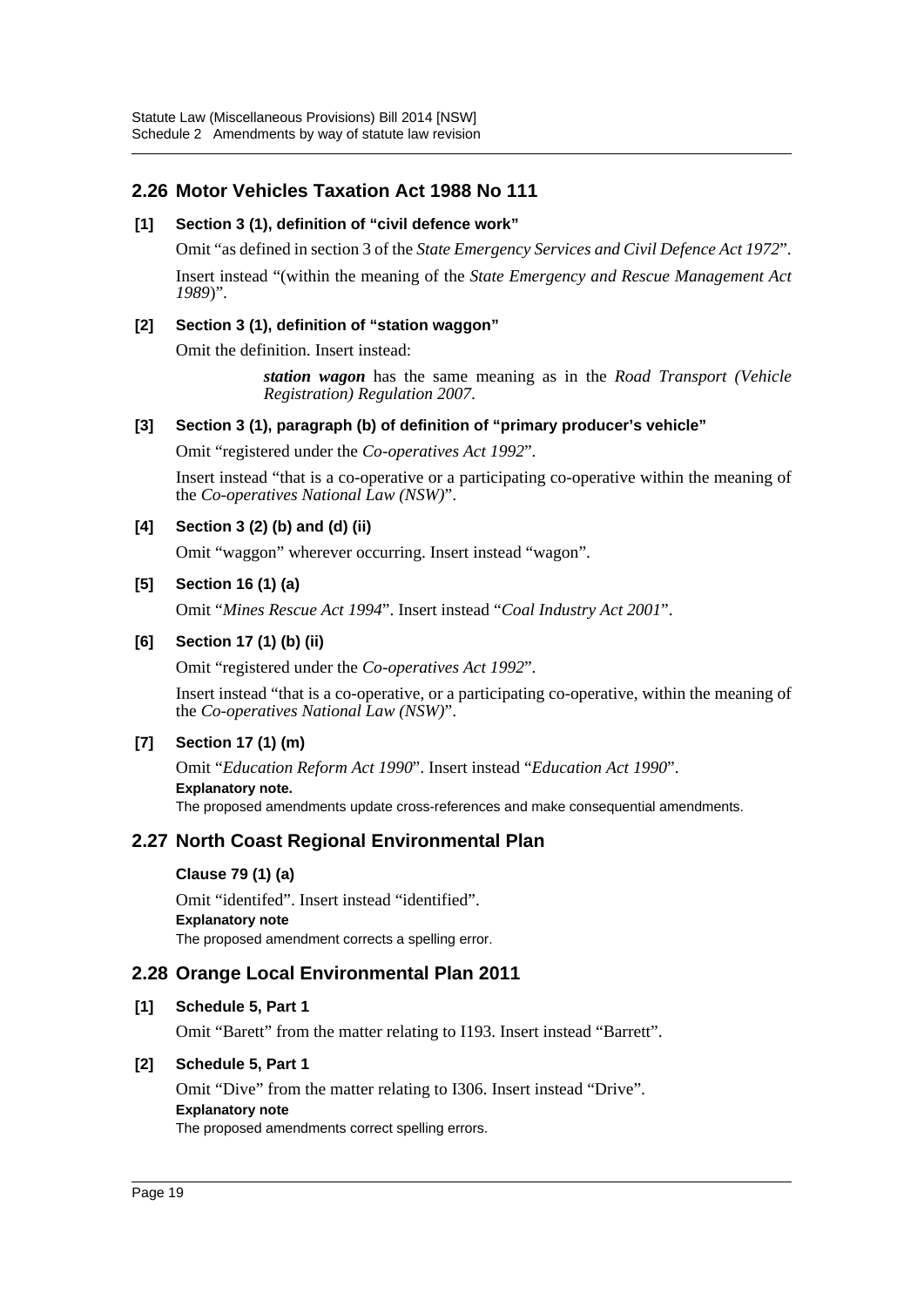### **2.29 Port Kembla Inner Harbour Construction and Agreement Ratification Act 1955 No 43**

### **Section 12 (2) and (2A)**

Omit "substitution" wherever occurring. Insert instead "amendment".

#### **Explanatory note**

The proposed amendment corrects references to the kind of amendments made by the *Civil and Administrative Legislation (Repeal and Amendment) Act 2013* to the section concerned.

## **2.30 Public Finance and Audit Act 1983 No 152**

#### **Schedule 3**

Transfer the matter relating to Fire and Rescue NSW to after the matter relating to the Department of Finance and Services.

#### **Explanatory note**

The proposed amendment corrects the ordering of items in a Schedule.

## **2.31 Public Health Act 2010 No 127**

#### **Section 64 (6)**

Omit "Administrative Decisions Tribunal's".

Insert instead "Civil and Administrative Tribunal's".

#### **Explanatory note**

The proposed amendment updates a reference to the abolished Administrative Decisions Tribunal.

### **2.32 Queanbeyan Local Environmental Plan 2012**

#### **Schedule 2**

Omit "(When this Plan was made this Schedule was blank)". **Explanatory note** The proposed amendment removes redundant words.

### **2.33 Regional Relocation (Home Buyers Grant) Regulation 2012**

### **Clauses 1 and 3**

Omit "*(Home Buyers Grant)*" wherever occurring. Insert instead "*Grants*".

#### **Explanatory note**

The proposed amendment updates a reference to a renamed Act and consequently renames a regulation under that Act.

# **2.34 Residential (Land Lease) Communities Act 2013 No 97**

### **Section 8 (2), definition of "co-operative"**

Omit the definition. Insert instead:

*co-operative* has the same meaning as in the *Co-operatives National Law (NSW)* and includes a participating co-operative within the meaning of that Law.

#### **Explanatory note**

The proposed amendment updates a definition consequent on the adoption of a national law.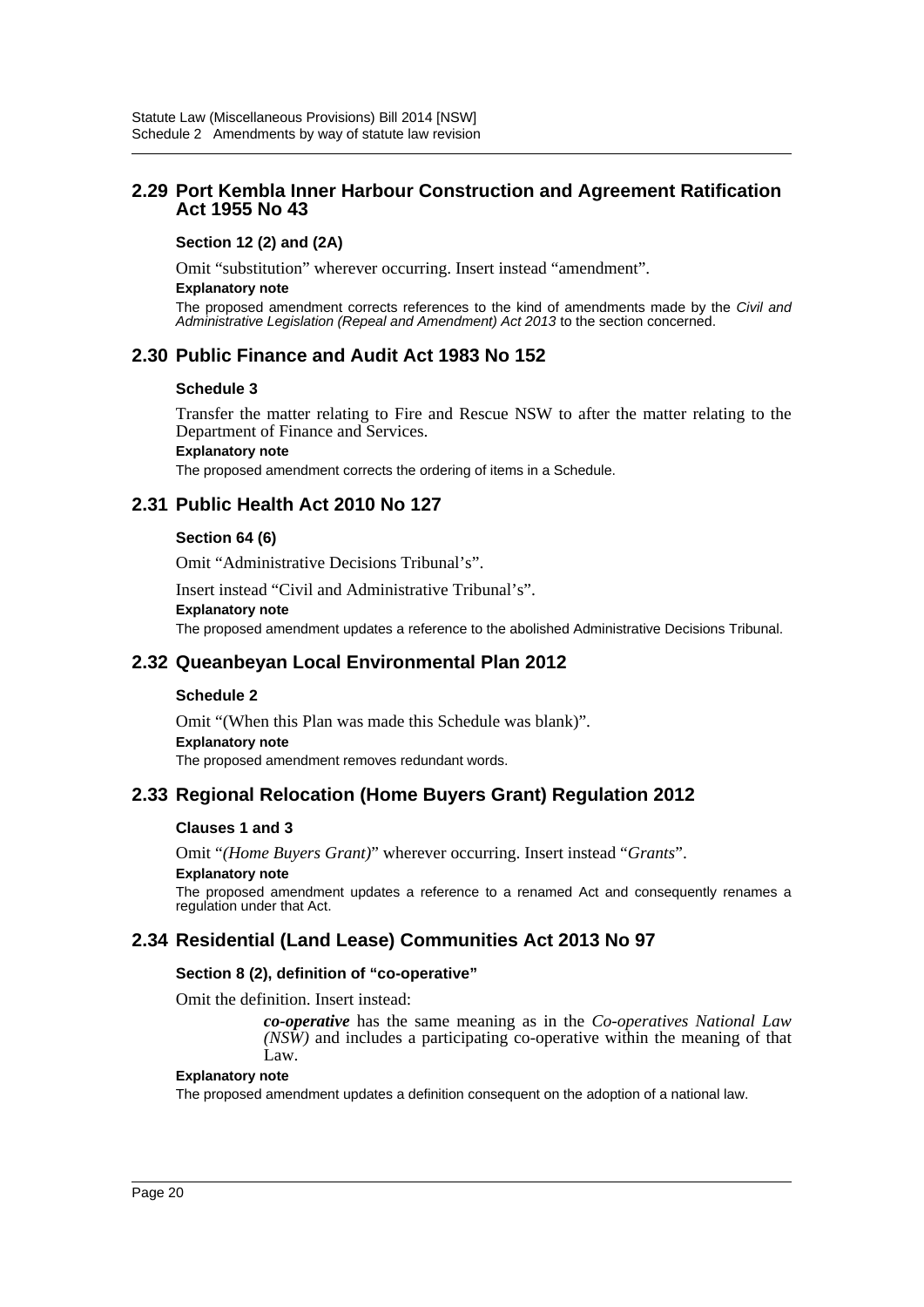# **2.35 Road Transport (Driver Licensing) Regulation 2008**

### **Clause 9 (5), table**

Omit "100 mls" from the matter relating to condition code Z.

Insert instead "100 millilitres". **Explanatory note** The proposed amendment corrects a unit of measurement.

# **2.36 Standard Instrument (Local Environmental Plans) Order 2006**

### **[1] Standard Instrument, clause 1.7, note**

Omit "Infrastructure". Insert instead "Environment".

### **[2] Standard Instrument, clause 1.9 (2)**

Omit the following:

*State Environmental Planning Policy No 4—Development Without Consent and Miscellaneous Exempt and Complying Development* (clause 6 and Parts 3 and 4) *State Environmental Planning Policy No 60—Exempt and Complying Development*

Insert instead "*State Environmental Planning Policy (Exempt and Complying Development Codes) 2008* (Schedule 6)".

### **[3] Standard Instrument, clause 2.4 (2)**

Omit "Before granting development consent".

Insert instead "In deciding whether to grant development consent".

### **[4] Standard Instrument, clause 3.2, note**

Omit the note.

### **[5] Standard Instrument, clause 5.9 (9)**

Insert "Zone" before "E2", "E3" and "E4".

### **[6] Standard Instrument, Schedule 3, Part 2**

Omit "Division 3 of Part 3 of" from the matter relating to General conditions. Insert instead "Schedule 6 to".

### **[7] Standard Instrument, Dictionary, definition of "wharf or boating facilities"**

Omit "(or any of the following facilities associated with a wharf or boating that are not port facilities)".

Insert instead "or any of the following facilities associated with a wharf or boating that are not port facilities".

### **Commencement**

The amendments to the *Standard Instrument (Local Environmental Plans) Order 2006* commence on 14 July 2014.

#### **Explanatory note**

Item [1] of the proposed amendments updates a reference to a Department.

- Item [2] removes references to repealed instruments.
- Item [3] clarifies an expression.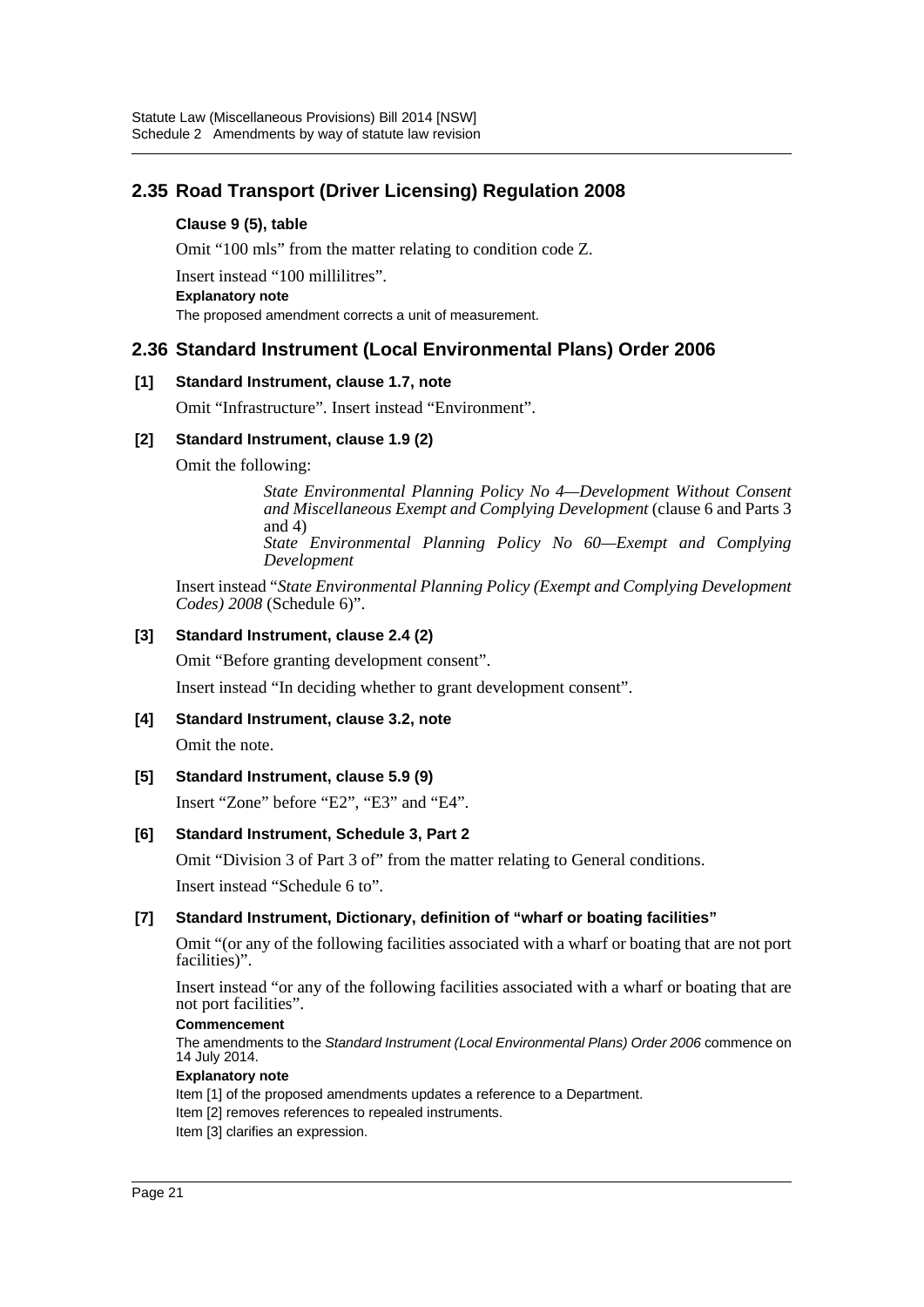Item [4] omits a redundant note.

Item [5] inserts a missing word.

Item [6] updates a cross-reference as a consequence of amendments made by the S*tate Environmental Planning Policy (Exempt and Complying Development Codes) Amendment (Commercial and Industrial Development and Other Matters) 2013*. Item [7] removes unnecessary punctuation.

# **2.37 State Environmental Planning Policy (Infrastructure) 2007**

### **[1] Part 2, Division 5, note**

Omit the note.

### **[2] Clause 130, note**

Omit the note. **Explanatory note** The proposed amendments remove redundant notes.

# **2.38 State Environmental Planning Policy No 55—Remediation of Land**

### **Clause 14 (b) (ii)**

Omit "clause 19 (4) and (5)". Insert instead "clause 19 (4)". **Explanatory note** The proposed amendment omits a reference to a repealed provision.

### **2.39 State Environmental Planning Policy (State and Regional Development) 2011**

### **Schedule 3 and note to the Schedule**

Omit "13" wherever occurring. Insert instead "14". **Explanatory note** The proposed amendment corrects cross-references.

# **2.40 State Environmental Planning Policy (Three Ports) 2013**

### **Clause 11 (2) (a) and (b) and (3)**

Omit "the that commencement" wherever occurring. Insert instead "that commencement". **Explanatory note** The proposed amendment corrects a grammatical error.

# **2.41 Strata Schemes Management Act 1996 No 138**

### **Section 135 (1)**

Omit "Registrar's". Insert instead "principal registrar's". **Explanatory note** The proposed amendment corrects the title of an office holder.

# **2.42 Strata Schemes Management Regulation 2010**

### **Clause 19 (2), note**

Omit "*Strata Schemes (Freehold Development) Regulation 2007*". Insert instead "*Strata Schemes (Freehold Development) Regulation 2012*".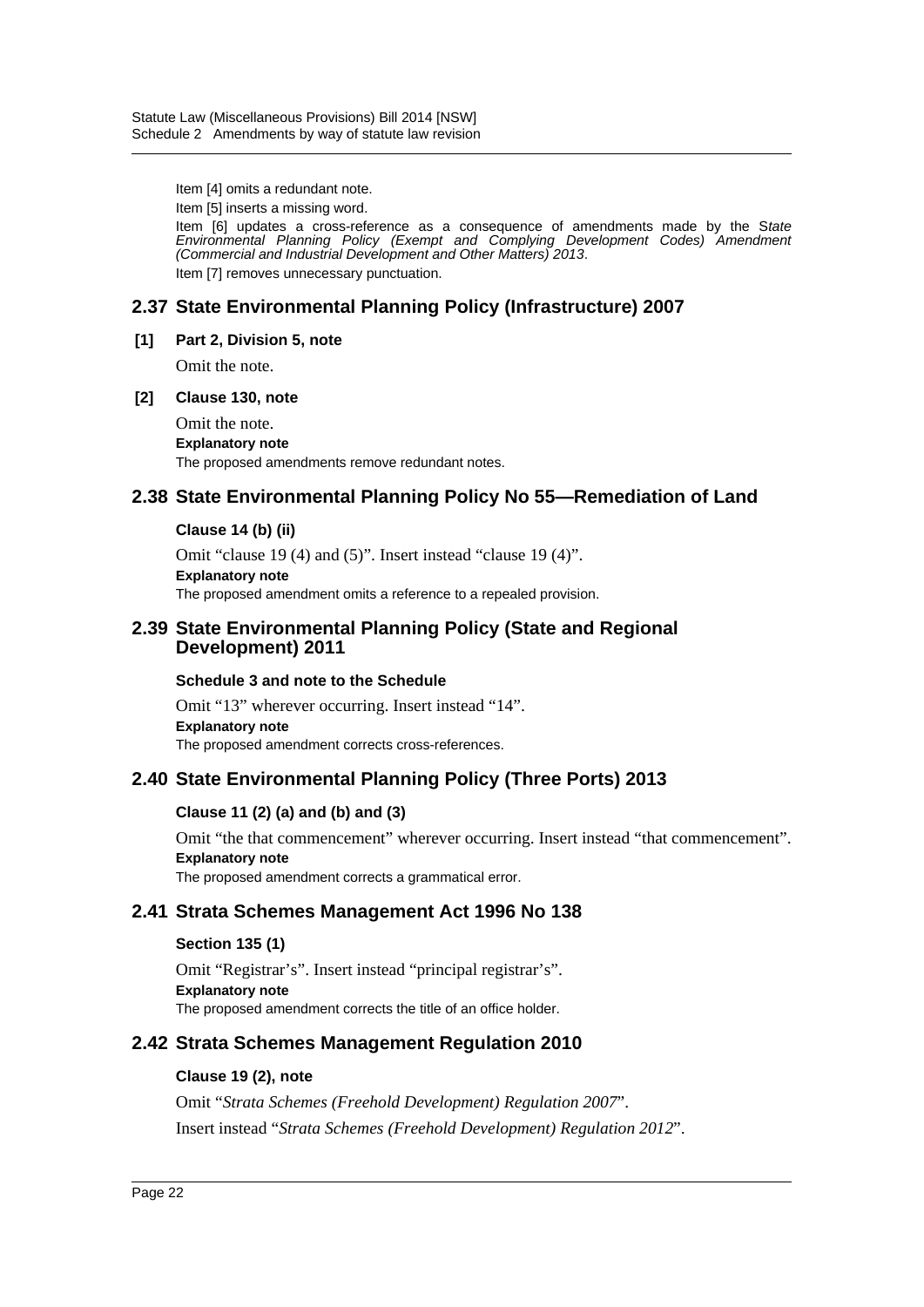#### **Explanatory note**

The proposed amendment updates a cross-reference.

# **2.43 Swimming Pools Regulation 2008**

### **Schedule 1**

Omit "section 28". Insert instead "section 27B or 28". **Explanatory note.** The proposed amendment updates a cross-reference.

# **2.44 Taxation Administration Act 1996 No 97**

### **Section 82 (b) (vi)**

Omit "*(Home Buyers Grant)*". Insert instead "*Grants*". **Explanatory note** The proposed amendment updates a reference to a renamed Act.

# **2.45 Water Management Act 2000 No 92**

### **Section 262 (2)**

Omit "the Hunter-Central Rivers Catchment Management Authority's".

Insert instead "Local Land Services'" **Explanatory note** The proposed amendment updates a reference to a statutory corporation.

# **2.46 Wingecarribee Local Environmental Plan 2010**

**[1] Land Use Table, Zone RE1 Public Recreation, item 3** Omit "Recreational" wherever occurring. Insert instead "Recreation".

# **[2] Clause 7.11 (3)**

Omit "clause". Insert instead "clause,".

### **[3] Clause 7.11 (3)**

Omit "means,". Insert instead "means". **Explanatory note** The proposed amendments correct typographical errors.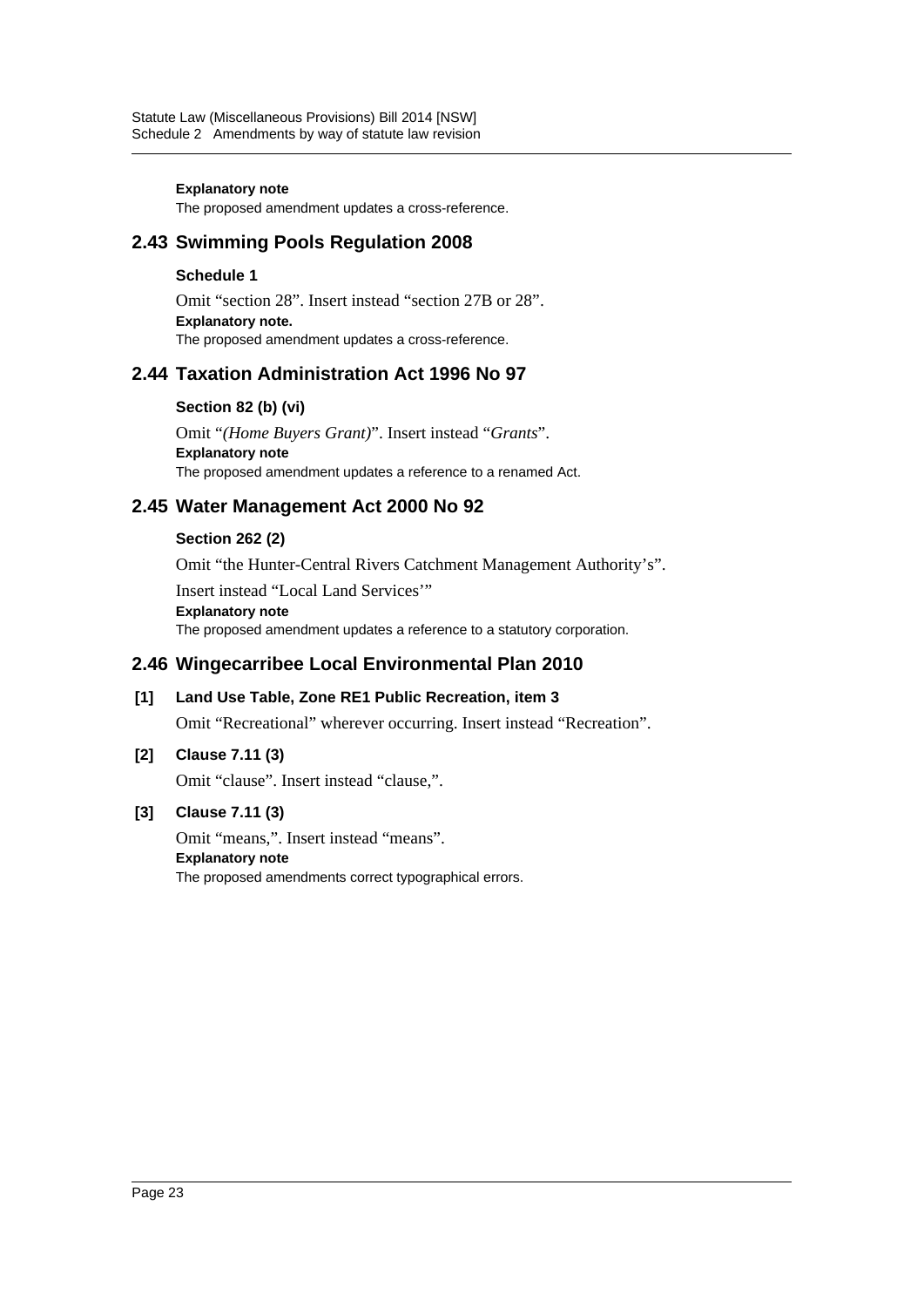# <span id="page-24-0"></span>**Schedule 3 Consequential and other amendments relating to enactment of Government Sector Employment Act 2013**

#### **Explanatory note**

This Schedule includes the amendments contained in the Government Sector Employment Legislation Amendment Bill 2013 (the *GSELA Bill*) that:

- (a) update terminology with respect to Public Service agencies, head of agencies and employees as a consequence of the *Government Sector Employment Act 2013* (the *GSE Act*), and
- (b) align employment arrangements for certain statutory officers who were previously subject to Part 3.1 of the *Public Sector Employment and Management Act 2002* with the new employment arrangements under the GSE Act for senior executives in the Public Service, and
- (c) make miscellaneous amendments to the GSE Act and other Acts.

This Schedule does not include the principal amendments contained in the GSELA Bill that align employment arrangements for senior executives in the NSW Police Force, the Health Service and the Transport Service with the new employment arrangements for senior executives in the Public Service under the GSE Act.

This Schedule includes the following variations to the amendments in the GSELA Bill that are included in this Schedule:

- (a) the Registrar for the purposes of the *Community Housing Providers National Law (NSW)* will continue to be appointed as a statutory officer instead of becoming a Public Service employee (see Schedule 3.2 [4] and [7]),
- (b) the GSE Act is amended to make it clear that a person appointed by the Public Service Commissioner or the Secretary of the Department of Premier and Cabinet for the purposes of conducting an inquiry relating to administration or management of a government sector agency does so on behalf of, and under the direction of, the Commissioner or the Secretary (see Schedule 3.9 [39]–[44]),
- (c) the Chief Executive of the Sydney Catchment Authority will continue to be appointed as a statutory officer instead of becoming a Public Service employee (see Schedule 3.30 [1] and [5]).

Certain amendments to the *Internal Audit Bureau Act 1992* and the *Treasury Corporation Act 1983* will commence on a day to be appointed by proclamation (see Schedule 3.15 [1] and 3.33 [1]).

# **3.1 Children and Young Persons (Care and Protection) Act 1998 No 157**

### **[1] Section 178 Children's Guardian**

Omit section 178 (2), (3) and (4).

### **[2] Sections 178A–178F**

Insert after section 178:

#### **178A Term of office**

- (1) The Children's Guardian holds office for such term, not exceeding 5 years, as may be specified in the instrument of appointment, but is eligible (if otherwise qualified) for re-appointment.
- (2) A person is not eligible to be appointed for more than 2 terms of office as Children's Guardian (whether or not consecutive terms).

#### **178B Full-time office**

The office of Children's Guardian is a full-time office and the holder of the office is required to hold it on that basis, except to the extent permitted by the Minister.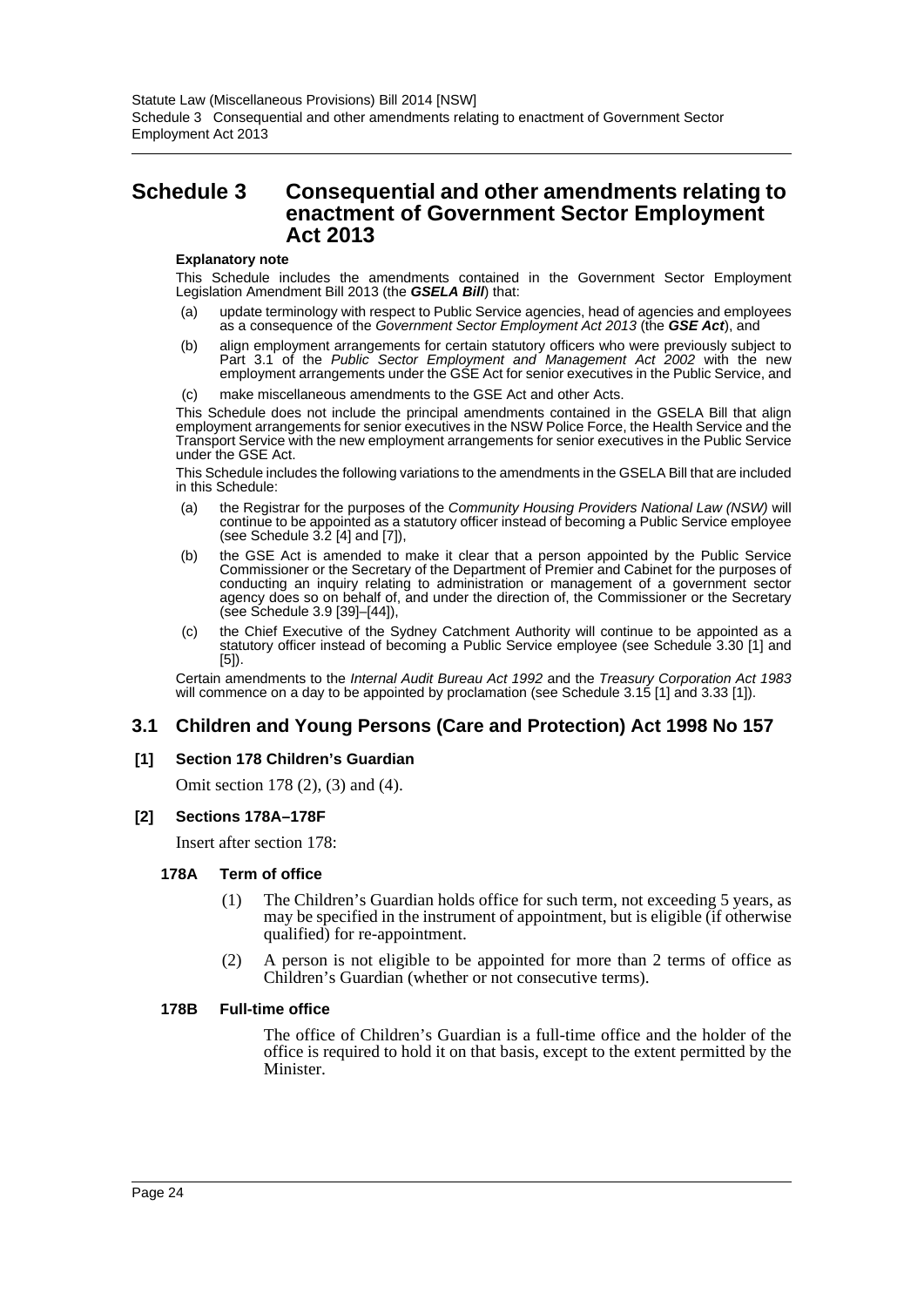### **178C Employment and remuneration**

- (1) The employment of the Children's Guardian is (subject to this Part) to be governed by a contract of employment between the Children's Guardian and the Minister.
- (2) The following provisions of or made under the *Government Sector Employment Act 2013* relating to the employment of Public Service senior executives apply to the Children's Guardian (but in the application of those provisions a reference to the employer of any such executive is to be read as a reference to the Minister):
	- (a) provisions relating to the band in which an executive is to be employed,
	- (b) provisions relating to the contract of employment of an executive,
	- (c) provisions relating to the remuneration, employment benefits and allowances of an executive.

### **178D Vacancy in office**

- (1) The office of Children's Guardian becomes vacant if the holder:
	- (a) dies, or
	- (b) completes a term of office and is not re-appointed, or
	- (c) resigns the office by instrument in writing addressed to the Minister, or
	- (d) becomes bankrupt, applies to take the benefit of any law for the relief of bankrupt or insolvent debtors, compounds with his or her creditors or makes an assignment of his or her remuneration for their benefit, or
	- (e) becomes a mentally incapacitated person, or
	- (f) is convicted in New South Wales of an offence that is punishable by imprisonment for 12 months or more or is convicted elsewhere than in New South Wales of an offence that, if committed in New South Wales, would be an offence so punishable, or
	- (g) is removed from office under section 178E.
- (2) If the office of Children's Guardian becomes vacant, a person is, subject to this Act, to be appointed to fill the vacancy.

### **178E Removal from office**

- (1) The Governor may remove the Children's Guardian from office, but only for incompetence, incapacity or misbehaviour.
- (2) The Children's Guardian cannot be removed from office under Part 6 of the *Government Sector Employment Act 2013*.

### **178F Children's Guardian not Public Service employee**

The office of Children's Guardian is a statutory office and the provisions of the *Government Sector Employment Act 2013* relating to the employment of Public Service employees do not apply to that office (except as provided by section 178C).

### **3.2 Community Housing Providers (Adoption of National Law) Act 2012 No 59**

### **[1] Section 4 Definitions**

Omit the definition of *Director-General*.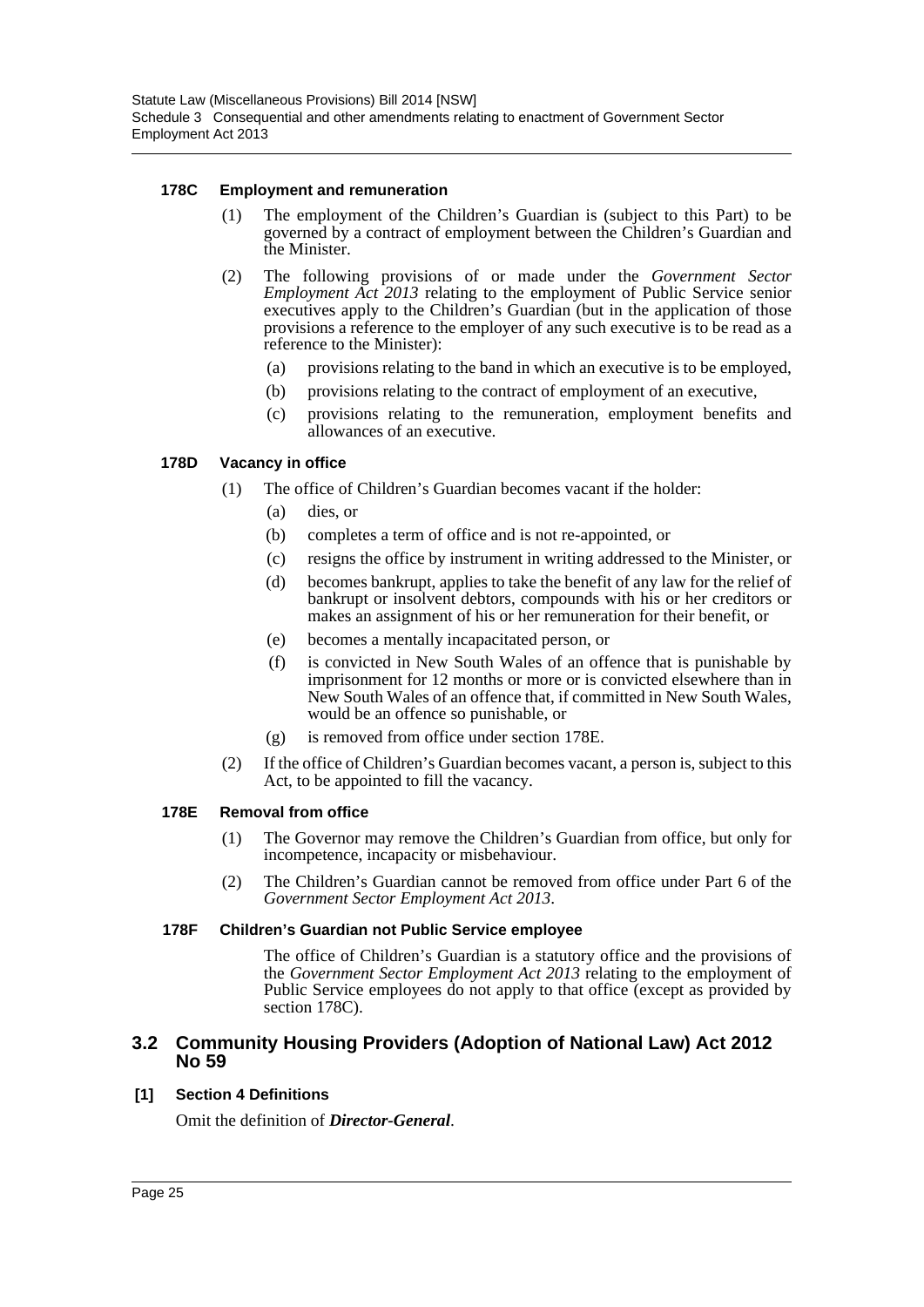### **[2] Section 4 (2)**

Insert in alphabetical order:

*Housing Secretary* means the Secretary of the Department of Family and Community Services.

### **[3] Sections 4 (2) (definition of "Housing Agency"), 8, 15 (4), 16 (2) (a) and 23**

Omit "Director-General" wherever occurring. Insert instead "Housing Secretary".

### **[4] Section 10 Registrar**

Omit section 10 (3). Insert instead:

(3) Schedule 1A contains provisions relating to the Registrar.

#### **[5] Section 11 Delegation of Registrar's functions**

Omit section 11 (1) (a). Insert instead:

(a) a Public Service employee, or

### **[6] Section 11 (2)**

Omit "who holds a position in the Department of Family and Community Services the duties of which".

Insert instead "who is employed in the Department of Family and Community Services and whose duties".

### **[7] Schedule 1A**

Insert after Schedule 1:

# **Schedule 1A Provisions relating to Registrar**

(Section 10 (3))

### **1 Term of office**

- (1) The Registrar holds office for such term, not exceeding 5 years, as may be specified in the instrument of appointment, but is eligible (if otherwise qualified) for re-appointment.
- (2) A person is not eligible to be appointed for more than 2 terms of office as Registrar (whether or not consecutive terms).

### **2 Full-time office**

The office of Registrar is a full-time office and the holder of the office is required to hold it on that basis, except to the extent permitted by the Minister.

#### **3 Employment and remuneration**

- (1) The employment of the Registrar is (subject to this Schedule) to be governed by a contract of employment between the Registrar and the Minister.
- (2) The following provisions of or made under the *Government Sector Employment Act 2013* relating to the employment of Public Service senior executives apply to the Registrar (but in the application of those provisions a reference to the employer of any such executive is to be read as a reference to the Minister):
	- (a) provisions relating to the band in which an executive is to be employed,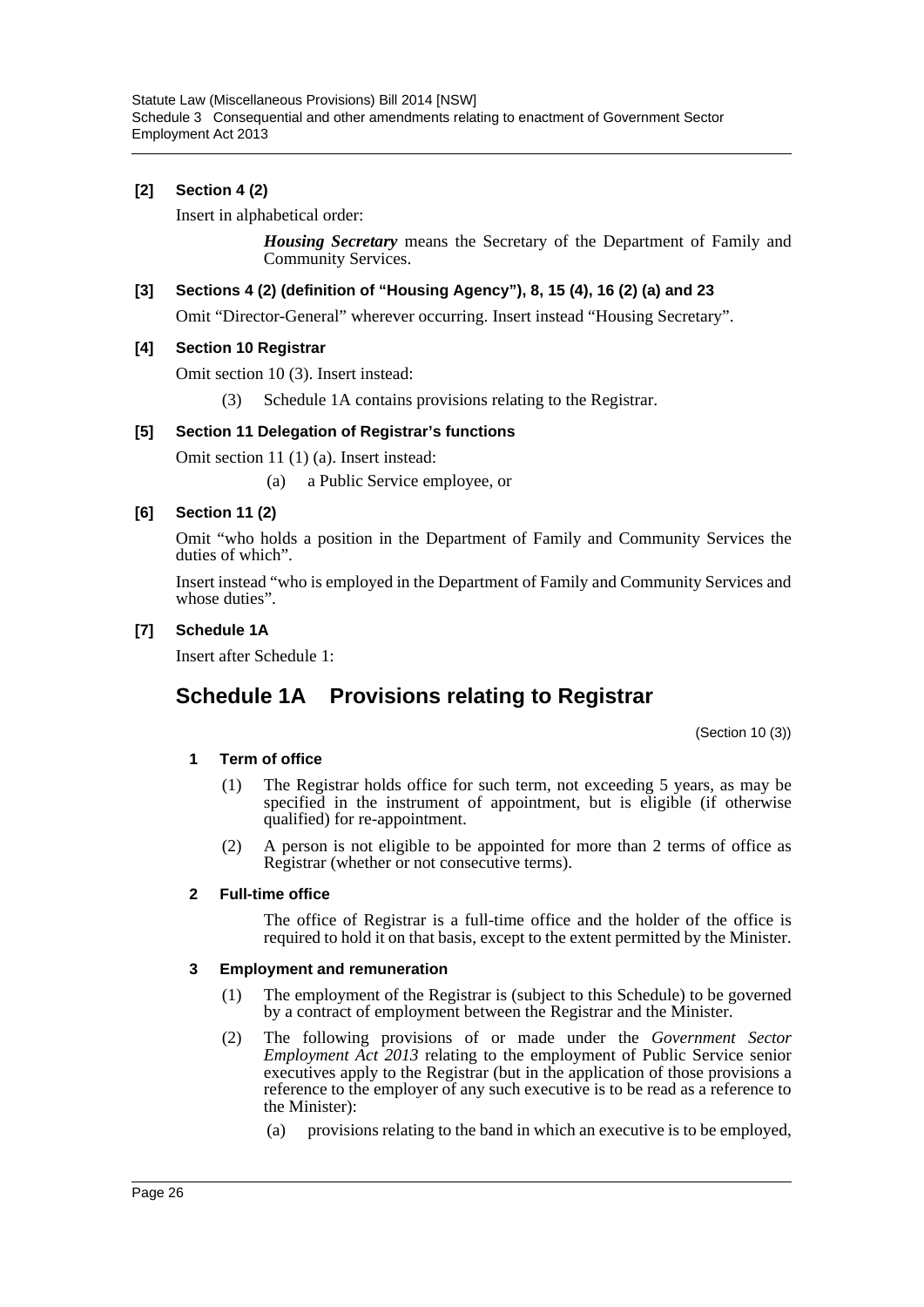- (b) provisions relating to the contract of employment of an executive,
- (c) provisions relating to the remuneration, employment benefits and allowances of an executive.

### **4 Vacancy in office**

- (1) The office of Registrar becomes vacant if the holder:
	- (a) dies, or
	- (b) completes a term of office and is not re-appointed, or
	- (c) resigns the office by instrument in writing addressed to the Minister, or
	- (d) becomes bankrupt, applies to take the benefit of any law for the relief of bankrupt or insolvent debtors, compounds with his or her creditors or makes an assignment of his or her remuneration for their benefit, or
	- (e) becomes a mentally incapacitated person, or
	- (f) is convicted in New South Wales of an offence that is punishable by imprisonment for 12 months or more or is convicted elsewhere than in New South Wales of an offence that, if committed in New South Wales, would be an offence so punishable, or
	- (g) is removed from office under clause 5.
- (2) If the office of Registrar becomes vacant, a person is, subject to this Act, to be appointed to fill the vacancy.

### **5 Removal from office**

- (1) The Minister may remove the Registrar from office, but only for incompetence, incapacity or misbehaviour.
- (2) The Registrar cannot be removed from office under Part 6 of the *Government Sector Employment Act 2013*.

### **6 Registrar not Public Service employee**

The office of Registrar is a statutory office and the provisions of the *Government Sector Employment Act 2013* relating to the employment of Public Service employees do not apply to that office (except as provided by clause 3).

### **3.3 Constitution Act 1902 No 32**

### **Section 50G Publication, commencement and operation of orders**

Insert after section 50G (4):

(5) If any question arises as to the employees included in any part of a Public Service agency who are transferred by an administrative arrangements order to another Public Service agency, the question may be referred to and determined by the Public Service Commissioner.

### **3.4 Crime Commission Act 2012 No 66**

### **Section 66 Staff of Inspector**

Omit section 66 (1). Insert instead:

(1) Persons employed in the Public Service under the *Government Sector Employment Act 2013* to enable the Inspector to exercise his or her functions are subject to the control and direction of the Inspector.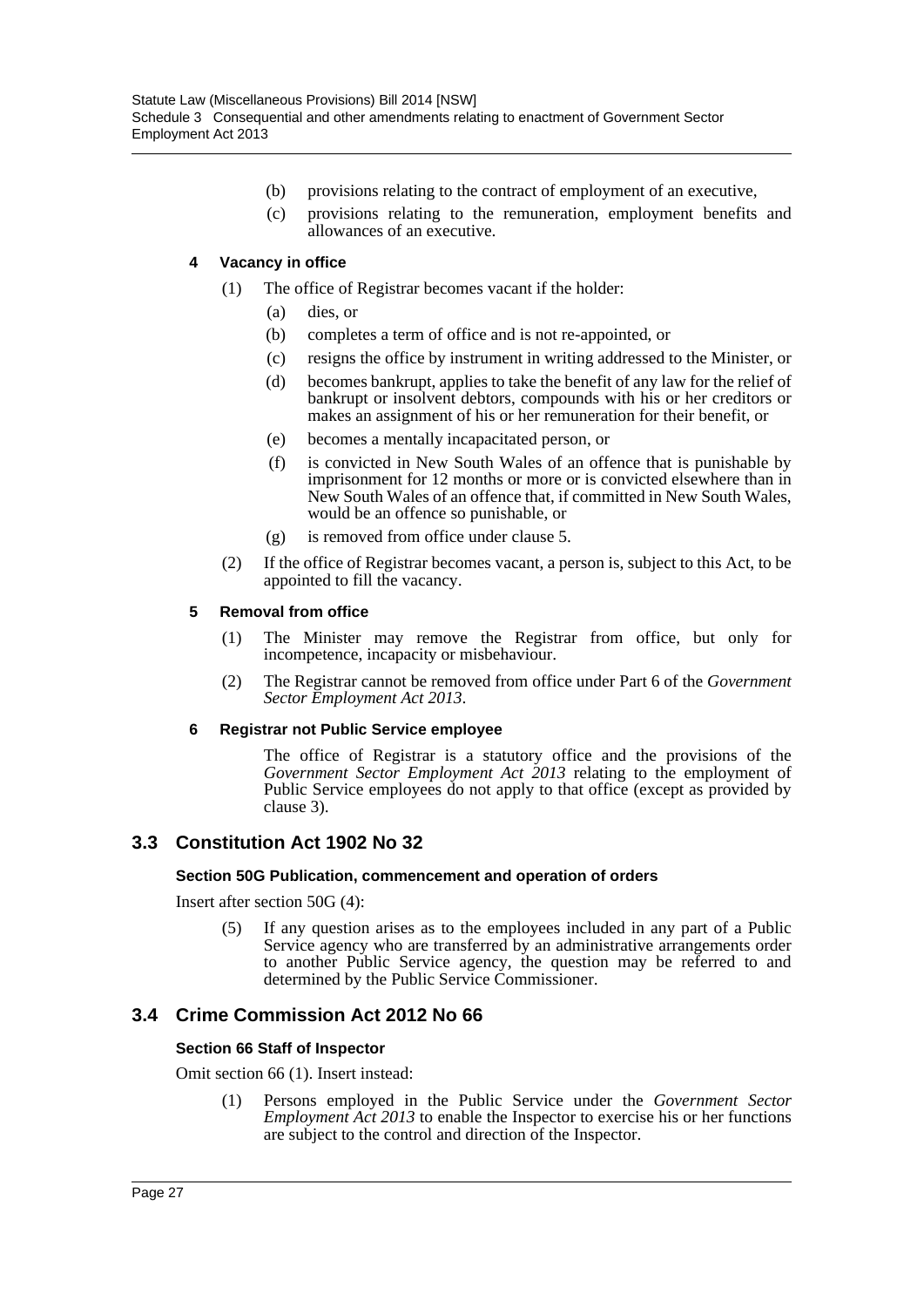- (1A) Subsection (1) does not affect the exercise of the functions under the *Government Sector Employment Act 2013* of the head of the Public Service agency in which those persons are employed. The head of that agency may delegate those functions under that Act to the Inspector.
- (1B) The staff of the Inspector comprises the persons so employed and the persons referred to in subsection (2).

## **3.5 Destination NSW Act 2011 No 21**

### **[1] Section 9 Chief Executive Officer**

Omit section 9 (1) and (2). Insert instead:

(1) The Chief Executive Officer of Destination NSW is the person employed in the Public Service as the Chief Executive Officer.

### **[2] Section 11**

Omit the section. Insert instead:

#### **11 Staff of Destination NSW**

Persons may be employed in the Public Service under the *Government Sector Employment Act 2013* to enable Destination NSW to exercise its functions. **Note.** Section 59 of the *Government Sector Employment Act 2013* provides that the persons so employed (or whose services Destination NSW makes use of) may be referred to as officers or employees, or members of staff, of Destination NSW. Section 47A of the *Constitution Act 1902* precludes Destination NSW from employing staff.

### **[3] Schedule 1, clause 6 (1)**

Omit the subclause. Insert instead:

(1) The provisions of the *Government Sector Employment Act 2013* relating to the employment of Public Service employees do not apply to an appointed member.

### **3.6 Fire Brigades Act 1989 No 192**

### **[1] Section 3 Definitions**

Omit the definition of *Commissioner*. Insert instead:

*Commissioner* means the person employed in the Public Service as the Commissioner of Fire and Rescue NSW.

### **[2] Section 3, definition of "Department"**

Omit the definition.

**[3] Sections 35, 44 (definition of "fire brigades expenditure"), 46, 64A, 64B, 78, 79A and 83 (3) (definition of "authorised person")**

Omit "the Department" and "the Department's" wherever occurring.

Insert instead "Fire and Rescue NSW" and "Fire and Rescue NSW's" respectively.

### **[4] Part 6, Division 1, heading**

Omit "**The Department**". Insert instead "**Fire and Rescue NSW**".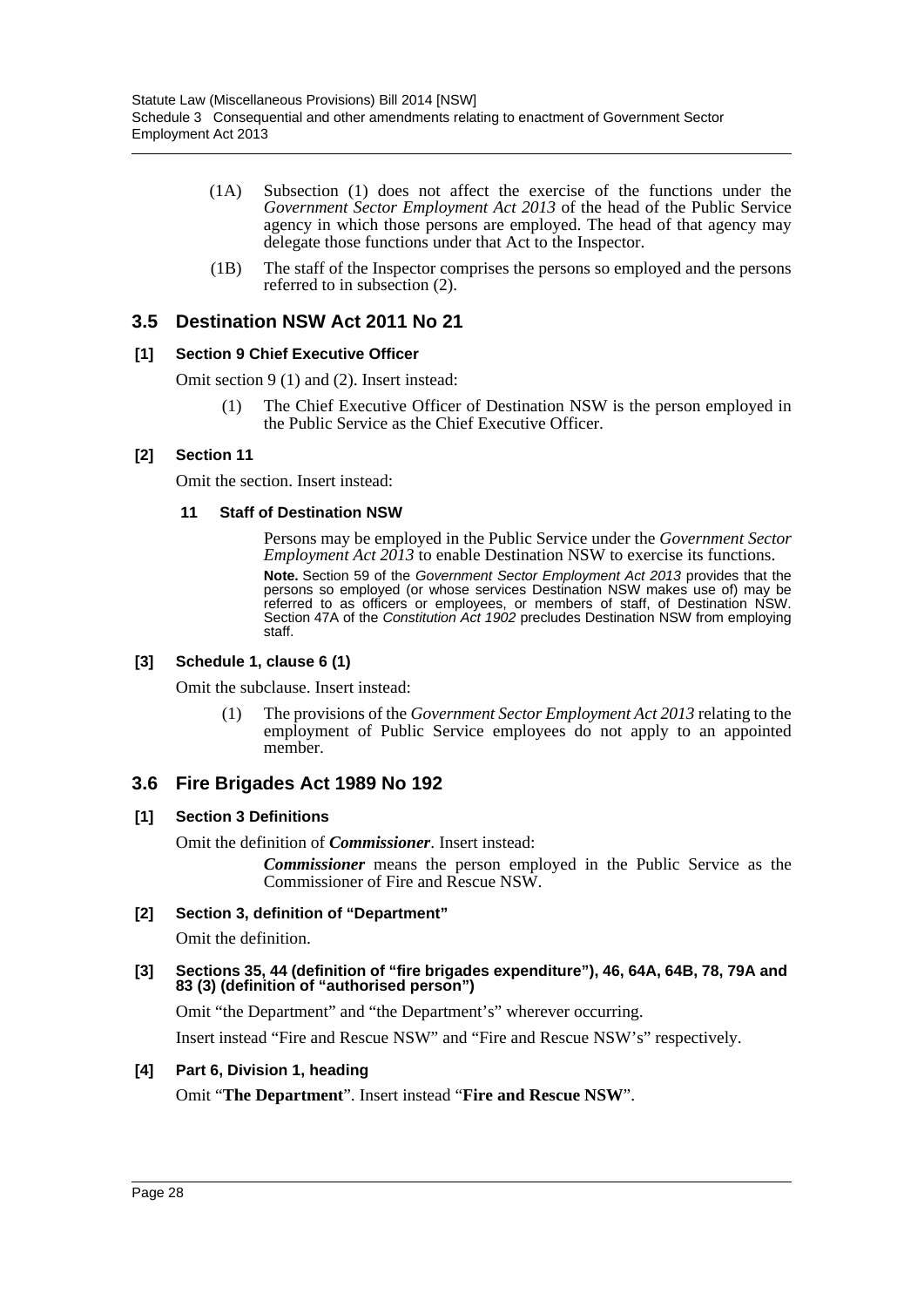### **[5] Section 66**

Omit the section. Insert instead:

### **66 Staff of Fire and Rescue NSW**

(1) Persons may be employed in the Public Service under the *Government Sector Employment Act 2013* to enable the Commissioner to exercise his or her functions.

**Note.** Section 59 of the *Government Sector Employment Act 2013* provides that the persons so employed (or whose services the Commissioner makes use of) may be referred to as officers or employees, or members of staff, of the Commissioner. Section 47A of the *Constitution Act 1902* precludes the Commissioner from employing staff unless authorised by legislation to do so (Section 69 of this Act authorises the Commissioner to employ members of permanent fire brigades).

(2) This section does not apply to the members of permanent fire brigades.

### **[6] Section 68 Definition**

Omit the definition of *Director-General*. Insert instead:

*Industrial Relations Secretary* means the Industrial Relations Secretary under the *Government Sector Employment Act 2013*.

### **[7] Sections 70, 71, 72 and 74**

Omit "Director-General" wherever occurring.

Insert instead "Industrial Relations Secretary".

### **[8] Schedule 2, clause 5 (1) (d)**

Omit the paragraph. Insert instead:

(d) is removed from office under this clause, or

### **[9] Schedule 2, clause 7 (1)**

Omit the subclause. Insert instead:

(1) The provisions of the *Government Sector Employment Act 2013* relating to the employment of Public Service employees do not apply to an appointed member.

### **3.7 Government Information (Information Commissioner) Act 2009 No 53**

### **[1] Section 10**

Omit the section. Insert instead:

### **10 Commissioner not Public Service employee**

The office of Commissioner is a statutory office and the provisions of the *Government Sector Employment Act 2013* relating to the employment of Public Service employees do not apply to that office.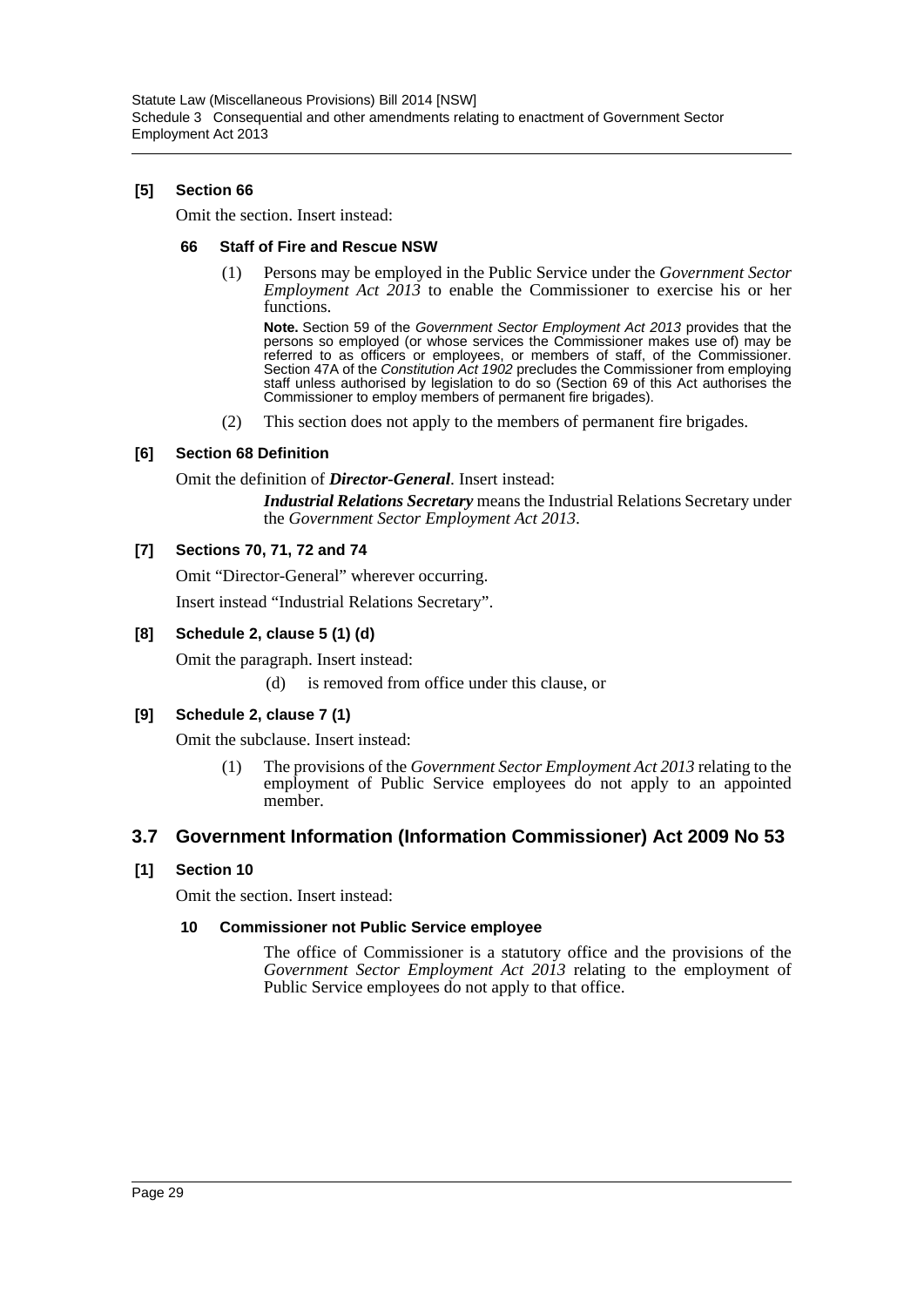### **[2] Section 12**

Omit the section. Insert instead:

#### **12 Staff of Commissioner**

Persons may be employed in the Public Service under the *Government Sector Employment Act 2013* to enable the Commissioner to exercise his or her functions.

**Note.** Section 59 of the *Government Sector Employment Act 2013* provides that the persons so employed (or whose services the Commissioner makes use of) may be referred to as officers or employees, or members of staff, of the Commissioner. Section 47A of the *Constitution Act 1902* precludes the Commissioner from employing staff.

### **[3] Section 24 Report on compliance with Information Act**

Omit section 24 (1) (c). Insert instead:

(c) where the conduct concerns the conduct of a Public Service employee, to the Secretary of the Department of Premier and Cabinet.

# **3.8 Government Information (Public Access) Act 2009 No 52**

### **[1] Section 4 Interpretation**

Omit "Government Department" wherever occurring in the definition of *agency* in section 4 (1), including in the note to that definition.

Insert instead "Public Service agency".

### **[2] Schedule 4 Interpretative provisions**

Omit the definition of *Government Department* from clause 1.

Insert in alphabetical order:

*Public Service agency* means a Public Service agency under the *Government Sector Employment Act 2013*.

# **3.9 Government Sector Employment Act 2013 No 40**

### **Schedule 4 Savings, transitional and other provisions**

Insert at the end of the Schedule:

# **Part 3 Provisions consequent on enactment of Schedule 3 to Statute Law (Miscellaneous Provisions) Act 2014**

### **14 Continuation in office of statutory and other officers**

The appointment and term of office of a person holding office as a statutory or other officer under an Act amended by Schedule 3 to the *Statute Law (Miscellaneous Provisions) Act 2014* on the commencement of the amendments made to that Act by Schedule 3 are not affected by that Schedule.

### **15 Savings and transitional regulations**

A regulation that may be made under clause 2 of this Schedule consequent on an amendment to an Act made by Schedule 3 to the *Statute Law (Miscellaneous Provisions) Act 2014* may be made instead under the Act as so amended.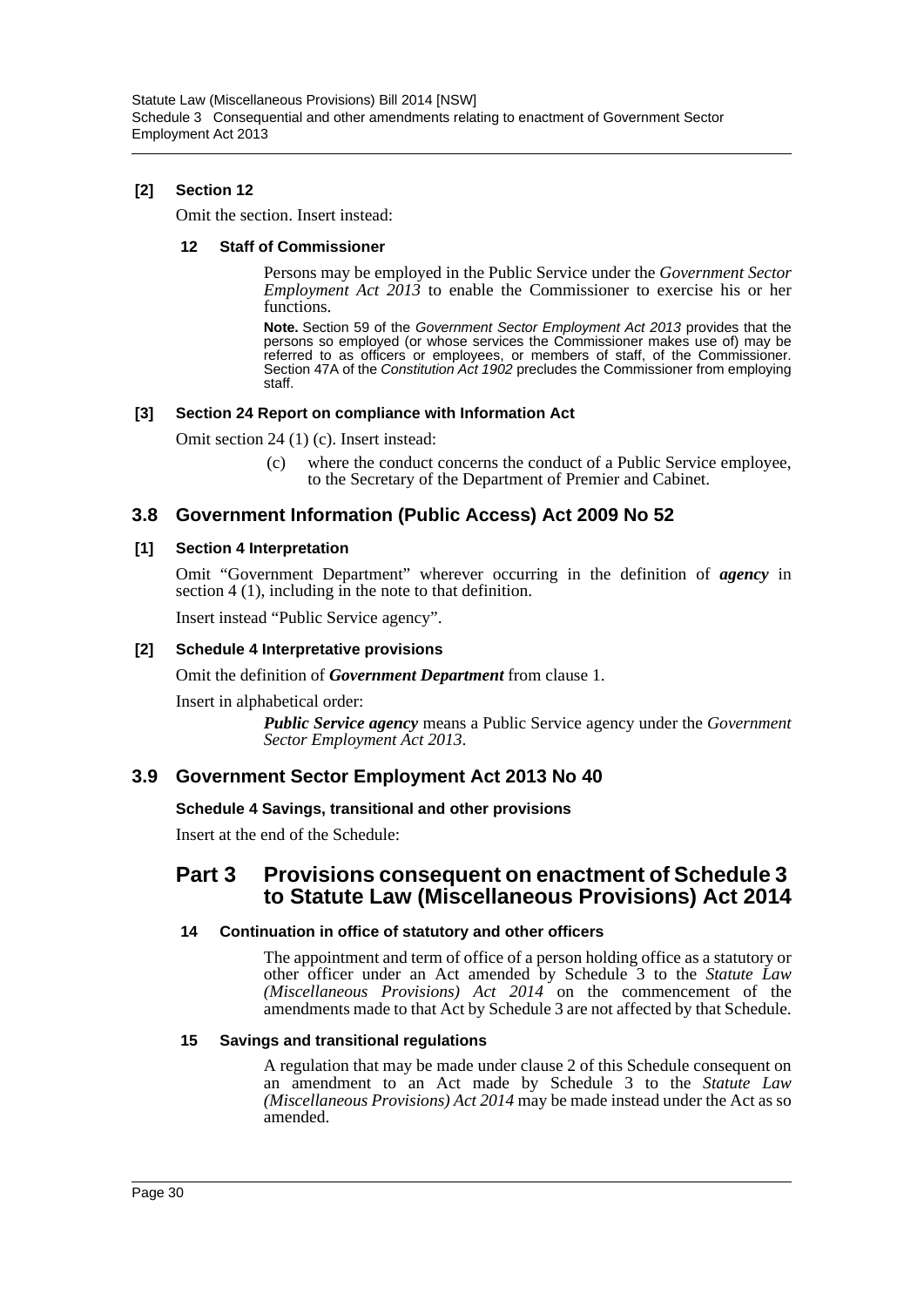# **3.10 Government Telecommunications Act 1991 No 77**

### **[1] Section 34**

Omit the section. Insert instead:

### **34 Managing Director**

The Managing Director of the Authority is the person employed in the Public Service as the Managing Director.

### **[2] Section 37 General functions of the Authority**

Omit section 37 (3) including the note. Insert instead:

(3) Persons may be employed in the Public Service under the *Government Sector Employment Act 2013* to enable the Authority to exercise its functions. **Note.** Section 59 of the *Government Sector Employment Act 2013* provides that the

persons so employed (or whose services the Authority makes use of) may be referred to as officers or employees, or members of staff, of the Authority. Section 47A of the *Constitution Act 1902* precludes the Authority from employing staff.

#### **[3] Section 38 (2)**

Omit the subsection.

**[4] Schedule 1, clause 8 (1)**

Omit the subclause. Insert instead:

(1) The provisions of the *Government Sector Employment Act 2013* relating to the employment of Public Service employees do not apply to an appointed member.

### **3.11 Growth Centres (Development Corporations) Act 1974 No 49**

### **[1] Section 3 Definitions**

Omit the definition of *Director-General*.

### **[2] Section 6A Development corporation boards**

Omit section 6A (3) (c). Insert instead:

(c) the Secretary of the Department of Planning and Environment or a person nominated by the Secretary.

### **[3] Section 6B Chief executives of development corporations**

Omit section 6B (1), (2) and (5). Insert instead:

(1) The chief executive of a development corporation is the person employed in the Public Service as the chief executive of that development corporation.

### **[4] Section 32A**

Omit the section. Insert instead:

### **32A Staff of development corporations**

Persons may be employed in the Public Service under the *Government Sector Employment Act 2013* to enable a corporation to exercise its functions. **Note.** Section 59 of the *Government Sector Employment Act 2013* provides that the persons so employed (or whose services a corporation makes use of) may be referred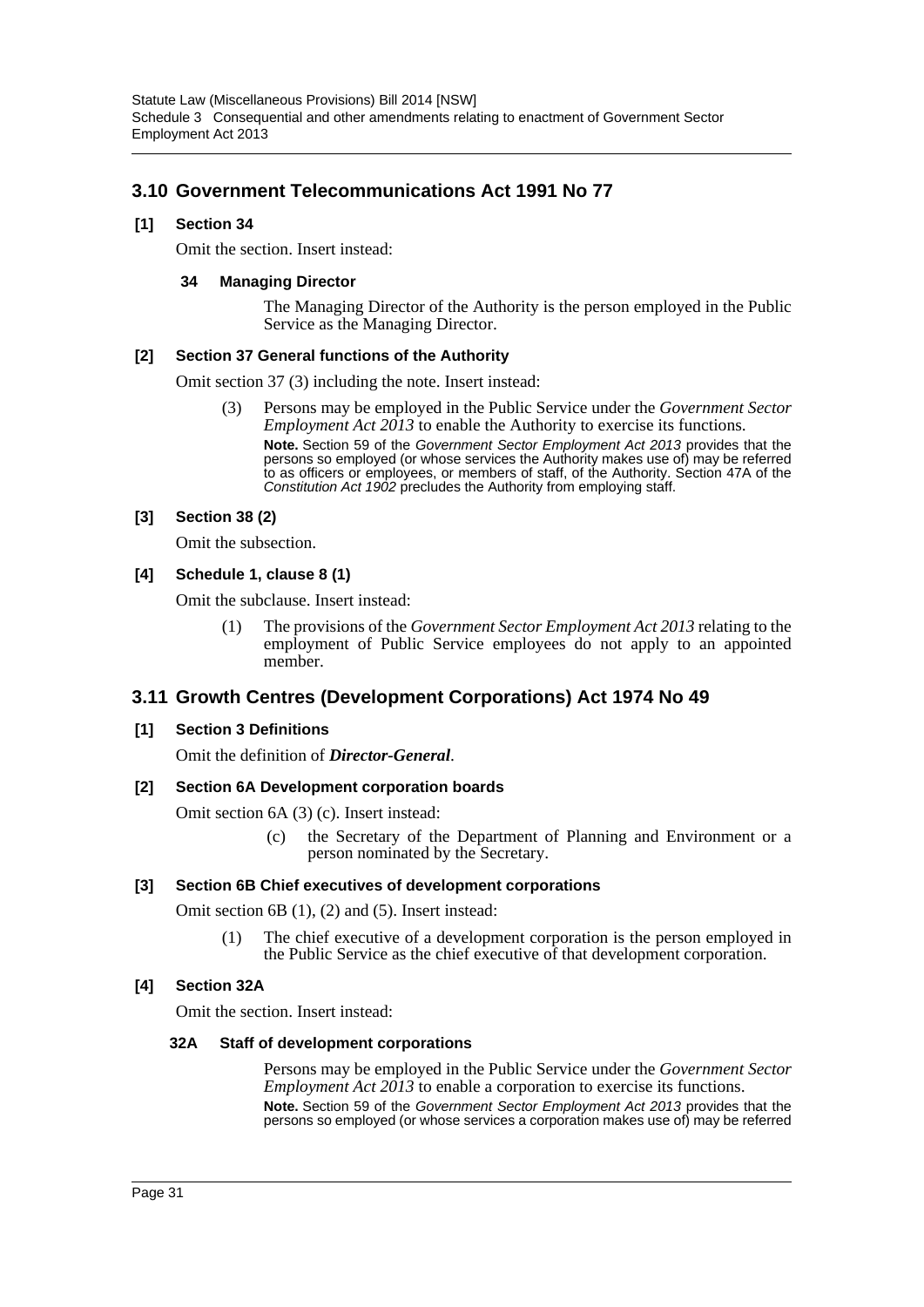to as officers or employees, or members of staff, of the corporation. Section 47A of the *Constitution Act 1902* precludes a corporation from employing staff.

### **[5] Schedule 2, clause 1A**

Omit the clause.

### **[6] Schedule 2, clauses 4 (2) and 6 (2)**

Omit "member (other than a chief executive)" wherever occurring.

Insert instead "appointed member".

### **[7] Schedule 2, clause 5**

Omit the clause. Insert instead:

### **5 Application of Government Sector Employment Act 2013**

The provisions of the *Government Sector Employment Act 2013* relating to the employment of Public Service employees do not apply to an appointed member.

### **[8] Schedule 2, clause 6 (1)**

Omit "A member (other than a chief executive)". Insert instead "An appointed member".

### **[9] Schedule 2, clause 7**

Omit "a member (other than a chief executive)". Insert instead "an appointed member".

## **3.12 Health Care Complaints Act 1993 No 105**

### **[1] Section 4 Definitions**

Omit the definitions of *Director-General* and *officer of the Commission*.

### **[2] Section 4**

Insert in alphabetical order: *Health Secretary* means the Secretary of the Ministry of Health.

### **[3] The whole Act (except Schedule 4 and where otherwise amended by this Subschedule)**

Omit "Director-General" and "Director-General's" wherever occurring.

Insert instead "Health Secretary" and "Health Secretary's" respectively.

### **[4] Section 76 Appointment of Commissioner**

Insert after section 76 (2):

(3) Schedule 1A contains provisions relating to the Commissioner.

### **[5] Section 77 The Commissioner**

Omit the section.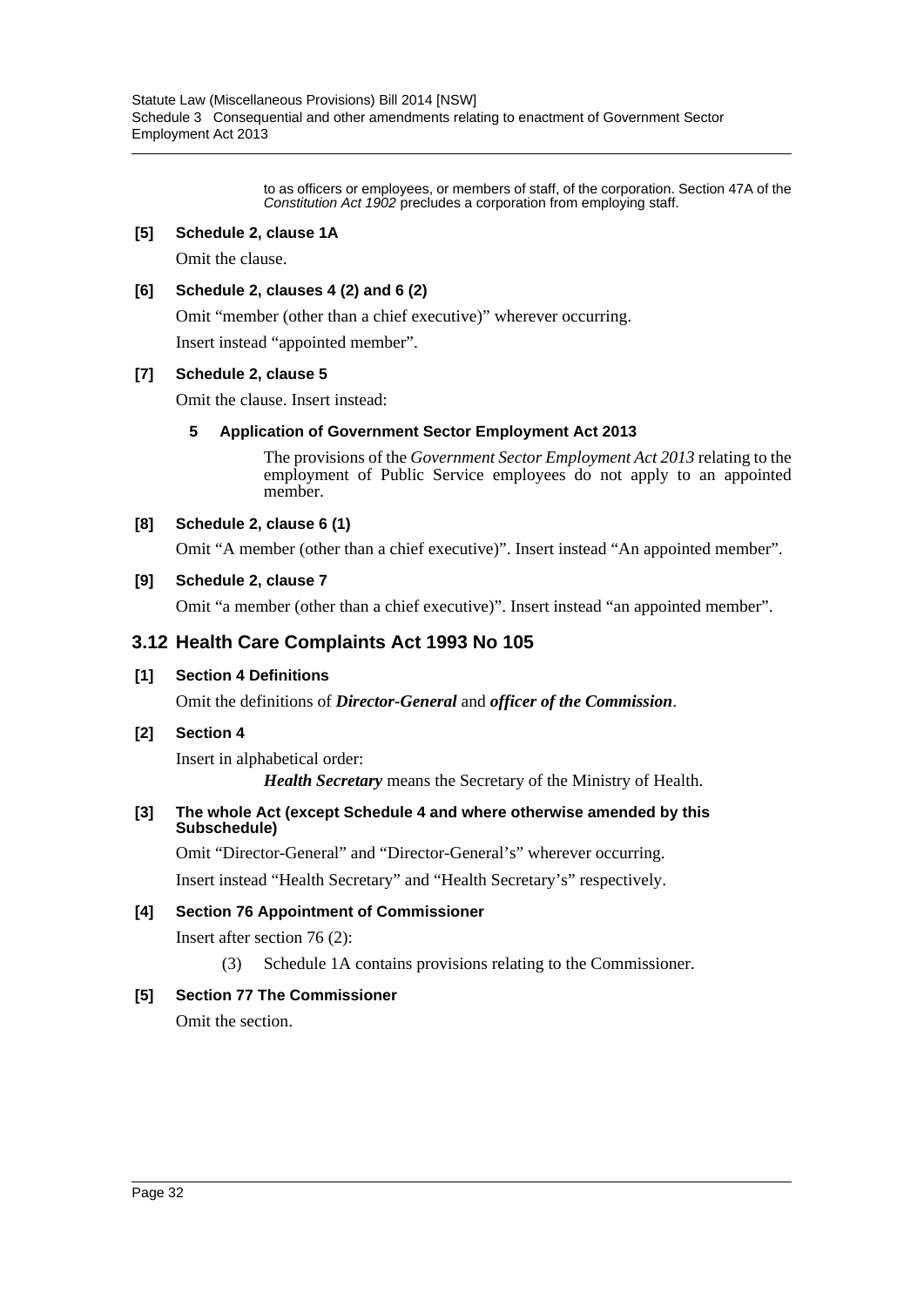### **[6] Section 80 Functions of Commission**

Omit section 80 (5) including the note. Insert instead:

(5) Persons may be employed in the Public Service under the *Government Sector Employment Act 2013* to enable the Commission to exercise its functions. **Note.** Section 59 of the *Government Sector Employment Act 2013* provides that the persons so employed (or whose services the Commission makes use of) may be referred to as officers or employees, or members of staff, of the Commission. Section 47A of the *Constitution Act 1902* precludes the Commission from employing staff.

### **[7] Schedule 1A**

Insert after Schedule 1:

# **Schedule 1A Provisions relating to Commissioner**

(Section 76 (3))

#### **1 Term of office**

- (1) The Commissioner holds office for such term, not exceeding 5 years, as may be specified in the instrument of appointment, but is eligible (if otherwise qualified) for re-appointment.
- (2) A person is not eligible to be appointed for more than 2 terms of office as Commissioner (whether or not consecutive terms).

#### **2 Full-time office**

The office of Commissioner is a full-time office and the holder of the office is required to hold it on that basis, except to the extent permitted by the Minister.

### **3 Employment and remuneration**

- (1) The employment of the Commissioner is (subject to this Schedule) to be governed by a contract of employment between the Commissioner and the Minister.
- (2) The following provisions of or made under the *Government Sector Employment Act 2013* relating to the employment of Public Service senior executives apply to the Commissioner (but in the application of those provisions a reference to the employer of any such executive is to be read as a reference to the Minister):
	- (a) provisions relating to the band in which an executive is to be employed,
	- (b) provisions relating to the contract of employment of an executive,
	- (c) provisions relating to the remuneration, employment benefits and allowances of an executive.

### **4 Vacancy in office**

- (1) The office of Commissioner becomes vacant if the holder:
	- (a) dies, or
	- (b) completes a term of office and is not re-appointed, or
	- (c) resigns the office by instrument in writing addressed to the Minister, or
	- (d) becomes bankrupt, applies to take the benefit of any law for the relief of bankrupt or insolvent debtors, compounds with his or her creditors or makes an assignment of his or her remuneration for their benefit, or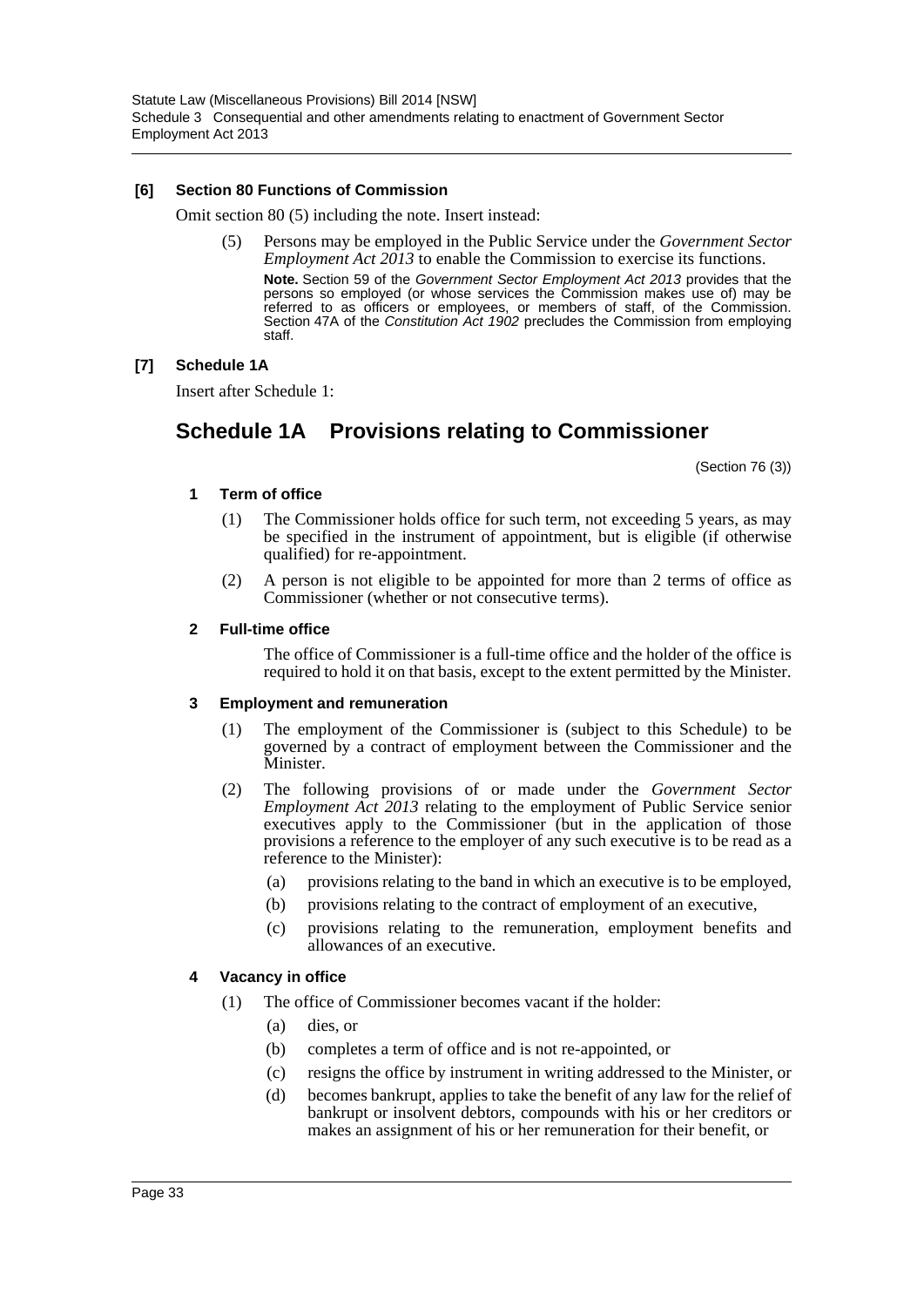- (e) becomes a mentally incapacitated person, or
- (f) is convicted in New South Wales of an offence that is punishable by imprisonment for 12 months or more or is convicted elsewhere than in New South Wales of an offence that, if committed in New South Wales, would be an offence so punishable, or
- (g) is removed from office under clause 5.
- (2) If the office of Commissioner becomes vacant, a person is, subject to this Act, to be appointed to fill the vacancy.

### **5 Removal from office**

- (1) The Governor may remove the Commissioner from office, but only for incompetence, incapacity or misbehaviour.
- (2) The Commissioner cannot be removed from office under Part 6 of the *Government Sector Employment Act 2013*.

### **6 Commissioner not Public Service employee**

The office of Commissioner is a statutory office and the provisions of the *Government Sector Employment Act 2013* relating to the employment of Public Service employees do not apply to that office (except as provided by clause 3).

### **[8] Schedule 2, clause 4 (1)**

Omit the subclause. Insert instead:

(1) The office of a conciliator is a statutory office and the provisions of the *Government Sector Employment Act 2013* relating to the employment of Public Service employees do not apply to that office.

### **3.13 Health Services Act 1997 No 154**

### **[1] The whole Act (except Schedules 6A and 7)**

Omit "Director-General" and "Director-General's" wherever occurring.

Insert instead "Health Secretary" and "Health Secretary's" respectively.

### **[2] Schedule 4, clause 4 (5)**

Omit "or Part 3.1 of the *Public Sector Employment and Management Act 2002*". Insert instead "or Part 4 of the *Government Sector Employment Act 2013*".

### **[3] Schedule 6A**

Omit "Director-General of the Ministry of Health" wherever occurring. Insert instead "Health Secretary".

### **[4] Dictionary**

Omit the definition of *Director-General*. Insert in alphabetical order:

*Health Secretary* means the Secretary of the Ministry of Health.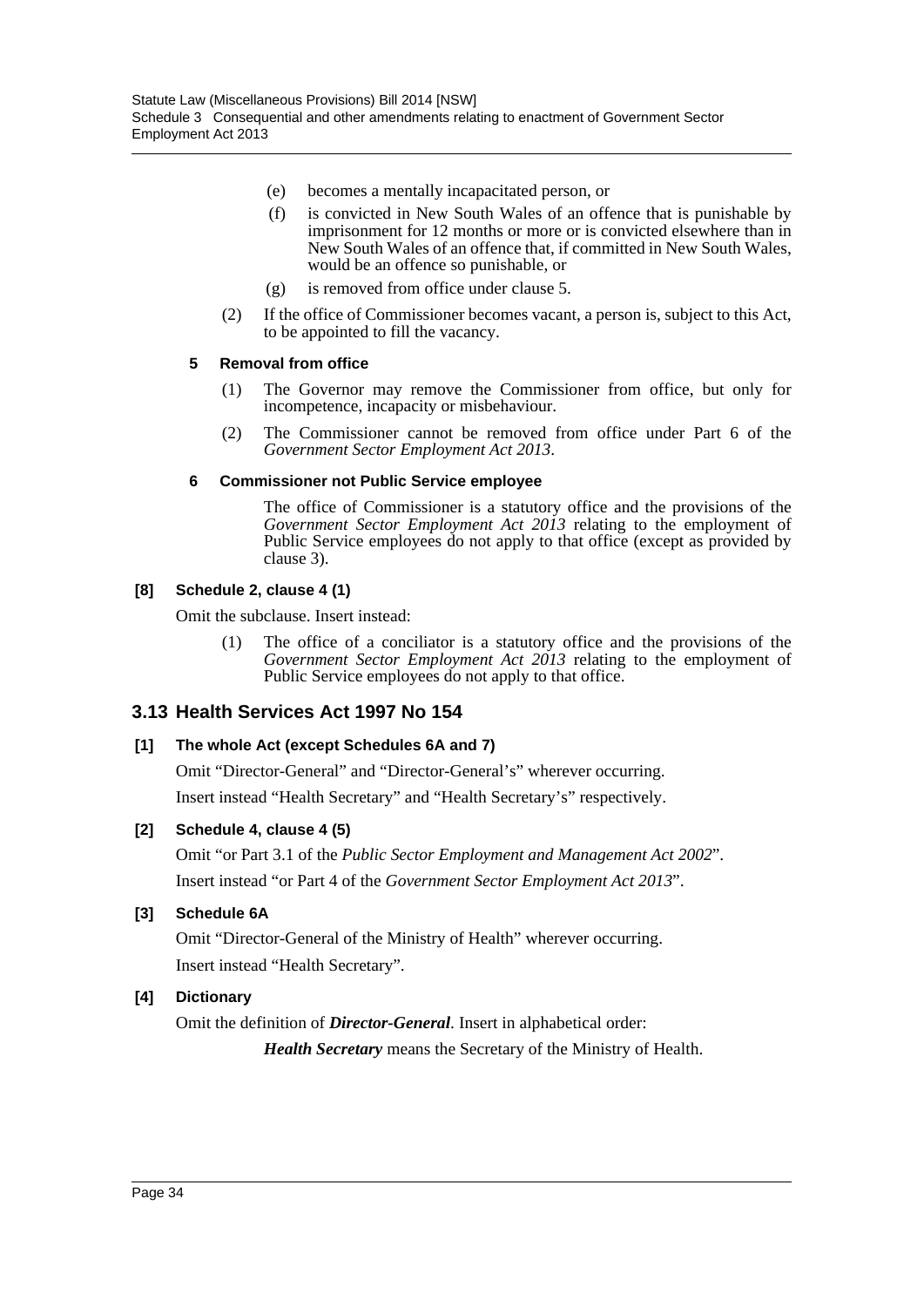# **3.14 Independent Commission Against Corruption Act 1988 No 35**

### **[1] Section 3 Definitions**

Omit paragraphs (a) and (c) of the definition of *public authority*. Insert instead:

(a) a Public Service agency or any other government sector agency within the meaning of the *Government Sector Employment Act 2013*,

#### **[2] Section 3, definition of "public official"**

Omit paragraph (g). Insert instead:

(g) a person employed in a Public Service agency or any other government sector agency within the meaning of the *Government Sector Employment Act 2013*,

### **[3] Section 57E Staff of Inspector**

Omit section 57E (1) and (2). Insert instead:

- (1) Persons employed in the Public Service under the *Government Sector Employment Act 2013* to enable the Inspector to exercise his or her functions are subject to the control and direction of the Inspector.
- (2) Subsection (1) does not affect the exercise of the functions under the *Government Sector Employment Act 2013* of the head of the Public Service agency in which those persons are employed. The head of that agency may delegate those functions under that Act to the Inspector.

#### **[4] Section 57E (4A) and (6)**

Omit the subsections.

#### **[5] Section 104 Appointment of staff**

Omit section 104 (4). Insert as a note to the section:

**Note.** Section 5 of the *Government Sector Employment Act 2013* excludes the application of that Act to the staff of the Commission.

#### **[6] Section 104A Arrangements for use of services of other staff**

Omit section 104A (3). Insert at the end of the section:

**Note.** Section 5 of the *Government Sector Employment Act 2013* excludes the application of that Act to the staff of the Commission.

#### **[7] Schedule 1, clause 8**

Omit the clause. Insert instead:

#### **8 Public Service employment provisions excluded**

The offices of Commissioner and Assistant Commissioner are statutory offices and the provisions of the *Government Sector Employment Act 2013* relating to the employment of Public Service employees do not apply to those offices.

#### **[8] Schedule 1A, clause 9 (1)**

Omit the subclause. Insert instead:

(1) The office of Inspector is a statutory office and the provisions of the *Government Sector Employment Act 2013* relating to the employment of Public Service employees do not apply to that office.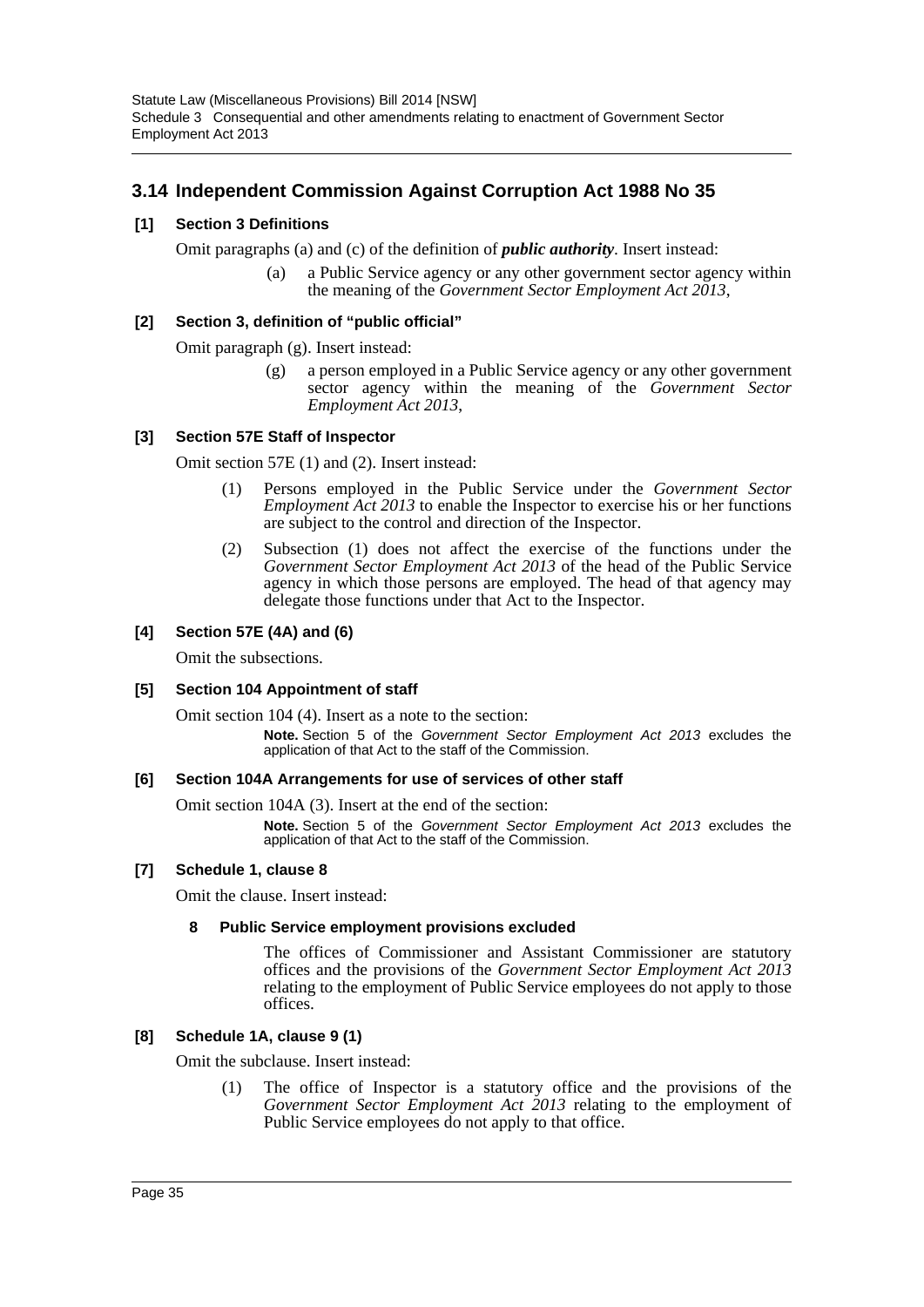# **3.15 Internal Audit Bureau Act 1992 No 20**

### **[1] Section 5 Functions of the Bureau**

Omit section 5 (3) including the note. Insert instead:

(3) The Bureau may employ staff. The provisions of the *Government Sector Employment Act 2013* relating to the employment of Public Service employees do not apply to staff employed by the Bureau.

### **[2] Section 6 Establishment of the Board**

Omit section 6 (2) (b1). Insert instead:

(b1) the Chief Executive of the Office of Finance and Services or an employee of that Office nominated by the Chief Executive of that Office, and

### **[3] Section 8 Chief Executive**

Omit section 8 (2)–(5). Insert instead:

(2) Schedule 1A contains provisions relating to the Chief Executive.

### **[4] Schedule 1, clause 8 (1)**

Omit the subclause. Insert instead:

(1) The provisions of the *Government Sector Employment Act 2013* relating to the employment of Public Service employees do not apply to an appointed member.

### **[5] Schedule 1A**

Insert after Schedule 1:

# **Schedule 1A Provisions relating to Chief Executive**

(Section 8 (2))

### **1 Acting Chief Executive**

- (1) The Minister may, from time to time, appoint a person to act in the office of Chief Executive during the illness or absence of the Chief Executive or during a vacancy in the office of Chief Executive. The person, while so acting, has all the functions of the Chief Executive and is taken to be the Chief Executive.
- (2) The Minister may, at any time, remove a person from office as acting Chief Executive.
- (3) An acting Chief Executive is entitled to be paid such remuneration (including travelling and subsistence allowances) as the Minister may from time to time determine.

### **2 Term of office**

Subject to this Schedule, a person appointed as Chief Executive holds office for such period (not exceeding 5 years) as may be specified in the person's instrument of appointment, but is eligible (if otherwise qualified) for re-appointment.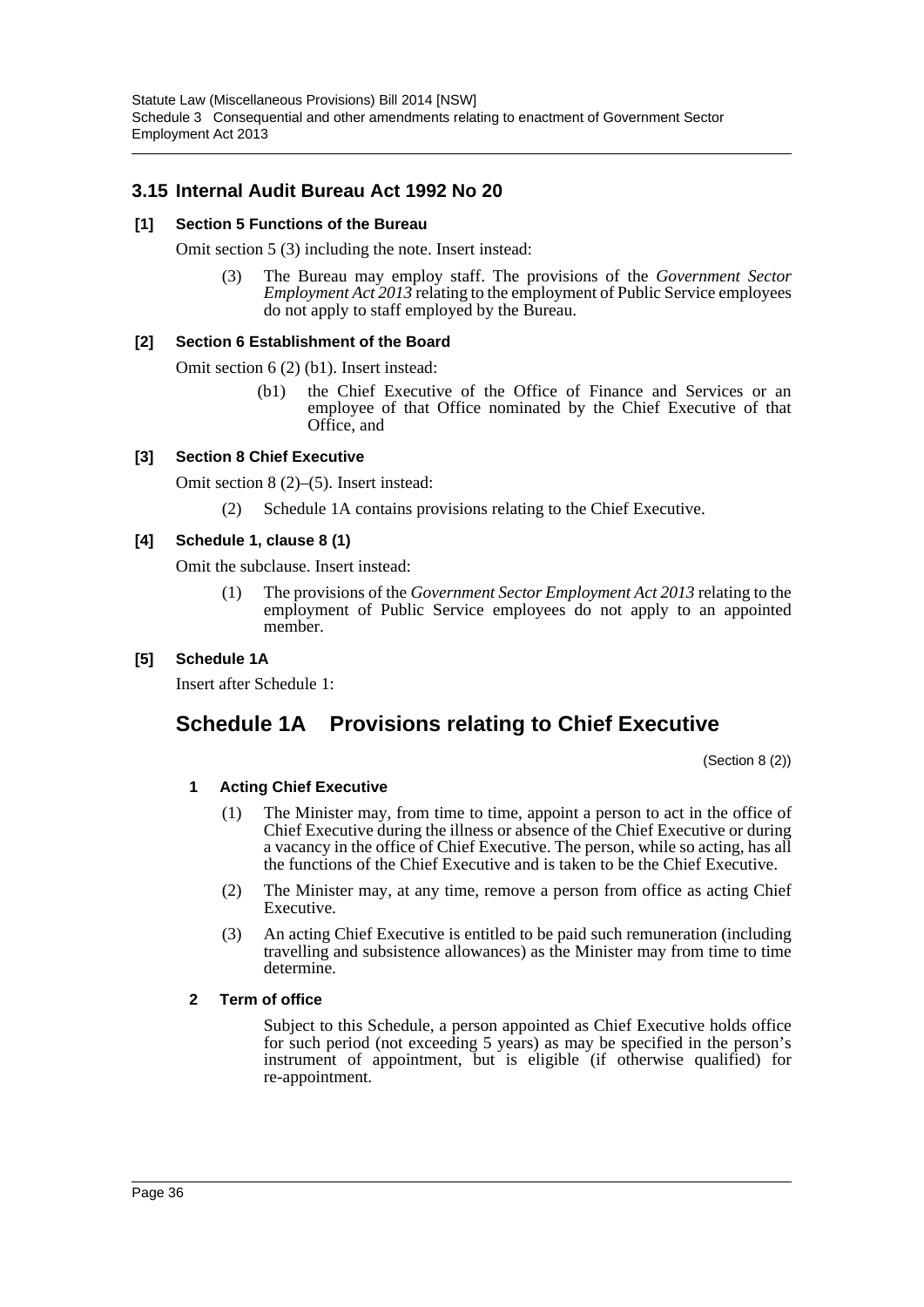### **3 Approval required to undertake other paid work**

The Chief Executive is not to undertake any paid work outside the duties of Chief Executive without the consent of the Minister or the Chairperson of the Board of the Bureau.

#### **4 Remuneration**

The Chief Executive is entitled to be paid such remuneration as the Board of the Bureau may, with the concurrence of the Minister, determine.

#### **5 Vacancy in office**

- (1) The office of a person appointed as Chief Executive becomes vacant if the person:
	- (a) dies, or
	- (b) completes a term of office and is not re-appointed, or
	- (c) resigns the office by instrument in writing addressed to the Minister, or
	- (d) is removed from office by the Governor under this clause, or
	- (e) is absent from duty for 14 days (whether or not wholly or partly consecutive) in any period of 12 months, except on leave granted by the Chairperson of the Board of the Bureau or unless the absence is occasioned by illness or other unavoidable cause, or
	- (f) becomes bankrupt, applies to take the benefit of any law for the relief of bankrupt or insolvent debtors, compounds with his or her creditors or makes an assignment of his or her remuneration for their benefit, or
	- (g) becomes a mentally incapacitated person, or
	- (h) is convicted in New South Wales of an offence that is punishable by imprisonment for 12 months or more or is convicted elsewhere than in New South Wales of an offence that, if committed in New South Wales, would be an offence so punishable, or
	- (i) engages in any paid employment outside the duties of the office of Chief Executive, except with the consent of the Minister or the Chairperson of the Board of the Bureau.
- (2) The Governor may remove the Chief Executive from office for incompetence, incapacity or misbehaviour.

### **6 Filling of vacancy in office**

If the office of Chief Executive becomes vacant, a person is, subject to this Act, to be appointed to fill the vacancy.

#### **7 Chief Executive a statutory officer and not Public Service employee**

The office of Chief Executive is a statutory office and the provisions of the *Government Sector Employment Act 2013* relating to the employment of Public Service employees do not apply to that office.

#### **Commencement**

Schedule 3.15 [1] commences on a day to be appointed by proclamation.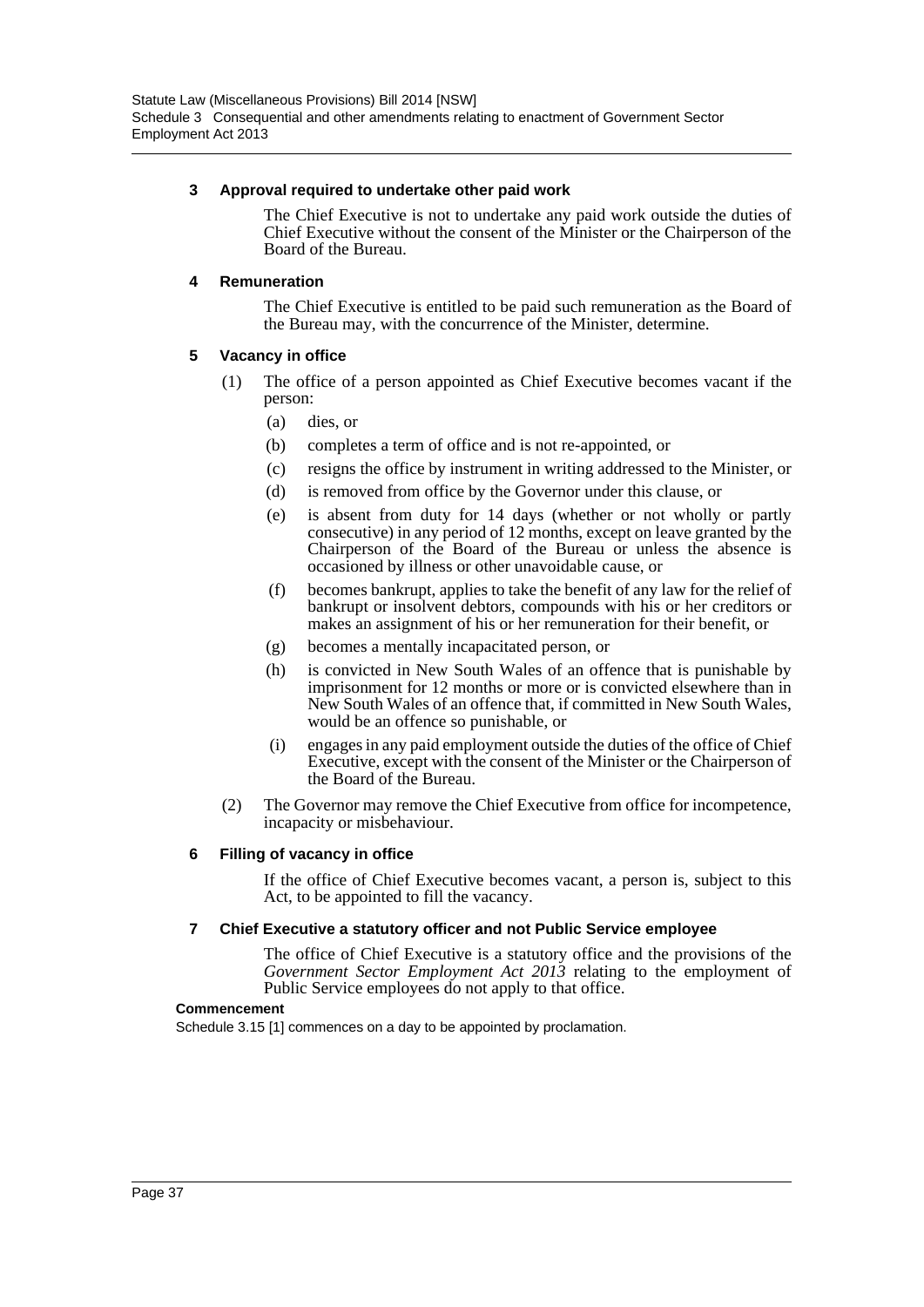# **3.16 Legal Aid Commission Act 1979 No 78**

### **[1] Section 10 Functions of the Commission**

Omit section 10 (5) including the note. Insert instead:

(5) Persons may be employed in the Public Service under the *Government Sector Employment Act 2013* to enable the Commission to exercise its functions. **Note.** Section 59 of the *Government Sector Employment Act 2013* provides that the persons so employed (or whose services the Commission makes use of) may be referred to as officers or employees, or members of staff, of the Commission. Section 47A of the *Constitution Act 1902* precludes the Commission from employing staff.

#### **[2] Section 16 Chief Executive Officer**

Omit section 16 (3). Insert instead:

(3) Schedule 3A contains provisions relating to the Chief Executive Officer.

#### **[3] Schedule 2, clause 9 (1)**

Omit the subclause. Insert instead:

(1) The provisions of the *Government Sector Employment Act 2013* relating to the employment of Public Service employees do not apply to a member of the Board.

#### **[4] Schedule 3A**

Insert after Schedule 3:

# **Schedule 3A Provisions relating to Chief Executive Officer**

(Section 16 (3))

#### **1 Term of office**

The Chief Executive Officer holds office for such term, not exceeding 5 years, as may be specified in the instrument of appointment, but is eligible (if otherwise qualified) for re-appointment.

#### **2 Full-time office**

The office of Chief Executive Officer is a full-time office and the holder of the office is required to hold it on that basis, except to the extent permitted by the Minister.

#### **3 Employment and remuneration**

- (1) The employment of the Chief Executive Officer is (subject to this Schedule) to be governed by a contract of employment between the Chief Executive Officer and the Minister.
- (2) The following provisions of or made under the *Government Sector Employment Act 2013* relating to the employment of Public Service senior executives apply to the Chief Executive Officer (but in the application of those provisions a reference to the employer of any such executive is to be read as a reference to the Minister):
	- (a) provisions relating to the band in which an executive is to be employed,
	- (b) provisions relating to the contract of employment of an executive,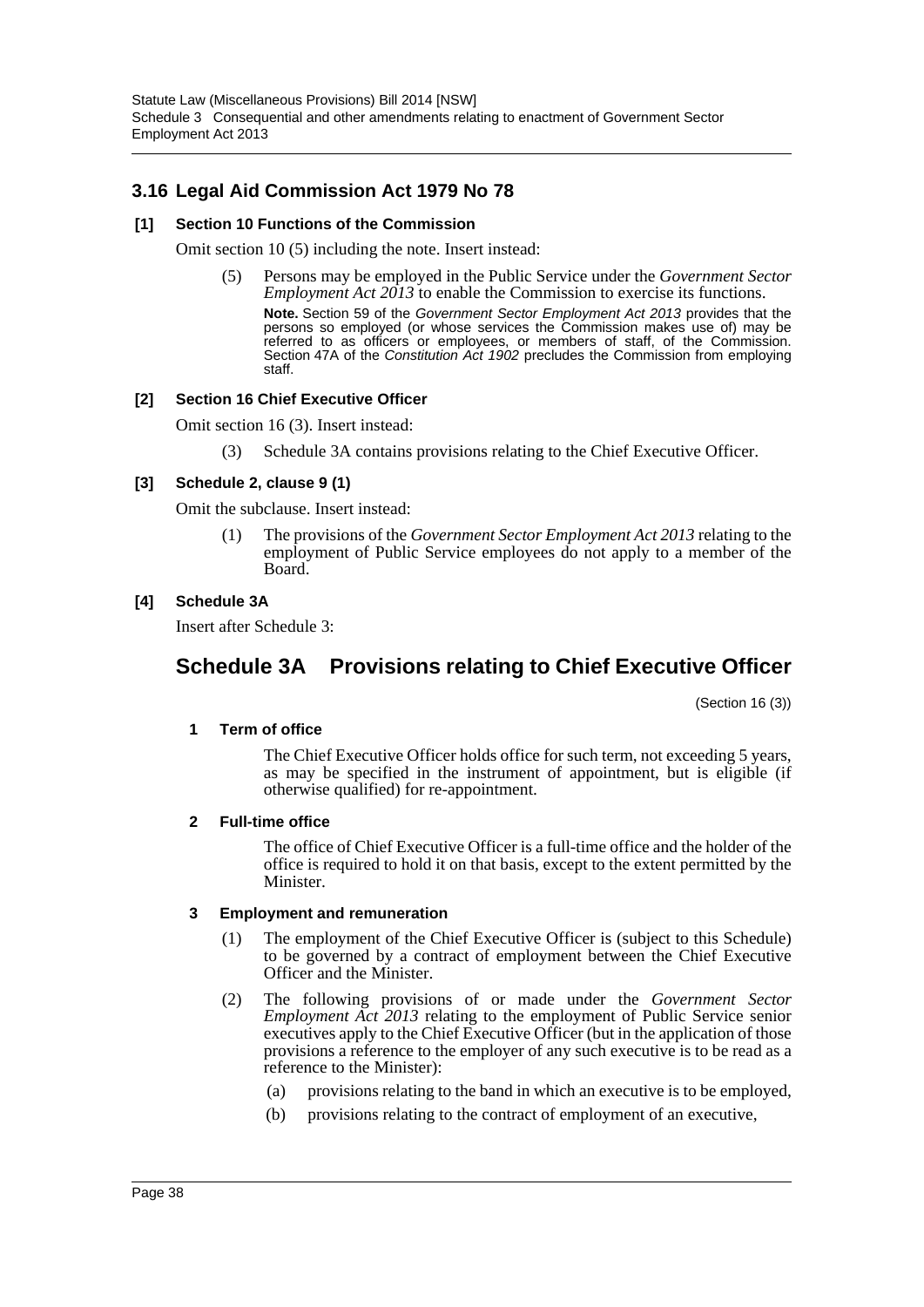- (c) provisions relating to the remuneration, employment benefits and allowances of an executive,
- (d) provisions relating to the termination of employment of an executive.

### **4 Vacancy in office**

- (1) The office of Chief Executive Officer becomes vacant if the holder:
	- (a) dies, or
	- (b) completes a term of office and is not re-appointed, or
	- (c) resigns the office by instrument in writing addressed to the Minister, or
	- (d) becomes bankrupt, applies to take the benefit of any law for the relief of bankrupt or insolvent debtors, compounds with his or her creditors or makes an assignment of his or her remuneration for their benefit, or
	- (e) becomes a mentally incapacitated person, or
	- (f) is convicted in New South Wales of an offence that is punishable by imprisonment for 12 months or more or is convicted elsewhere than in New South Wales of an offence that, if committed in New South Wales, would be an offence so punishable, or
	- (g) is removed from office under clause 3.
- (2) If the office of Chief Executive Officer becomes vacant, a person is, subject to this Act, to be appointed to fill the vacancy.

### **5 Chief Executive Officer not Public Service employee**

The office of Chief Executive Officer is a statutory office and the provisions of the *Government Sector Employment Act 2013* relating to the employment of Public Service employees do not apply to that office (except as provided by clause 3).

# **3.17 Legal Profession Act 2004 No 112**

### **[1] Section 686 Appointment of Commissioner**

Omit section 686 (3)–(5). Insert instead:

(3) Schedule 2A contains provisions relating to the Legal Services Commissioner.

### **[2] Section 692 Staff of Commissioner**

Omit section 692 (1) and (2). Insert instead:

(1) Persons may be employed in the Public Service under the *Government Sector Employment Act 2013* to enable the Commissioner to exercise his or her functions.

**Note.** Section 59 of the *Government Sector Employment Act 2013* provides that the persons so employed (or whose services the Commissioner makes use of) may be referred to as officers or employees, or members of staff, of the Commissioner. Section 47A of the *Constitution Act 1902* precludes the Commissioner from employing staff.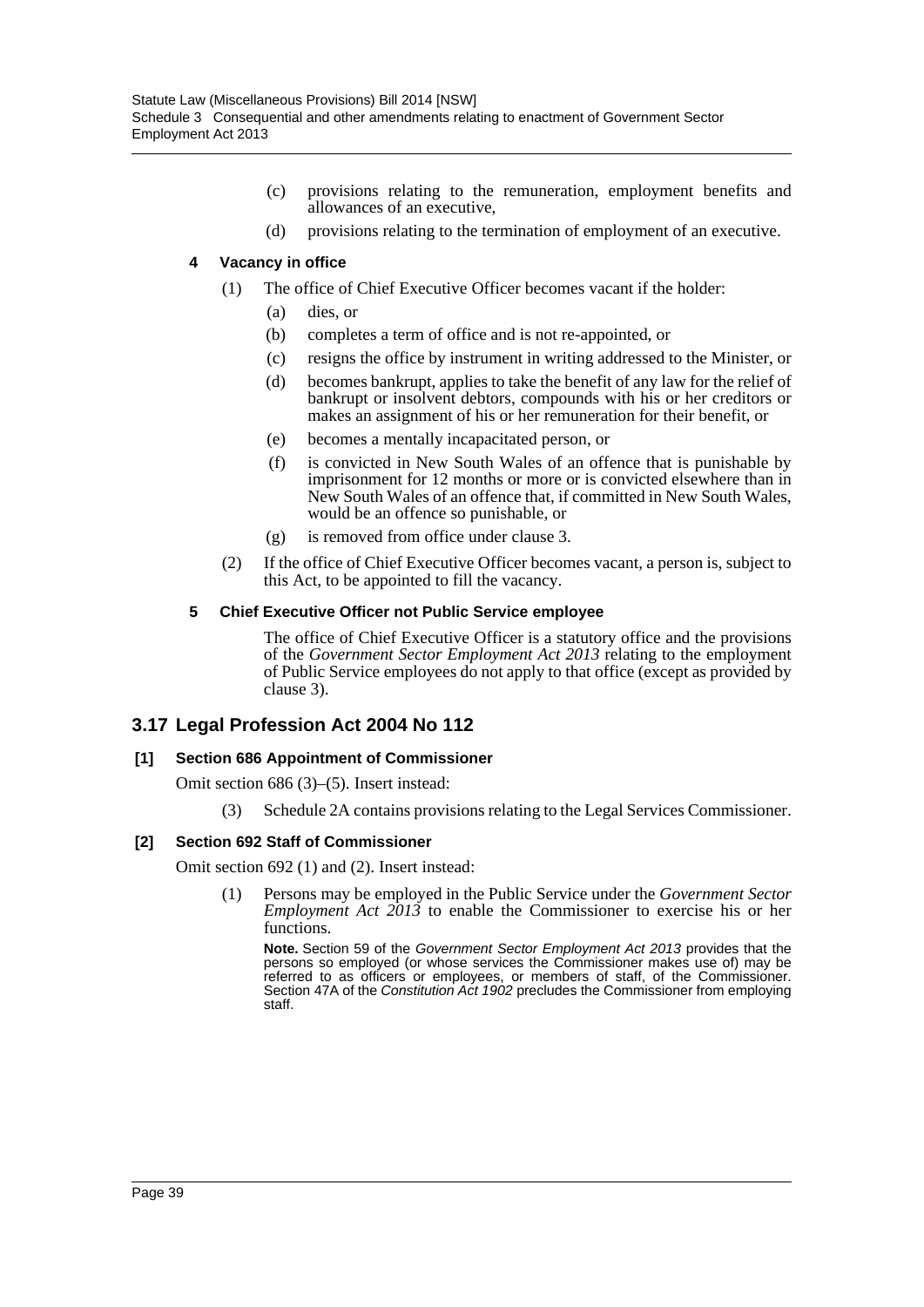### **[3] Schedule 2A**

Insert after Schedule 2:

# **Schedule 2A Provisions relating to Legal Services Commissioner**

(Section 686 (3))

### **1 Term of office**

The Commissioner holds office for such term, not exceeding 7 years, as may be specified in the instrument of appointment, but is eligible (if otherwise qualified) for re-appointment.

### **2 Full-time office**

The office of Commissioner is a full-time office and the holder of the office is required to hold it on that basis, except to the extent permitted by the Minister.

### **3 Employment and remuneration**

- (1) The employment of the Commissioner is (subject to this Schedule) to be governed by a contract of employment between the Commissioner and the Minister.
- (2) The following provisions of or made under the *Government Sector Employment Act 2013* relating to the employment of Public Service senior executives apply to the Commissioner (but in the application of those provisions a reference to the employer of any such executive is to be read as a reference to the Minister):
	- (a) provisions relating to the band in which an executive is to be employed,
	- (b) provisions relating to the contract of employment of an executive,
	- (c) provisions relating to the remuneration, employment benefits and allowances of an executive.

### **4 Vacancy in office**

- (1) The office of Commissioner becomes vacant if the holder:
	- (a) dies, or
	- (b) completes a term of office and is not re-appointed, or
	- (c) resigns the office by instrument in writing addressed to the Minister, or
	- (d) becomes bankrupt, applies to take the benefit of any law for the relief of bankrupt or insolvent debtors, compounds with his or her creditors or makes an assignment of his or her remuneration for their benefit, or
	- (e) becomes a mentally incapacitated person, or
	- (f) is convicted in New South Wales of an offence that is punishable by imprisonment for 12 months or more or is convicted elsewhere than in New South Wales of an offence that, if committed in New South Wales, would be an offence so punishable, or
	- (g) is removed from office under clause 5.
- (2) If the office of Commissioner becomes vacant, a person is, subject to this Act, to be appointed to fill the vacancy.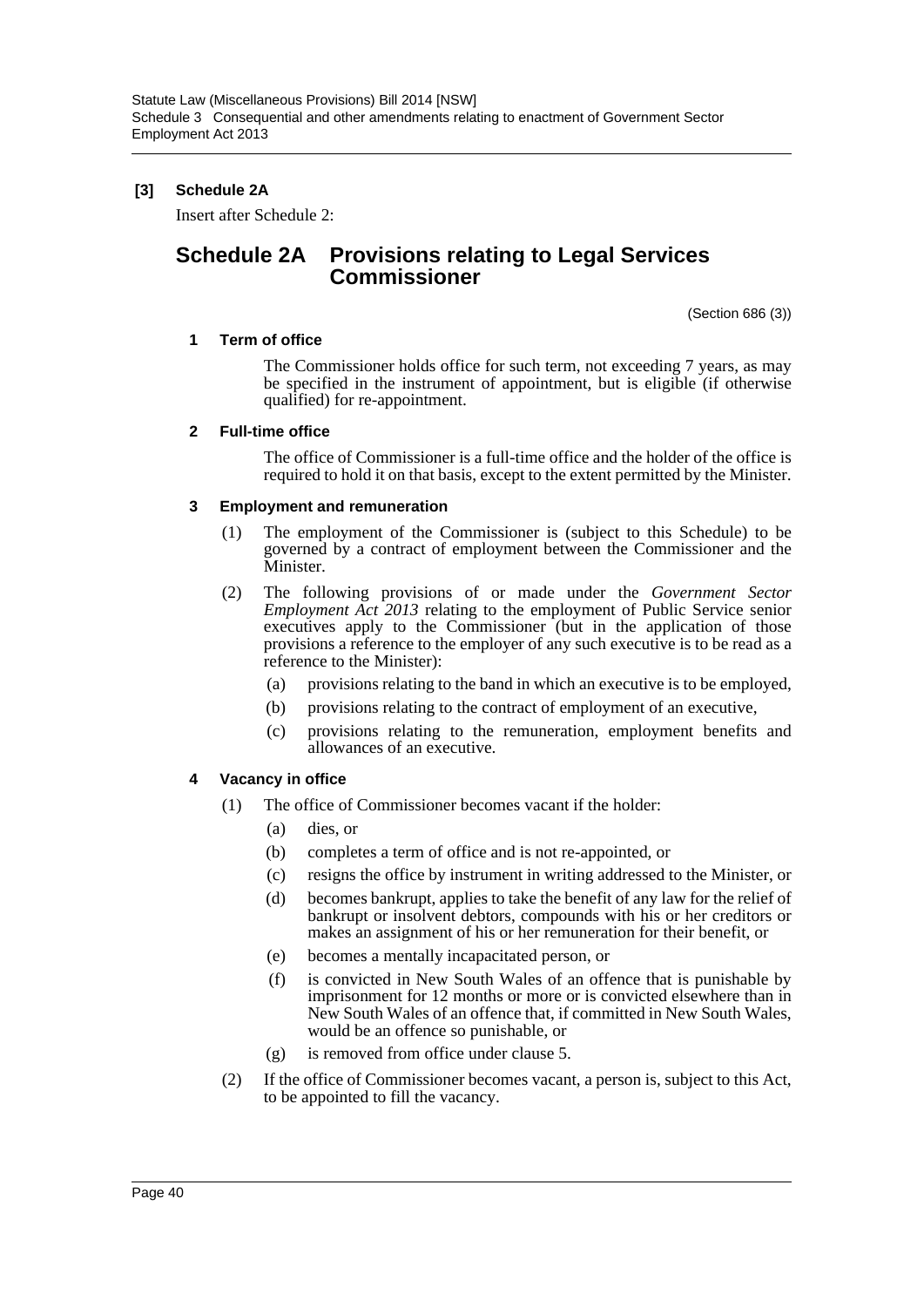### **5 Removal from office**

The Governor may remove the Commissioner from office, but only for incompetence, incapacity or misbehaviour.

### **6 Commissioner not Public Service employee**

The office of Commissioner is a statutory office and the provisions of the *Government Sector Employment Act 2013* relating to the employment of Public Service employees do not apply to that office (except as provided by clause 3).

### **[4] Schedule 4, clause 9 (1)**

Omit the subclause. Insert instead:

(1) The provisions of the *Government Sector Employment Act 2013* relating to the employment of Public Service employees do not apply to a Trustee.

### **[5] Schedule 5, clause 5 (1)**

Omit the subclause. Insert instead:

(1) The provisions of the *Government Sector Employment Act 2013* relating to the employment of Public Service employees do not apply to a costs assessor.

## **3.18 Local Government Act 1993 No 30**

### **[1] Section 247 Assistance for the Remuneration Tribunal**

Omit "such persons employed under Part 2 of the *Public Sector Management Act 1988*". Insert instead "such Public Service employees".

### **[2] Section 347 References**

Insert at the end of the section:

(3) A reference in this section to a provision of Part 9A of the *Anti-Discrimination Act 1977* is a reference to that provision as in force immediately before the repeal of that Part of that Act by the *Government Sector Employment Act 2013.*

### **[3] Schedule 1, clause 5 (1)**

Omit the subclause. Insert instead:

(1) The provisions of the *Government Sector Employment Act 2013* relating to the employment of Public Service employees do not apply to a person appointed as the Remuneration Tribunal.

### **[4] Schedule 1 (clause 6 (1) (g)), Schedule 2 (clause 5 (1) (h)) and Schedule 5 (clause 5 (1) (g))**

Omit "or under Part 8 of the *Public Sector Management Act 1988*" wherever occurring.

### **[5] Schedule 2, clause 4 (1)**

Omit the subclause. Insert instead:

(1) The provisions of the *Government Sector Employment Act 2013* relating to the employment of Public Service employees do not apply to a commissioner or acting commissioner.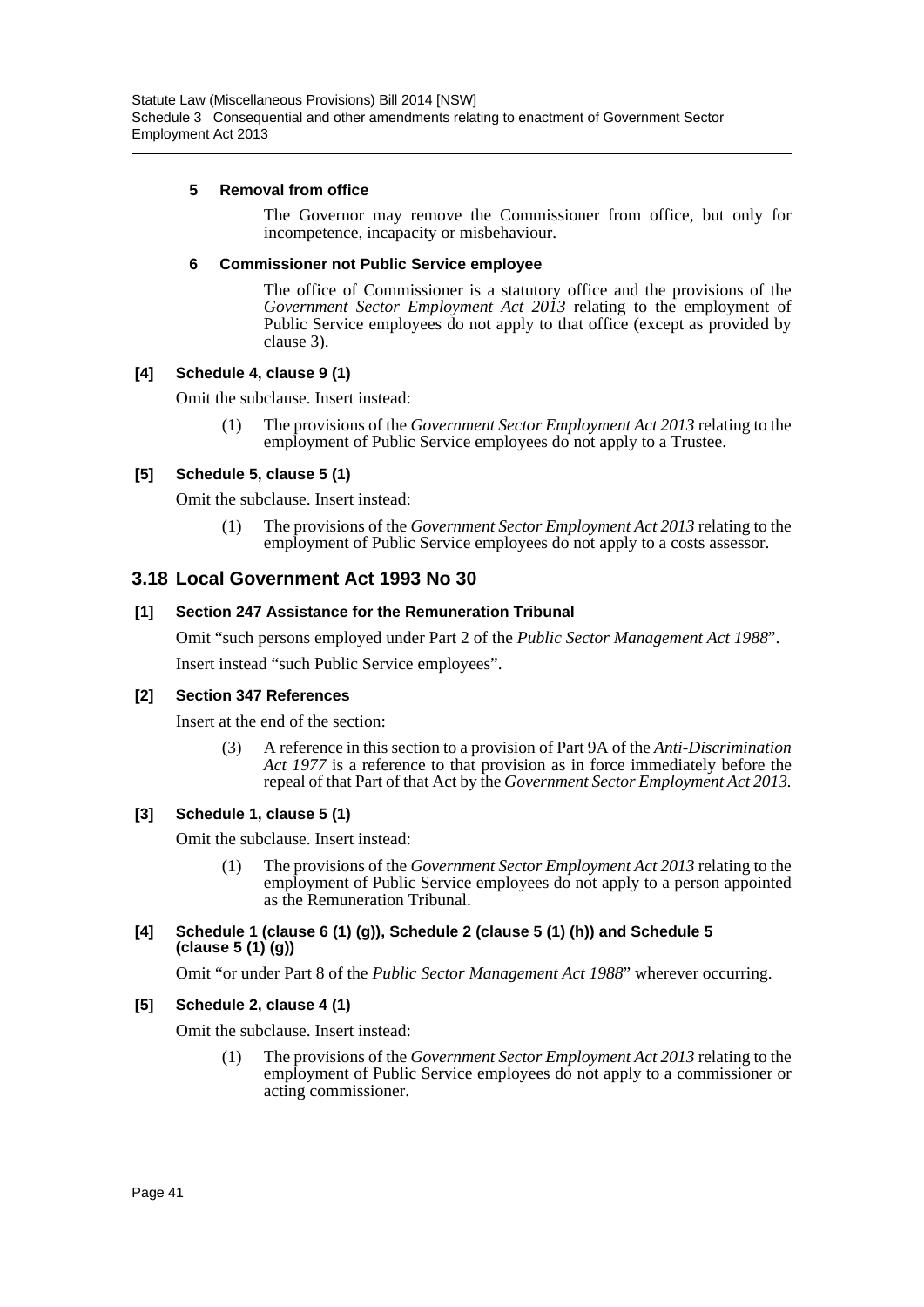### **[6] Schedule 3, clause 7 (1)**

Omit the subclause. Insert instead:

(1) The provisions of the *Government Sector Employment Act 2013* relating to the employment of Public Service employees do not apply to an appointed member.

### **[7] Schedule 5, clause 4 (1)**

Omit the subclause. Insert instead:

(1) The provisions of the *Government Sector Employment Act 2013* relating to the employment of Public Service employees do not apply to a commissioner or acting commissioner.

### **3.19 Major Events Act 2009 No 73**

### **[1] Section 4 Definitions**

Omit paragraph (c) of the definition of *government agency*. Insert instead:

(c) a Public Service agency, or

### **[2] Section 11 Chief executives of major event authorities**

Omit section 11 (1) and (5). Insert instead:

(1) The chief executive of a major event authority is the person employed in the Public Service as the chief executive of that authority.

### **[3] Schedule 1, clause 9 (1)**

Omit the subclause. Insert instead:

(1) The provisions of the *Government Sector Employment Act 2013* relating to the employment of Public Service employees do not apply to a member.

### **[4] Schedule 2, clause 3 (5)**

Omit "under Part 3.1 of the *Public Sector Employment and Management Act 2002*". Insert instead "under the *Government Sector Employment Act 2013*".

# **3.20 NSW Trustee and Guardian Act 2009 No 49**

### **[1] Section 7 Chief Executive Officer**

Omit section 7 (2), (3) and (4). Insert instead:

(2) Schedule 3 contains provisions relating to the Chief Executive Officer.

### **[2] Section 9 Delegation**

Omit section 9 (4) (a). Insert instead:

(a) a member of staff of the NSW Trustee, or

### **[3] Section 10 Functions generally**

Omit section 10 (3) including the note. Insert instead:

(3) Persons may be employed in the Public Service under the *Government Sector Employment Act 2013* to enable the NSW Trustee to exercise its functions. **Note.** Section 59 of the *Government Sector Employment Act 2013* provides that the persons so employed (or whose services the NSW Trustee makes use of) may be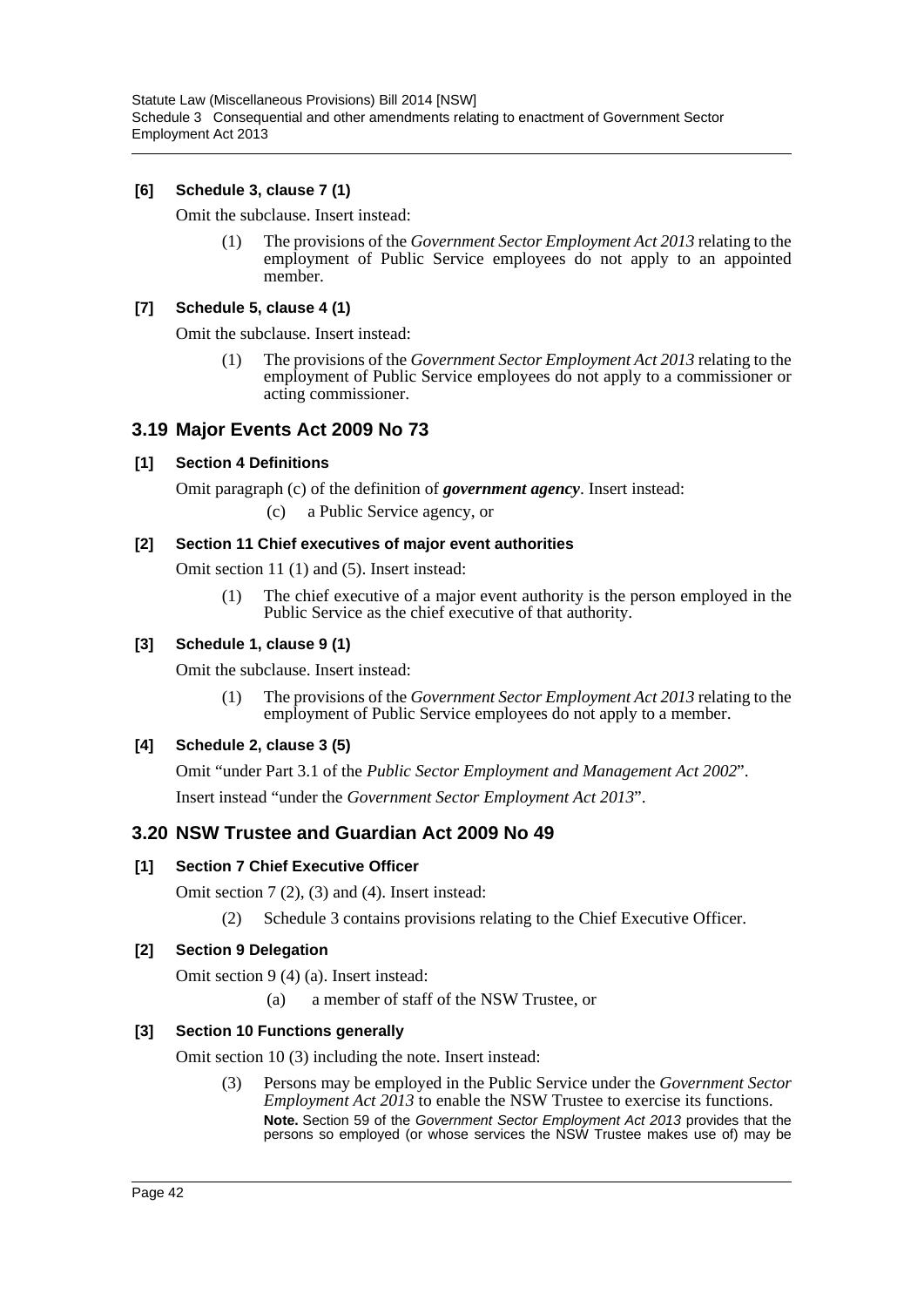referred to as officers or employees, or members of staff, of the NSW Trustee. Section 47A of the *Constitution Act 1902* precludes the NSW Trustee from employing staff.

### **[4] Schedule 3**

Insert as Schedule 3:

# **Schedule 3 Provisions relating to Chief Executive Officer**

(Section 7 (2))

### **1 Term of office**

The Chief Executive Officer holds office for such term, not exceeding 5 years, as may be specified in the instrument of appointment, but is eligible (if otherwise qualified) for re-appointment.

### **2 Full-time office**

The office of Chief Executive Officer is a full-time office and the holder of the office is required to hold it on that basis, except to the extent permitted by the Minister.

### **3 Employment and remuneration**

- (1) The employment of the Chief Executive Officer is (subject to this Schedule) to be governed by a contract of employment between the Chief Executive Officer and the Minister.
- (2) The following provisions of or made under the *Government Sector Employment Act 2013* relating to the employment of Public Service senior executives apply to the Chief Executive Officer (but in the application of those provisions a reference to the employer of any such executive is to be read as a reference to the Minister):
	- (a) provisions relating to the band in which an executive is to be employed,
	- (b) provisions relating to the contract of employment of an executive,
	- (c) provisions relating to the remuneration, employment benefits and allowances of an executive.

### **4 Vacancy in office**

- (1) The office of Chief Executive Officer becomes vacant if the holder:
	- (a) dies, or
	- (b) completes a term of office and is not re-appointed, or
	- (c) resigns the office by instrument in writing addressed to the Minister, or
	- (d) becomes bankrupt, applies to take the benefit of any law for the relief of bankrupt or insolvent debtors, compounds with his or her creditors or makes an assignment of his or her remuneration for their benefit, or
	- (e) becomes a mentally incapacitated person, or
	- (f) is convicted in New South Wales of an offence that is punishable by imprisonment for 12 months or more or is convicted elsewhere than in New South Wales of an offence that, if committed in New South Wales, would be an offence so punishable, or
	- (g) is removed from office under clause 5.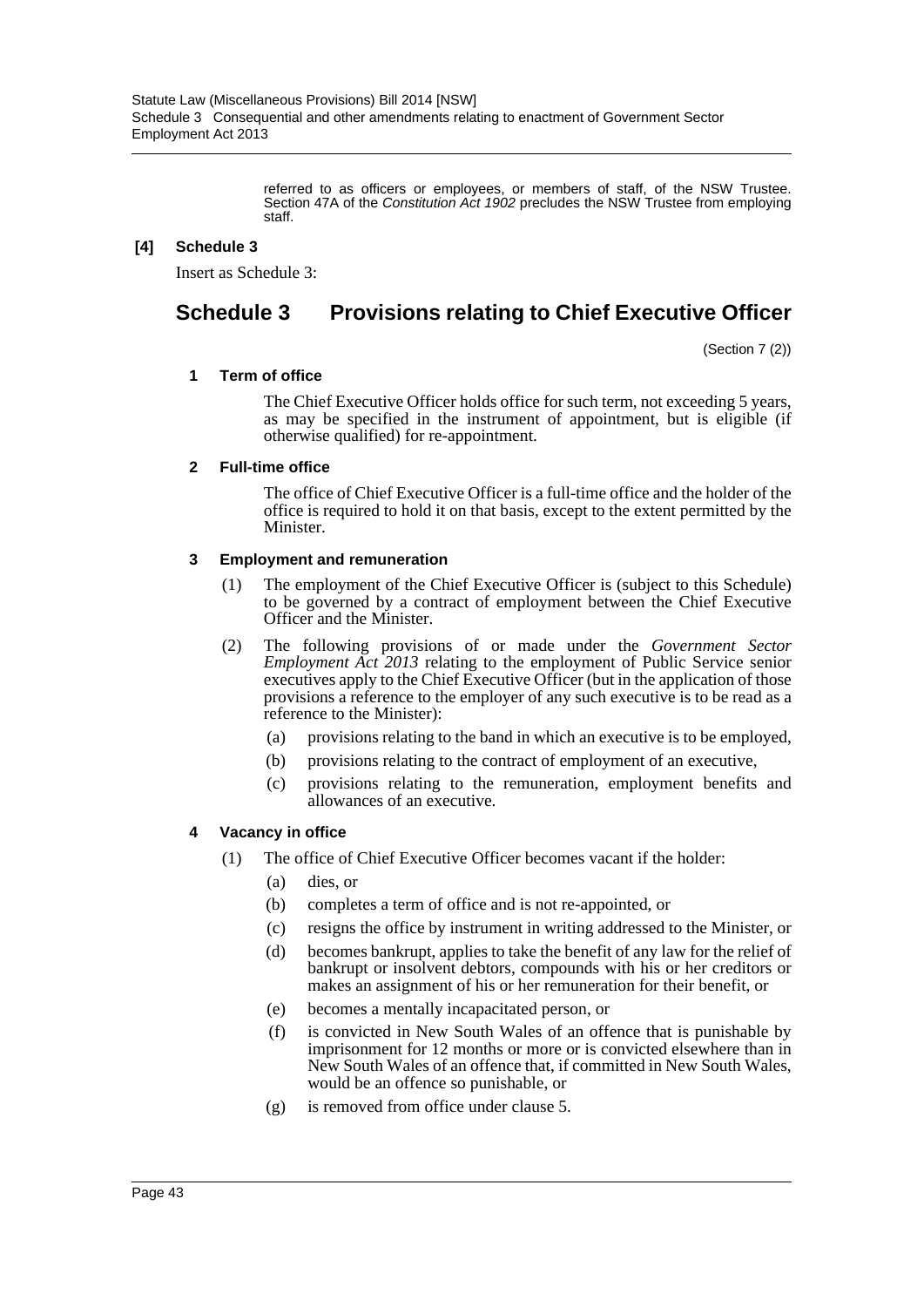(2) If the office of Chief Executive Officer becomes vacant, a person is, subject to this Act, to be appointed to fill the vacancy.

### **5 Removal from office**

- (1) The Governor may remove the Chief Executive Officer from office, but only for incompetence, incapacity or misbehaviour.
- (2) The Chief Executive Officer cannot be removed from office under Part 6 of the *Government Sector Employment Act 2013*.

### **6 Chief Executive Officer not Public Service employee**

The office of Chief Executive Officer is a statutory office and the provisions of the *Government Sector Employment Act 2013* relating to the employment of Public Service employees do not apply to that office (except as provided by clause 3).

## **3.21 Ombudsman Act 1974 No 68**

### **[1] Section 5 Definitions**

Omit the definitions of *Department* and *Department Head*.

### **[2] Section 5 (1), definition of "head"**

Omit paragraph (a). Insert instead:

(a) in relation to a public authority that is a Public Service agency or a person employed in a Public Service agency—the head of the agency, and

### **[3] Section 5 (1), definition of "public authority"**

Omit paragraph (c). Insert instead:

(c) any Public Service agency or any person employed in a Public Service agency,

### **[4] Section 5 (1), definition of "responsible Minister"**

Omit paragraph (a). Insert instead:

(a) in relation to a public authority that is a Public Service agency or a person employed in a Public Service agency—the Minister responsible for that agency or, in the case where more than one Minister is responsible for that agency, the Minister who, in the opinion of the Ombudsman, is most nearly connected with the conduct of that agency, and

### **[5] Section 6 Office of Ombudsman**

Omit section 6 (6). Insert instead:

(6) The office of Ombudsman is a statutory office and the provisions of the *Government Sector Employment Act 2013* relating to the employment of Public Service employees do not apply to that office.

### **[6] Section 8 Deputy Ombudsman and Assistant Ombudsman**

Omit section 8 (3) and (4). Insert instead:

(3) The offices of Deputy Ombudsman and Assistant Ombudsman are statutory offices and the provisions of the *Government Sector Employment Act 2013*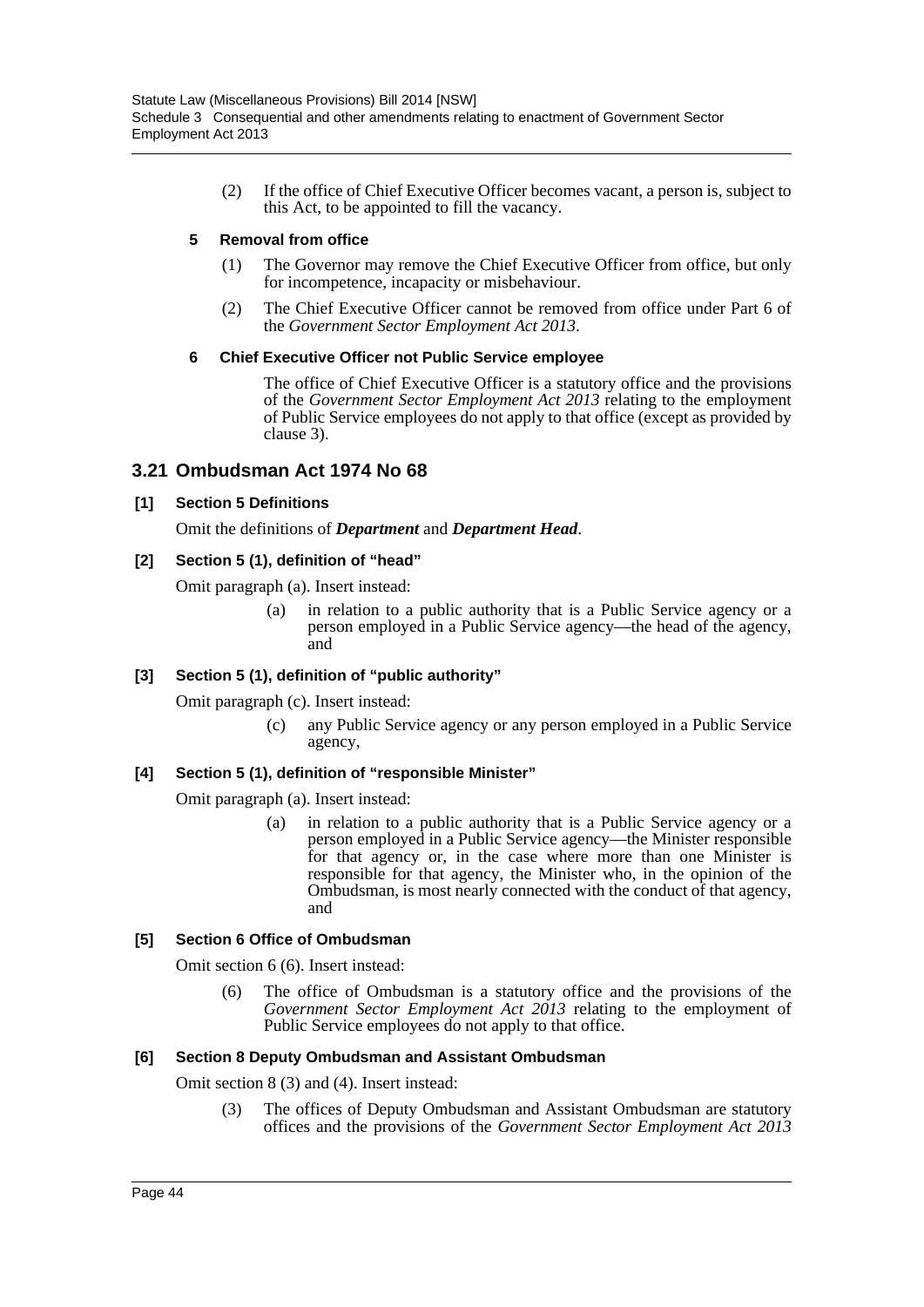relating to the employment of Public Service employees do not apply to those offices (except as provided by subsection (4B)).

- (4) A Deputy Ombudsman and an Assistant Ombudsman hold office for such term, not exceeding 5 years, as may be specified in the instrument of appointment, but are eligible (if otherwise qualified) for re-appointment.
- (4A) The employment of a Deputy Ombudsman and an Assistant Ombudsman is (subject to this section) to be governed by a contract of employment between the Deputy Ombudsman or Assistant Ombudsman and the Ombudsman.
- (4B) The following provisions of or made under the *Government Sector Employment Act 2013* relating to the employment of Public Service senior executives apply to a Deputy Ombudsman and an Assistant Ombudsman (but in the application of those provisions a reference to the employer of any such executive is to be read as a reference to the Ombudsman):
	- (a) provisions relating to the band in which an executive is to be employed,
	- (b) provisions relating to the contract of employment of an executive,
	- (c) provisions relating to the remuneration, employment benefits and allowances of an executive,
	- (d) provisions relating to the termination of employment of an executive.
- (4C) The office of a Deputy Ombudsman or an Assistant Ombudsman becomes vacant if the holder:
	- (a) dies, or
	- (b) completes a term of office and is not re-appointed, or
	- (c) resigns the office by instrument in writing addressed to the Minister, or
	- (d) becomes bankrupt, applies to take the benefit of any law for the relief of bankrupt or insolvent debtors, compounds with his or her creditors or makes an assignment of his or her remuneration for their benefit, or
	- (e) becomes a mentally incapacitated person, or
	- (f) is convicted in New South Wales of an offence that is punishable by imprisonment for 12 months or more or is convicted elsewhere than in New South Wales of an offence that, if committed in New South Wales, would be an offence so punishable, or
	- (g) is removed from office under subsection (4B).

### **[7] Section 25A Definitions**

Omit paragraph (a1) of the definition of *designated government agency*. Insert instead:

(a1) a Public Service agency (or a part of such an agency) prescribed by the regulations for the purposes of this definition,

### **[8] Sections 26 (3) (c) and 28 (c)**

Omit "employed under the *Public Sector Management Act 1988*, to the Premier's Department" wherever occurring.

Insert instead "a Public Service employee, to the Department of Premier and Cabinet".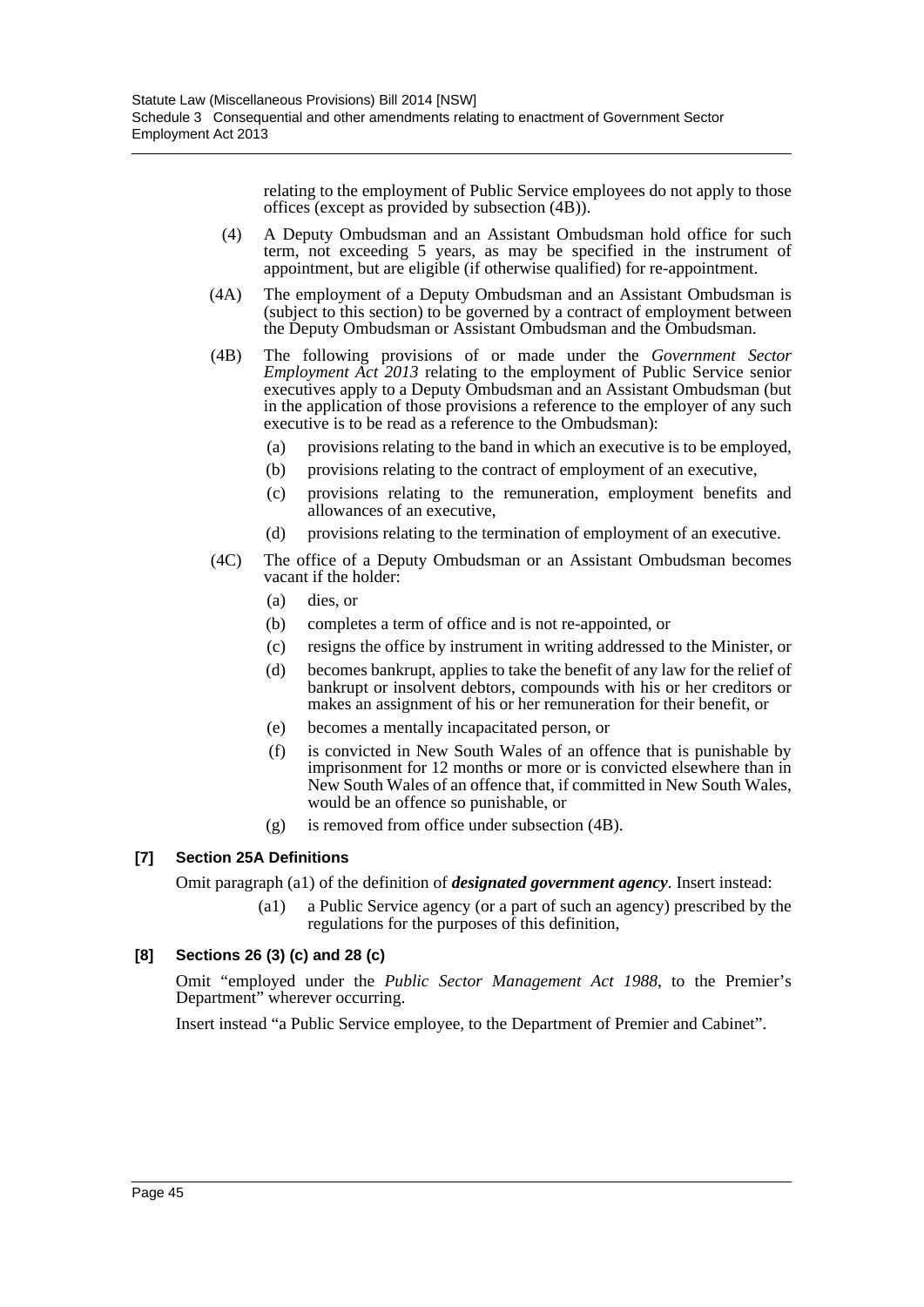### **[9] Section 32 Staff**

Omit section 32 (1). Insert instead:

(1) Persons may be employed in the Public Service under the *Government Sector Employment Act 2013* to enable the Ombudsman to exercise his or her functions.

### **3.22 Police Act 1990 No 47**

### **[1] Section 78 Promotion, transfer and re-appointment following resignation**

Omit "re-appointed under section 103 (Re-appointment of employees resigning to contest Commonwealth elections) of the *Public Sector Employment and Management Act 2002*" from section 78 (3).

Insert instead "re-appointed under section 72 (Re-employment of employees resigning to contest Commonwealth elections) of the *Government Sector Employment Act 2013*".

#### **[2] Part 8, note**

Omit the note. Insert instead:

**Note.** Other provisions relating to members of the NSW Police Force are to be found in Part 5 of the *Government Sector Employment Act 2013*.

### **[3] Section 218 Industrial Relations Act 1996 not affected**

Omit "or 89" from section 218 (2). Insert instead "or 88".

### **3.23 Police Integrity Commission Act 1996 No 28**

### **Section 92 Staff of Inspector**

Omit section 92 (1) and (2). Insert instead:

- (1) Persons employed in the Public Service under the *Government Sector Employment Act 2013* to enable the Inspector to exercise his or her functions are subject to the control and direction of the Inspector.
- (2) Subsection (1) does not affect the exercise of the functions under the *Government Sector Employment Act 2013* of the head of the Public Service agency in which those persons are employed. The head of that agency may delegate those functions under that Act to the Inspector.

### **3.24 Privacy and Personal Information Protection Act 1998 No 133**

### **[1] Section 3 Definitions**

Omit "government department" from paragraph (a) of the definition of *public sector agency*.

Insert instead "Public Service agency".

## **[2] Section 3 (1), definition of "public sector agency"** Omit paragraph (e1).

### **[3] Section 3 (1), definition of "public sector official"**

Omit "the Government Service" from paragraph (c).

Insert instead "the Public Service, the Transport Service of New South Wales".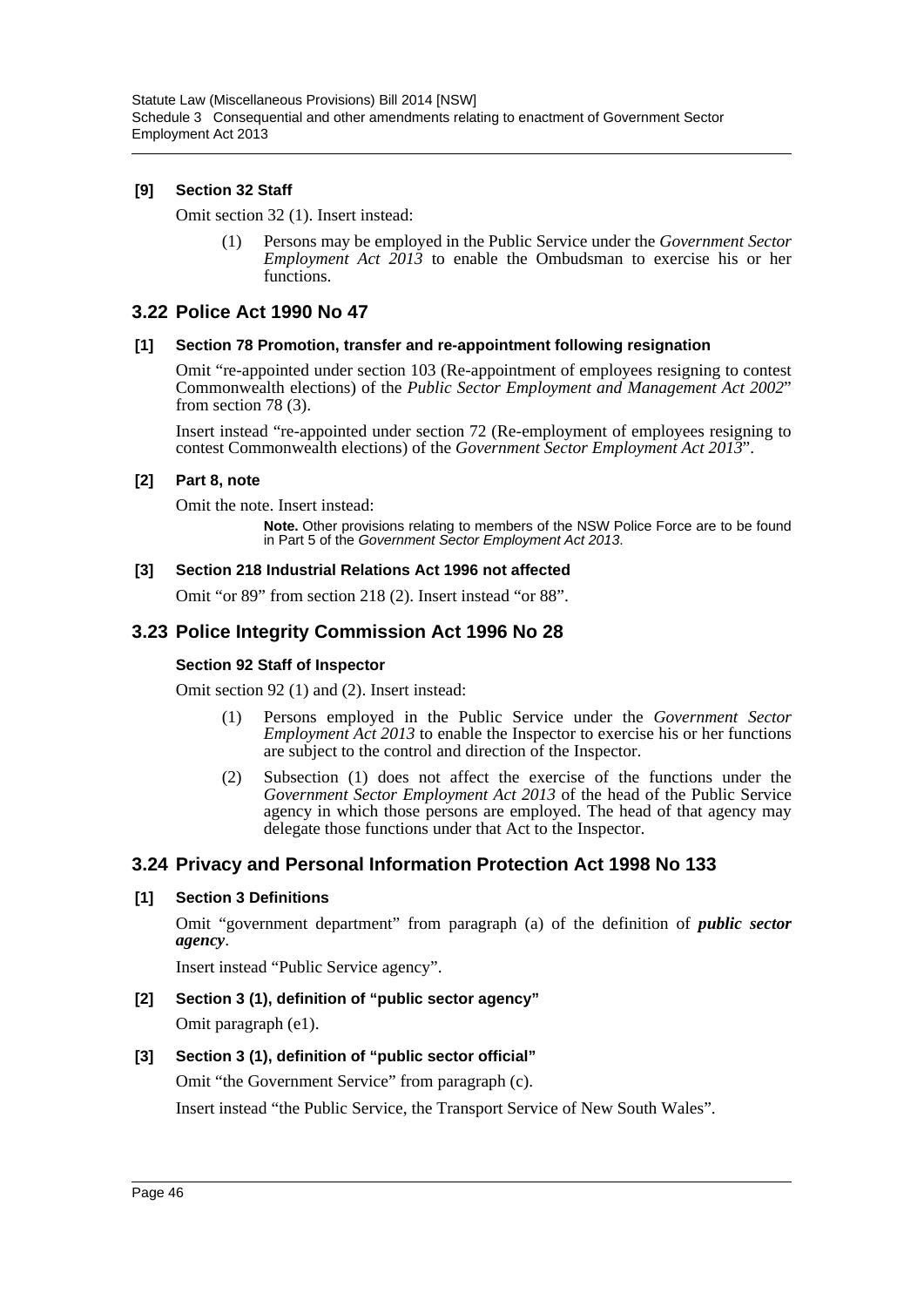### **[4] Section 35E**

Omit the section. Insert instead:

#### **35E Privacy Commissioner a statutory officer and not Public Service employee**

The office of Privacy Commissioner is a statutory office and the provisions of the *Government Sector Employment Act 2013* relating to the employment of Public Service employees do not apply to that office.

### **[5] Section 35G**

Omit the section. Insert instead:

#### **35G Staff of Privacy Commissioner**

Persons may be employed in the Public Service under the *Government Sector Employment Act 2013* to enable the Privacy Commissioner to exercise his or her functions.

**Note.** Section 59 of the *Government Sector Employment Act 2013* provides that the persons so employed (or whose services the Privacy Commissioner makes use of) may be referred to as officers or employees, or members of staff, of the Privacy Commissioner. Section 47A of the *Constitution Act 1902* precludes the Privacy Commissioner from employing staff.

### **[6] Schedule 2, clause 7 (1)**

Omit the subclause. Insert instead:

(1) The provisions of the *Government Sector Employment Act 2013* relating to the employment of Public Service employees do not apply to a member.

# **3.25 Protection of the Environment Administration Act 1991 No 60**

### **[1] Section 7 General functions of Authority**

Omit section 7 (3) including the note. Insert instead:

(3) Persons may be employed in the Public Service under the *Government Sector Employment Act 2013* to enable the Authority to exercise its functions.

**Note.** Section 59 of the *Government Sector Employment Act 2013* provides that the persons so employed (or whose services the Authority makes use of) may be referred to as officers or employees, or members of staff, of the Authority. Section 47A of the *Constitution Act 1902* precludes the Authority from employing staff.

### **[2] Section 18 Chairperson of the Authority**

Omit section 18 (4) and (5). Insert instead:

(4) Schedule 2A contains provisions relating to the Chairperson.

### **[3] Schedule 1, clause 6 (1) (d)**

Omit the paragraph. Insert instead:

(d) is removed from office by the Governor under this clause or under Part 6 of the *Government Sector Employment Act 2013*, or

### **[4] Schedule 1, clause 9 (1)**

Omit the subclause. Insert instead:

(1) The provisions of the *Government Sector Employment Act 2013* relating to the employment of Public Service employees do not apply to an appointed member.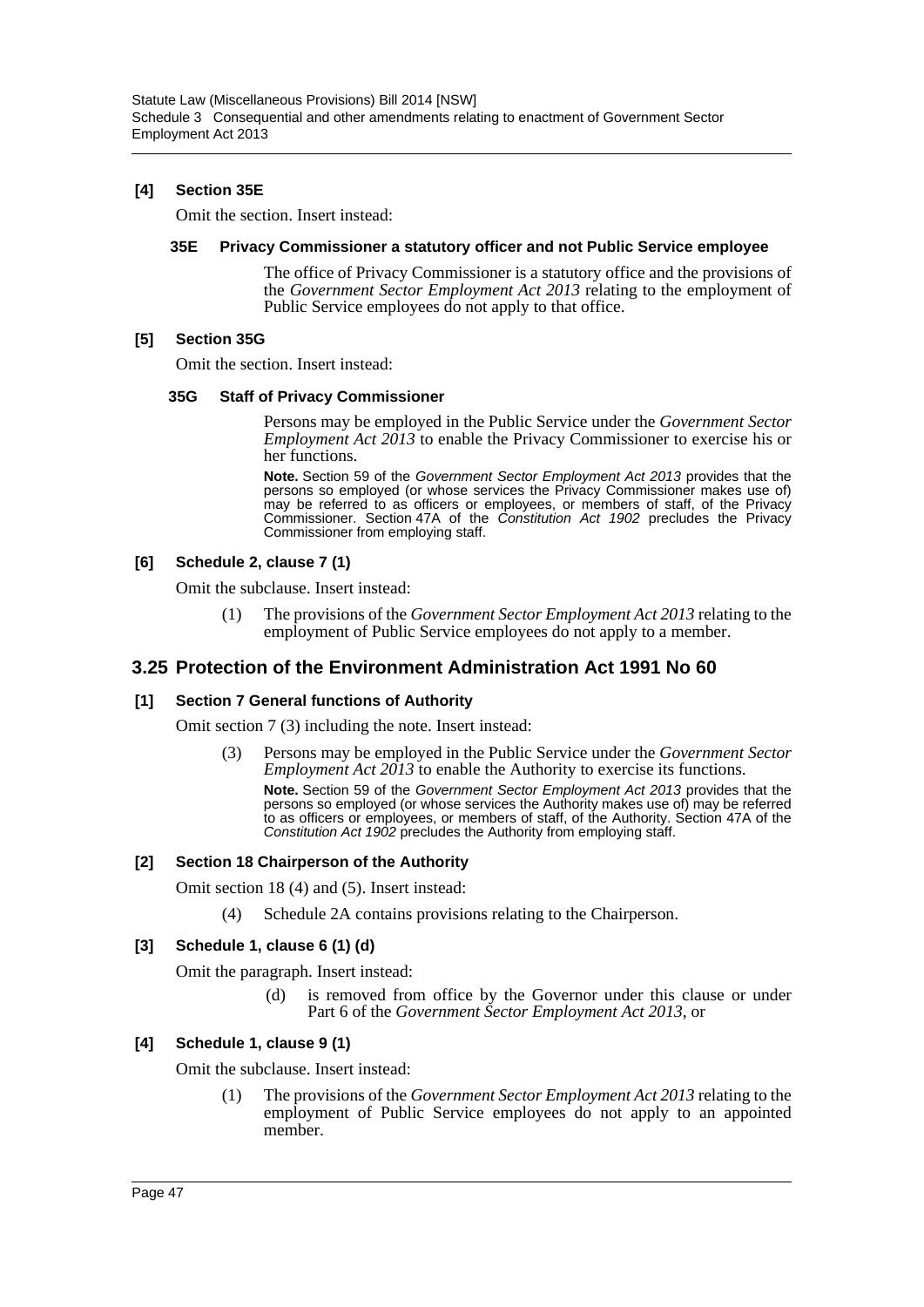### **[5] Schedule 2, clause 8 (1)**

Omit the subclause. Insert instead:

(1) The provisions of the *Government Sector Employment Act 2013* relating to the employment of Public Service employees do not apply to a member.

### **[6] Schedule 2A**

Insert after Schedule 2:

# **Schedule 2A Provisions relating to Chairperson of Authority**

(Section 18 (4))

### **1 Term of office**

The Chairperson holds office for such term, not exceeding 5 years, as may be specified in the instrument of appointment, but is eligible (if otherwise qualified) for re-appointment.

### **2 Employment and remuneration**

- (1) The employment of the Chairperson is (subject to this Schedule) to be governed by a contract of employment between the Chairperson and the Minister.
- (2) The following provisions of or made under the *Government Sector Employment Act 2013* relating to the employment of Public Service senior executives apply to the Chairperson (but in the application of those provisions a reference to the employer of any such executive is to be read as a reference to the Minister):
	- (a) provisions relating to the band in which an executive is to be employed,
	- (b) provisions relating to the contract of employment of an executive,
	- (c) provisions relating to the remuneration, employment benefits and allowances of an executive.

### **3 Vacancy in office**

- (1) The office of Chairperson becomes vacant if the holder:
	- (a) dies, or
	- (b) completes a term of office and is not re-appointed, or
	- (c) resigns the office by instrument in writing addressed to the Minister, or
	- (d) becomes bankrupt, applies to take the benefit of any law for the relief of bankrupt or insolvent debtors, compounds with his or her creditors or makes an assignment of his or her remuneration for their benefit, or
	- (e) becomes a mentally incapacitated person, or
	- (f) is convicted in New South Wales of an offence that is punishable by imprisonment for 12 months or more or is convicted elsewhere than in New South Wales of an offence that, if committed in New South Wales, would be an offence so punishable, or
	- (g) is removed from office under clause 4.
- (2) If the office of Chairperson becomes vacant, a person is, subject to this Act, to be appointed to fill the vacancy.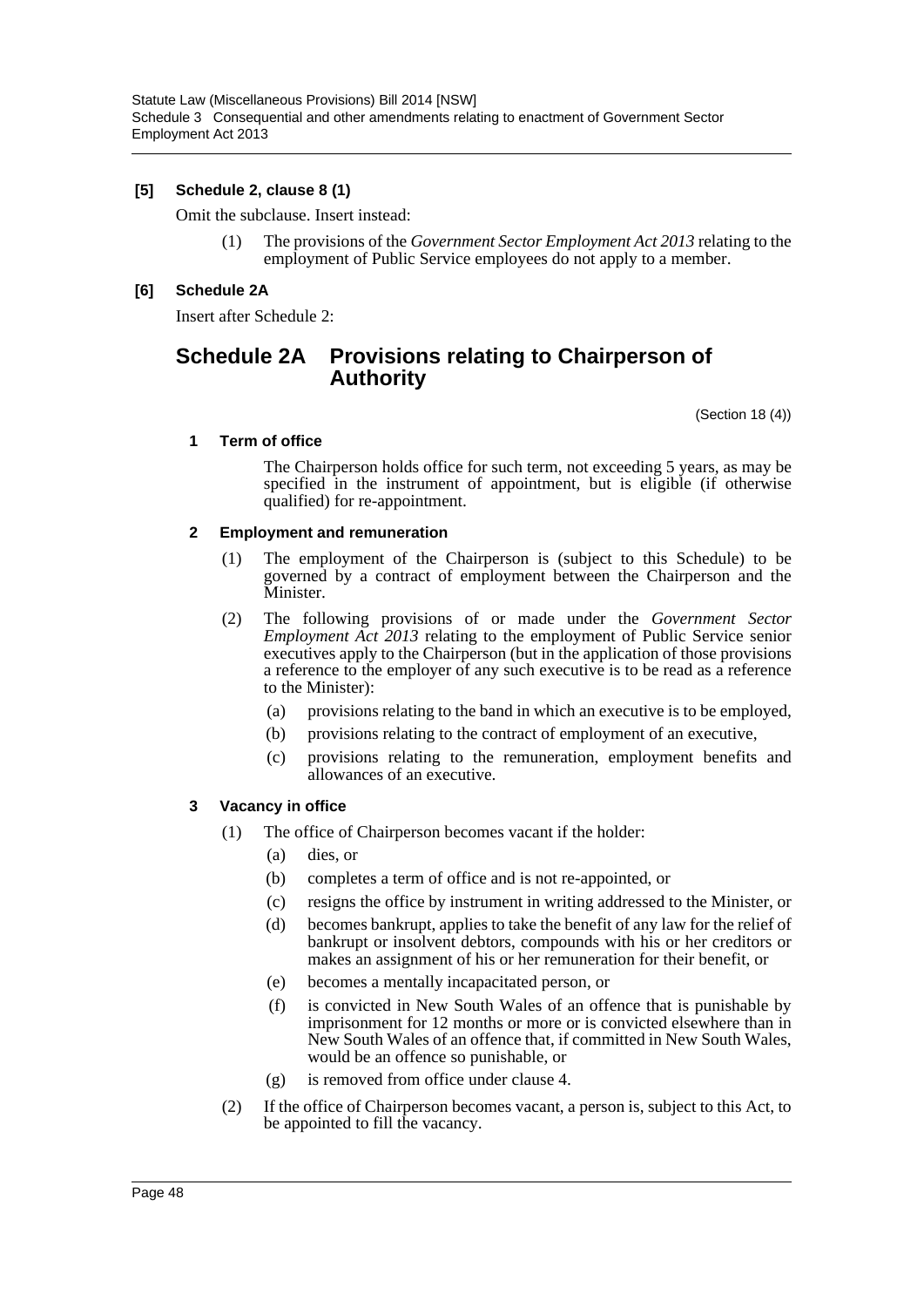### **4 Removal from office**

- (1) The Governor may remove the Chairperson from office, but only for incompetence, incapacity or misbehaviour.
- (2) The Chairperson cannot be removed from office under Part 6 of the *Government Sector Employment Act 2013*.

### **5 Chairperson not Public Service employee**

The office of Chairperson is a statutory office and the provisions of the *Government Sector Employment Act 2013* relating to the employment of Public Service employees do not apply to that office (except as provided by clause 2).

### **3.26 Public Finance and Audit Act 1983 No 152**

#### **[1] Section 4 Definitions**

Omit paragraph (a) of the definition of *authority*. Insert instead:

(a) a Public Service agency under the *Government Sector Employment Act 2013*,

### **[2] Section 4 (1), definition of "Head of an authority"**

Omit paragraph (a). Insert instead:

(a) in relation to a Public Service agency under the *Government Sector Employment Act 2013*—the head of the agency under that Act,

#### **[3] Section 4 (1), definition of "Head of an authority"**

Omit "the Director-General of the Department of Education and Training" from paragraph (b).

Insert instead "the Secretary of the Department of Education and Communities".

#### **[4] Section 4 (1), definition of "officer of an authority"**

Omit paragraph (a). Insert instead:

(a) in relation to a Public Service agency under the *Government Sector Employment Act 2013*—a Public Service employee under that Act,

### **[5] Section 33B Staff of Audit Office**

Omit section 33B (4). Insert instead:

(4) The provisions of the *Government Sector Employment Act 2013* relating to the employment of Public Service employees do not apply to a member of staff of the Audit Office.

#### **[6] Schedule 1, clause 4**

Omit the clause. Insert instead:

#### **4 Auditor-General a statutory officer and not Public Service employee**

The office of Auditor-General is a statutory office and the provisions of the *Government Sector Employment Act 2013* relating to the employment of Public Service employees do not apply to that office.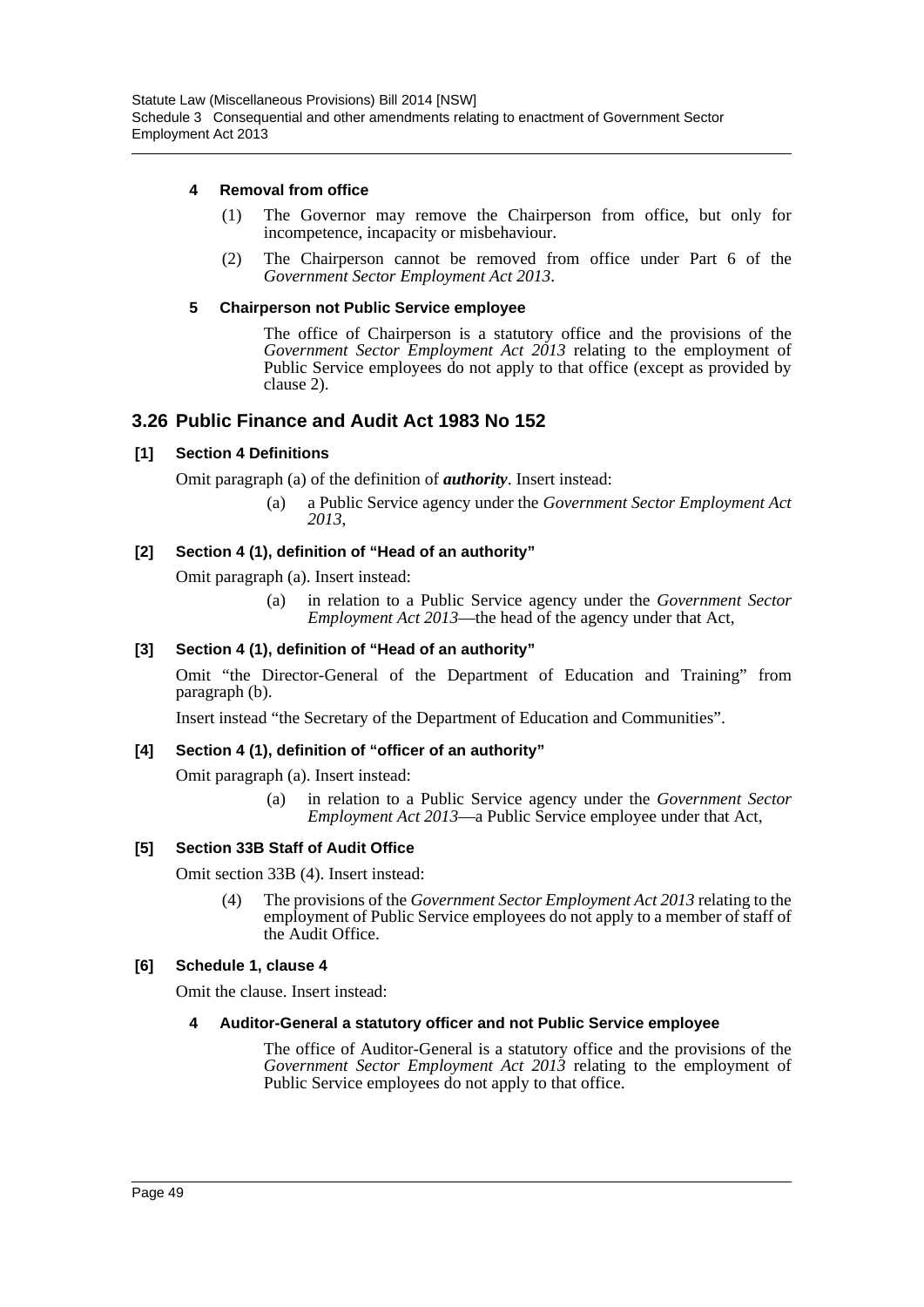# **3.27 Public Interest Disclosures Act 1994 No 92**

### **[1] Section 4 Definitions**

Omit paragraph (a) of the definition of *public authority*. Insert instead: (a) a Public Service agency,

### **[2] Section 4A Public officials**

Omit section 4A (1) (a) (i). Insert instead:

(i) a Public Service employee,

### **[3] Section 6E Responsibility of head of public authority**

Omit section 6E (2) (e). Insert instead:

(e) for a Public Service agency—the head of the agency under the *Government Sector Employment Act 2013*, or

# **3.28 Rural Assistance Act 1989 No 97**

### **[1] Section 8 Other functions**

Omit section 8 (3) including the note. Insert instead:

(3) Persons may be employed in the Public Service under the *Government Sector Employment Act 2013* to enable the Authority to exercise its functions. **Note.** Section 59 of the *Government Sector Employment Act 2013* provides that the persons so employed (or whose services the Authority makes use of) may be referred to as officers or employees, or members of staff, of the Authority. Section 47A of the *Constitution Act 1902* precludes the Authority from employing staff.

### **[2] Section 11**

Omit the section. Insert instead:

### **11 Chief Executive of the Authority**

The Chief Executive of the Authority is the person employed in the Public Service as the Chief Executive of the Authority.

### **[3] Schedule 1, clause 6 (1) (d)**

Omit the paragraph. Insert instead:

(d) is removed from office by the Minister under this clause, or

### **[4] Schedule 1, clause 9 (1)**

Omit the subclause. Insert instead:

(1) The provisions of the *Government Sector Employment Act 2013* relating to the employment of Public Service employees do not apply to an appointed member.

### **[5] Schedule 2 Provisions relating to Chief Executive**

Omit the Schedule.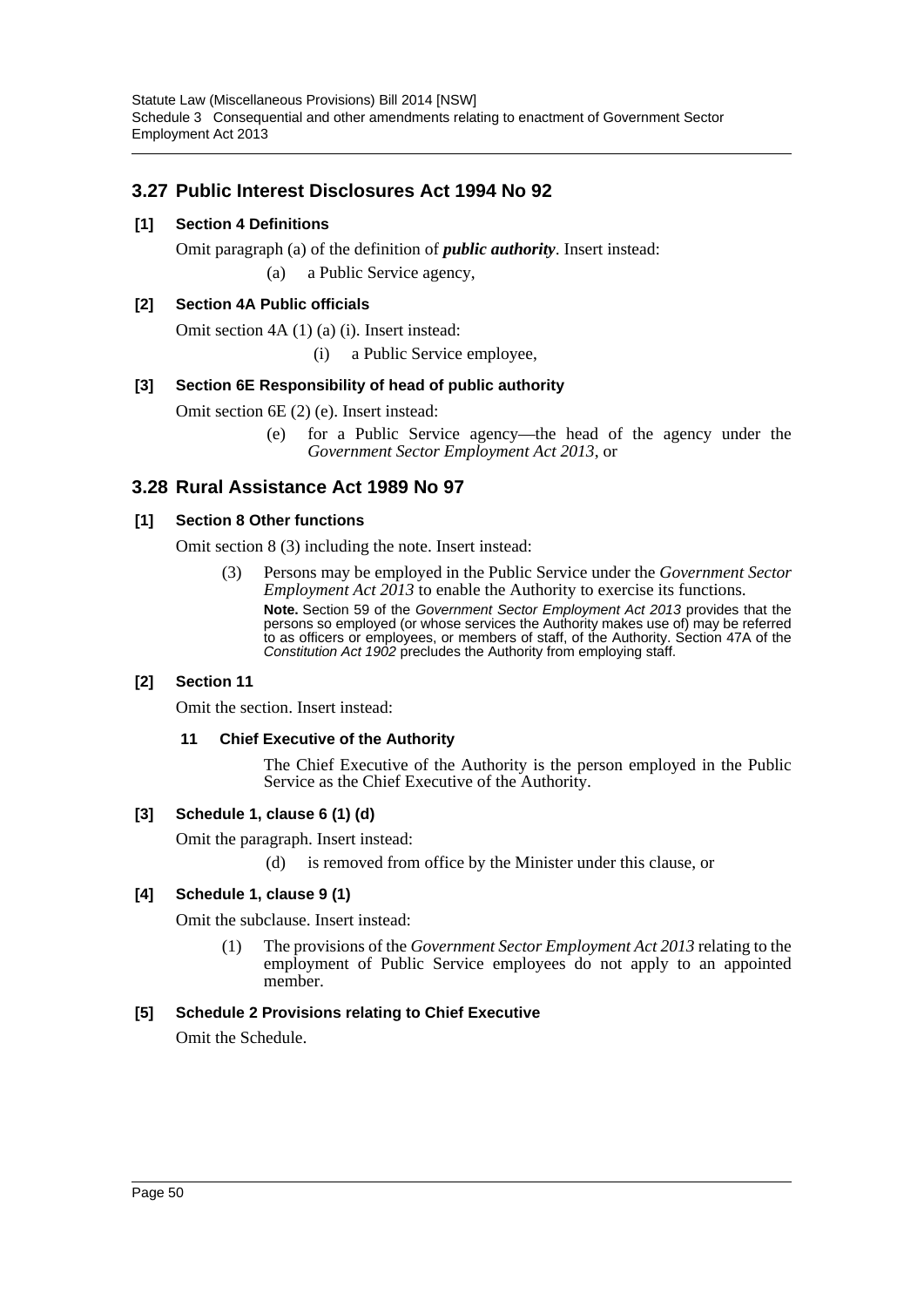# **3.29 Soil Conservation Act 1938 No 10**

### **[1] Section 3 Definitions**

Omit the definition of *Commissioner*. Insert instead:

*Commissioner* means the person employed in the Public Service as the Soil Conservation Commissioner.

### **[2] Section 3 (1), definition of "Deputy Commissioner"**

Omit the definition. Insert instead:

*Deputy Commissioner* means the person employed in the Public Service as the Deputy Soil Conservation Commissioner.

### **[3] Section 4 Soil Conservation Commissioner**

Omit "The Governor may from time to time appoint a Commissioner of the Soil Conservation Service of New South Wales who" from section 4 (1).

Insert instead "The Commissioner".

### **[4] Section 4 (1A)**

Omit the subsection.

#### **[5] Section 5**

Omit the section. Insert instead:

#### **5 Staff of Commissioner**

Persons may be employed in the Public Service under the *Government Sector Employment Act 2013* to enable the Commissioner to exercise his or her functions.

### **[6] Fifth Schedule, clause 5 (1)**

Omit the subclause. Insert instead:

(1) The provisions of the *Government Sector Employment Act 2013* relating to the employment of Public Service employees do not apply to a member of a committee.

### **3.30 Sydney Water Catchment Management Act 1998 No 171**

### **[1] Section 9 Chief Executive**

Omit section 9 (2). Insert instead:

(2) Schedule 2 contains provisions relating to the Chief Executive.

### **[2] Section 15 General functions**

Omit section 15 (3) including the note. Insert instead:

(3) Persons may be employed in the Public Service under the *Government Sector Employment Act 2013* to enable the SCA to exercise its functions. **Note.** Section 59 of the *Government Sector Employment Act 2013* provides that the persons so employed (or whose services the SCA makes use of) may be referred to as officers or employees, or members of staff, of the SCA. Section 47A of the *Constitution Act 1902* precludes the SCA from employing staff.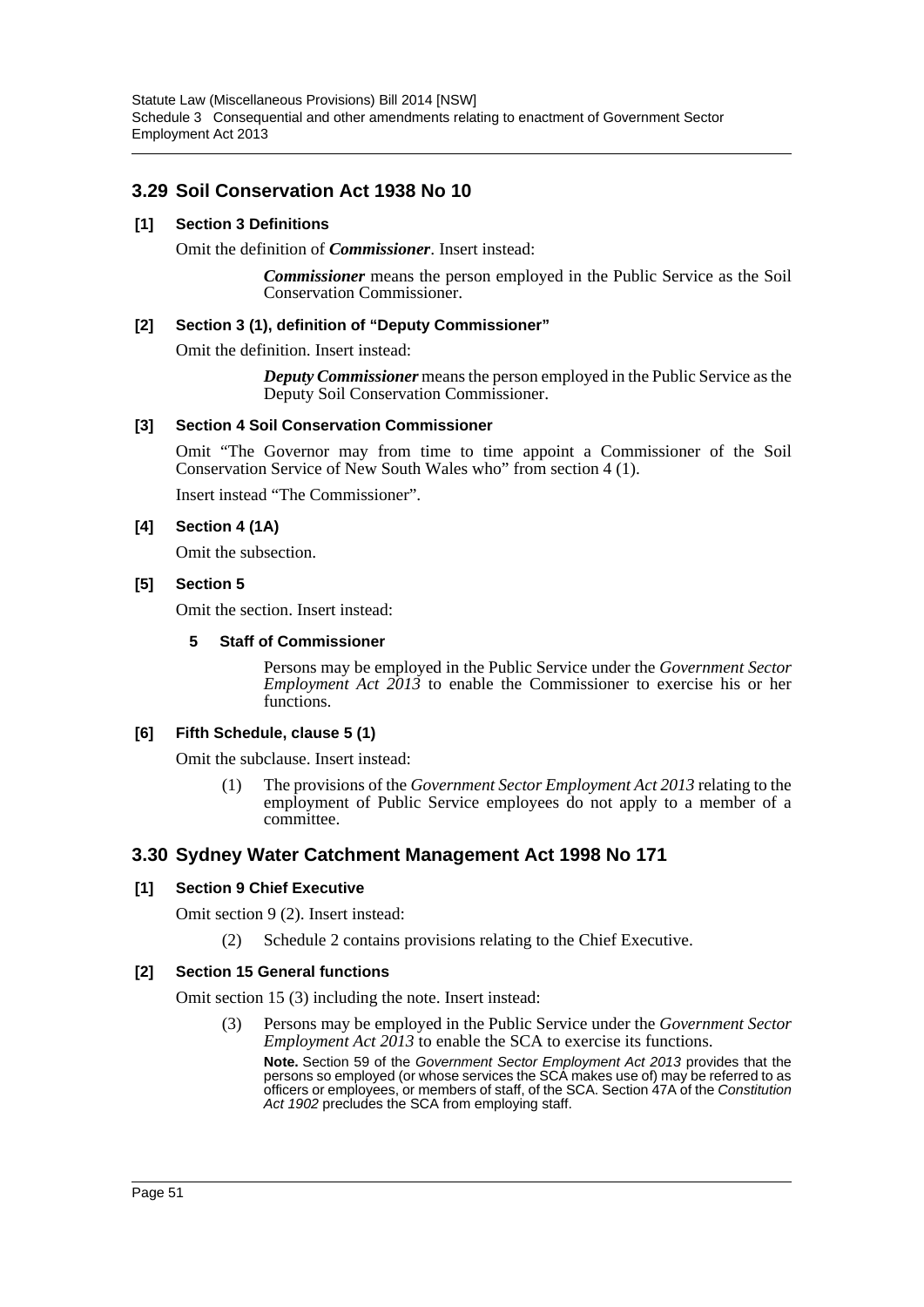### **[3] Schedule 1, clause 6 (1) (d)**

Omit "Part 8 of the *Public Sector Management Act 1988*".

Insert instead "Part 6 of the *Government Sector Employment Act 2013*".

#### **[4] Schedule 1, clause 9 (1)**

Omit the subclause. Insert instead:

(1) The provisions of the *Government Sector Employment Act 2013* relating to the employment of Public Service employees do not apply to an appointed member.

### **[5] Schedule 2**

Omit the Schedule. Insert instead:

# **Schedule 2 Provisions relating to Chief Executive**

(Section 9 (2))

#### **1 Term of office**

The Chief Executive holds office for such term, not exceeding 5 years, as may be specified in the instrument of appointment, but is eligible (if otherwise qualified) for re-appointment.

#### **2 Full-time office**

The office of Chief Executive is a full-time office and the holder of the office is required to hold it on that basis, except to the extent permitted by the Minister.

### **3 Acting Chief Executive**

- (1) The Minister may, from time to time, appoint a person to act in the office of Chief Executive during the illness or absence of the Chief Executive or during a vacancy in the office of Chief Executive. The person, while so acting, has all the functions of the Chief Executive and is taken to be the Chief Executive.
- (2) The Minister may, at any time, remove a person from office as acting Chief Executive.
- (3) An acting Chief Executive is entitled to be paid such remuneration (including travelling and subsistence allowances) as the Minister may from time to time determine.

### **4 Employment and remuneration**

- (1) The employment of the Chief Executive is (subject to this Schedule) to be governed by a contract of employment between the Chief Executive and the Minister.
- (2) The following provisions of or made under the *Government Sector Employment Act 2013* relating to the employment of Public Service senior executives apply to the Chief Executive (but in the application of those provisions a reference to the employer of any such executive is to be read as a reference to the Minister):
	- (a) provisions relating to the band in which an executive is to be employed,
	- (b) provisions relating to the contract of employment of an executive,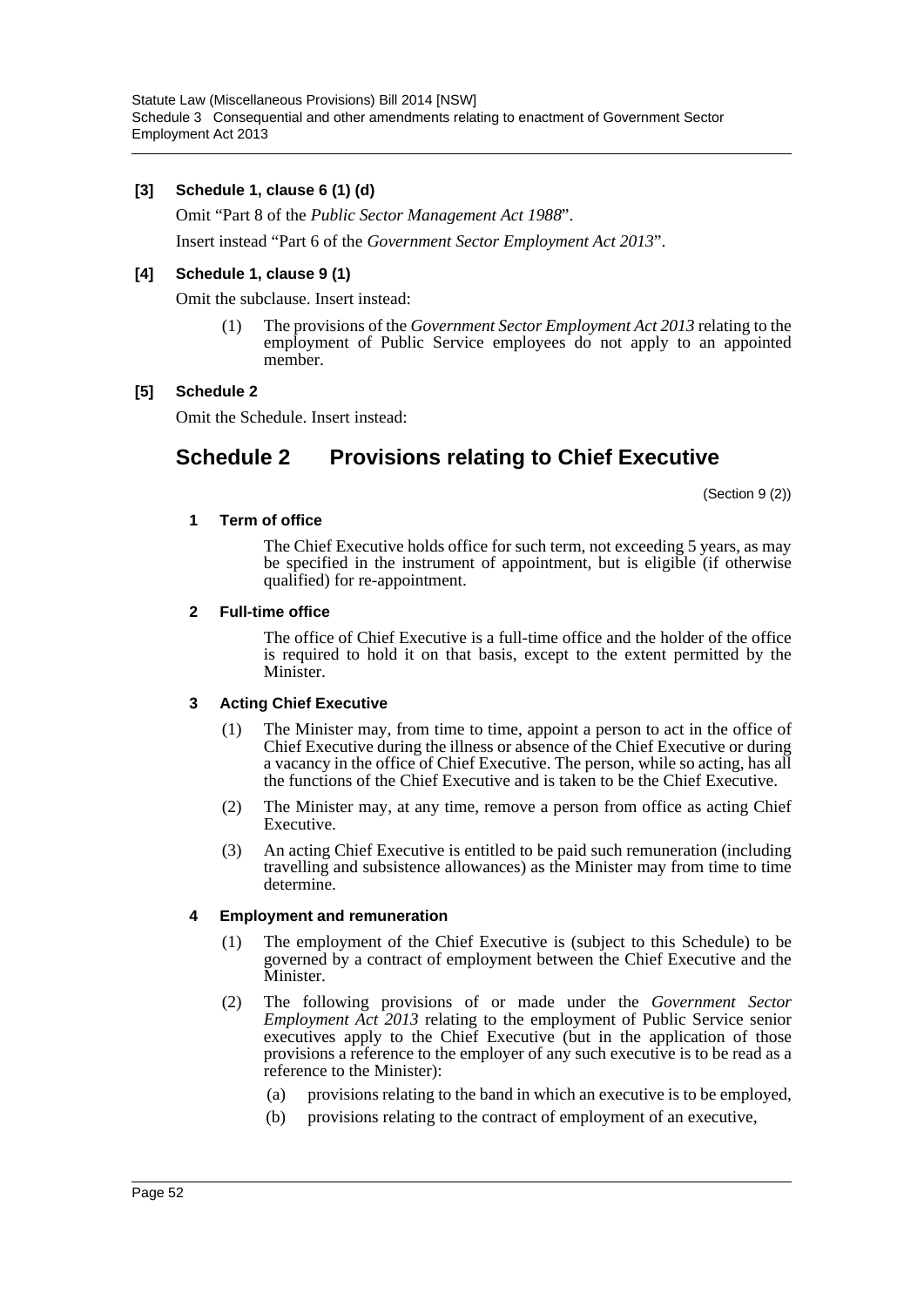- (c) provisions relating to the remuneration, employment benefits and allowances of an executive,
- (d) provisions relating to the termination of employment of an executive.
- (3) The performance criteria dealt with in the Chief Executive's contract of employment are to include criteria that require improvement of the quality of the water in catchment areas.

### **5 Vacancy in office**

- (1) The office of Chief Executive becomes vacant if the holder:
	- (a) dies, or
	- (b) completes a term of office and is not re-appointed, or
	- (c) resigns the office by instrument in writing addressed to the Minister, or
	- (d) becomes bankrupt, applies to take the benefit of any law for the relief of bankrupt or insolvent debtors, compounds with his or her creditors or makes an assignment of his or her remuneration for their benefit, or
	- (e) becomes a mentally incapacitated person, or
	- (f) is convicted in New South Wales of an offence that is punishable by imprisonment for 12 months or more or is convicted elsewhere than in New South Wales of an offence that, if committed in New South Wales, would be an offence so punishable, or
	- (g) is removed from office under clause 4.
- (2) If the office of Chief Executive becomes vacant, a person is, subject to this Act, to be appointed to fill the vacancy.

### **6 Chief Executive not Public Service employee**

The office of Chief Executive is a statutory office and the provisions of the *Government Sector Employment Act 2013* relating to the employment of Public Service employees do not apply to that office (except as provided by clause 4).

### **3.31 Technical and Further Education Commission Act 1990 No 118**

### **[1] Section 13 Managing Director**

Omit section 13 (2). Insert instead:

(2) Schedule 1A contains provisions relating to the Managing Director.

### **[2] Section 22 Extended or long service leave**

Omit section 22 (2) and (3). Insert instead:

(2) The staff to whom this section applies are entitled to extended leave at the same rate as Public Service employees under the *Government Sector Employment Act 2013*.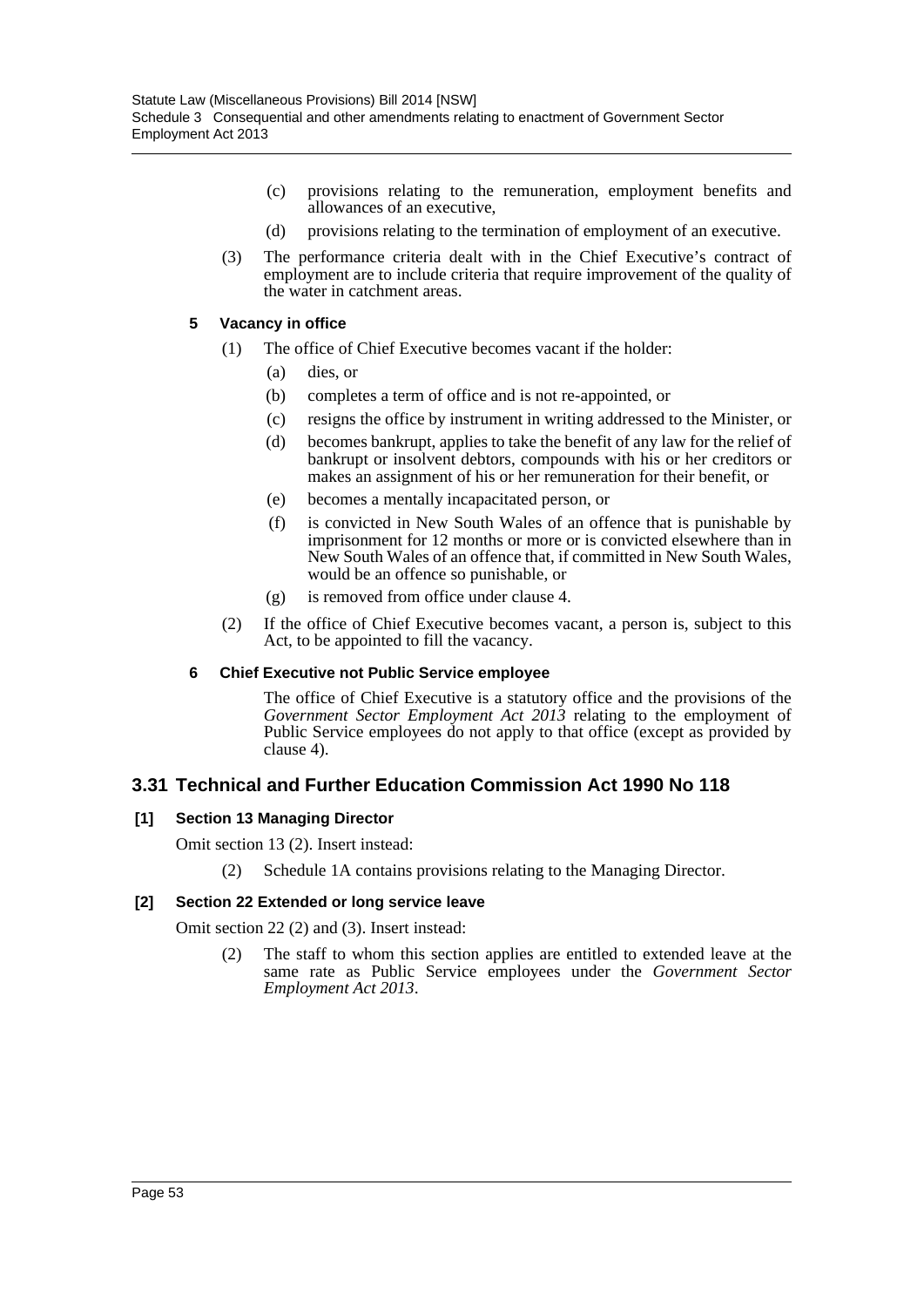### **[3] Schedule 1, clause 6 (1) (d)**

Omit the paragraph. Insert instead:

(d) is removed from office by the Minister under this clause, or

### **[4] Schedule 1, clause 9 (1)**

Omit the subclause. Insert instead:

(1) The provisions of the *Government Sector Employment Act 2013* relating to the employment of Public Service employees do not apply to an appointed member.

### **[5] Schedule 1A**

Insert after Schedule 1:

# **Schedule 1A Provisions relating to Managing Director**

(Section 13 (2))

#### **1 Term of office**

The Managing Director holds office for such term, not exceeding 5 years, as may be specified in the instrument of appointment, but is eligible (if otherwise qualified) for re-appointment.

#### **2 Full-time office**

The office of Managing Director is a full-time office and the holder of the office is required to hold it on that basis, except to the extent permitted by the Minister.

### **3 Employment and remuneration**

- (1) The employment of the Managing Director is (subject to this Schedule) to be governed by a contract of employment between the Managing Director and the Minister.
- (2) The following provisions of or made under the *Government Sector Employment Act 2013* relating to the employment of Public Service senior executives apply to the Managing Director (but in the application of those provisions a reference to the employer of any such executive is to be read as a reference to the Minister):
	- (a) provisions relating to the band in which an executive is to be employed,
	- (b) provisions relating to the contract of employment of an executive,
	- (c) provisions relating to the remuneration, employment benefits and allowances of an executive,
	- (d) provisions relating to the termination of employment of an executive.

### **4 Vacancy in office**

- (1) The office of Managing Director becomes vacant if the holder:
	- (a) dies, or
	- (b) completes a term of office and is not re-appointed, or
	- (c) resigns the office by instrument in writing addressed to the Minister, or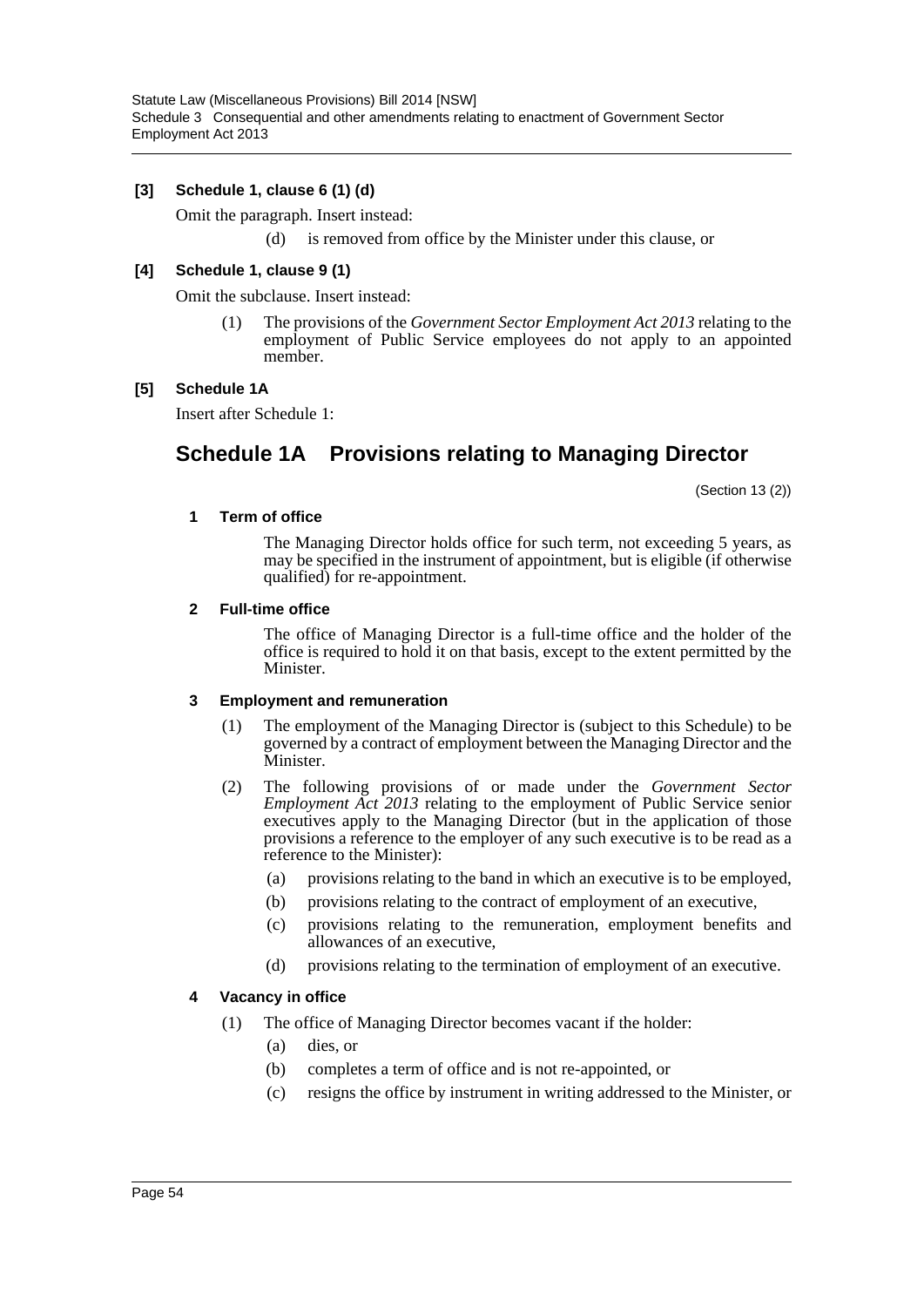- (d) becomes bankrupt, applies to take the benefit of any law for the relief of bankrupt or insolvent debtors, compounds with his or her creditors or makes an assignment of his or her remuneration for their benefit, or
- (e) becomes a mentally incapacitated person, or
- (f) is convicted in New South Wales of an offence that is punishable by imprisonment for 12 months or more or is convicted elsewhere than in New South Wales of an offence that, if committed in New South Wales, would be an offence so punishable, or
- (g) is removed from office under clause 3.
- (2) If the office of Managing Director becomes vacant, a person is, subject to this Act, to be appointed to fill the vacancy.

### **5 Managing Director not Public Service employee**

The office of Managing Director is a statutory office and the provisions of the *Government Sector Employment Act 2013* relating to the employment of Public Service employees do not apply to that office (except as provided by clause 3).

## **3.32 Transport Administration Act 1988 No 109**

#### **[1] Sections 2B (2), 3B, 3C, 3E, 15, 27, 35J, 43, 47, 50, 68C (2), 68D, 68E (2), 68G (3) and (7), 68H, 94 (6), 101 (3A) and 112 (2), clause 3 of Schedule 2 and clause 13A (4) of Schedule 6A**

Omit "Director-General" and "Director-General's" wherever occurring.

Insert instead "Transport Secretary" and "Transport Secretary's" respectively.

### **[2] Section 3 Definitions**

Omit the definition of *Director-General*. Insert in alphabetical order:

*Transport Secretary* means the Secretary of the Department of Transport.

### **[3] Section 20 Constitution of STA**

Omit section 20 (3) including the note.

### **[4] Section 42B Constitution of Independent Transport Safety Regulator**

Omit section 42B (3) including the note. Insert instead:

(3) Persons may be employed in the Public Service under the *Government Sector Employment Act 2013* to enable the ITSR to exercise its functions. **Note.** Section 59 of the *Government Sector Employment Act 2013* provides that the persons so employed (or whose services the ITSR makes use of) may be referred to as officers or employees, or members of staff, of the ITSR. Section 47A of the *Constitution Act 1902* precludes the ITSR from employing staff.

### **[5] Section 42M Chief Executive of ITSR**

Omit section 42M (3), (4) and (5). Insert instead:

(3) Schedule 2A contains provisions relating to the Chief Executive.

### **[6] Section 45 Chief Investigator**

Omit section 45 (2) and (3). Insert instead:

(2) Schedule 2A contains provisions relating to the Chief Investigator.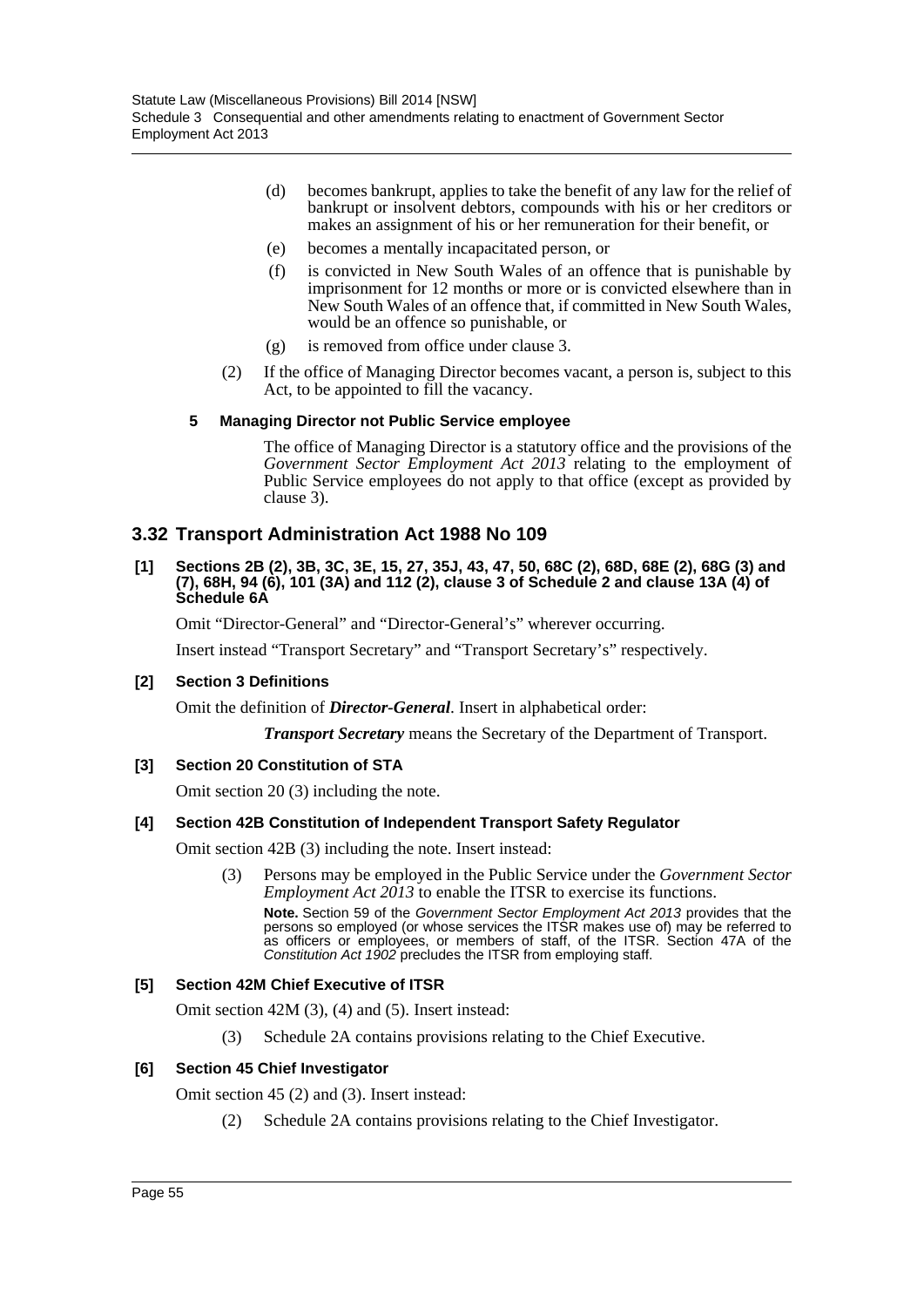### **[7] Section 49A General functions of RMS**

Omit section 49A (2) including the note.

**[8] Part 7, Division 1 Regulations relating to staff employed in connection with certain authorities**

Omit the Division.

### **[9] Section 58C Regulations relating to RailCorp staff**

Omit "and" at the end of section 58C (2) (b) and omit section 58C (2) (c) and (d).

### **[10] Section 58C (3)**

Omit the subsection. Insert instead:

(3) The provisions of the *Government Sector Employment Act 2013* relating to the employment of Public Service employees do not apply to the employment of staff under this Division.

### **[11] Section 59 Employment of staff**

Insert after section 59 (2):

(2A) The provisions of the *Government Sector Employment Act 2013* relating to the employment of Public Service employees do not apply to the employment of those members of staff.

### **[12] Section 61 Regulations relating to staff of Chief Investigator**

Omit "and" at the end of section 61 (2) (b) and omit section 61 (2) (c).

### **[13] Section 64 Regulations relating to Sydney Ferries staff**

Omit section 64 (2) (c) and (d). Insert instead:

(c) may provide for appeals by members of staff in connection with their employment.

### **[14] Section 64 (3)**

Omit the subsection. Insert instead:

(3) The provisions of the *Government Sector Employment Act 2013* relating to the employment of Public Service employees do not apply to the employment of staff under this Division.

### **[15] Section 68C Employment in the Transport Service**

Omit section 68C (1). Insert instead:

- (1) The Government of New South Wales may employ persons in the Transport Service to enable the following bodies (and their public subsidiary corporations) to exercise their functions:
	- (a) TfNSW,
	- (b) State Transit Authority,
	- (c) RMS.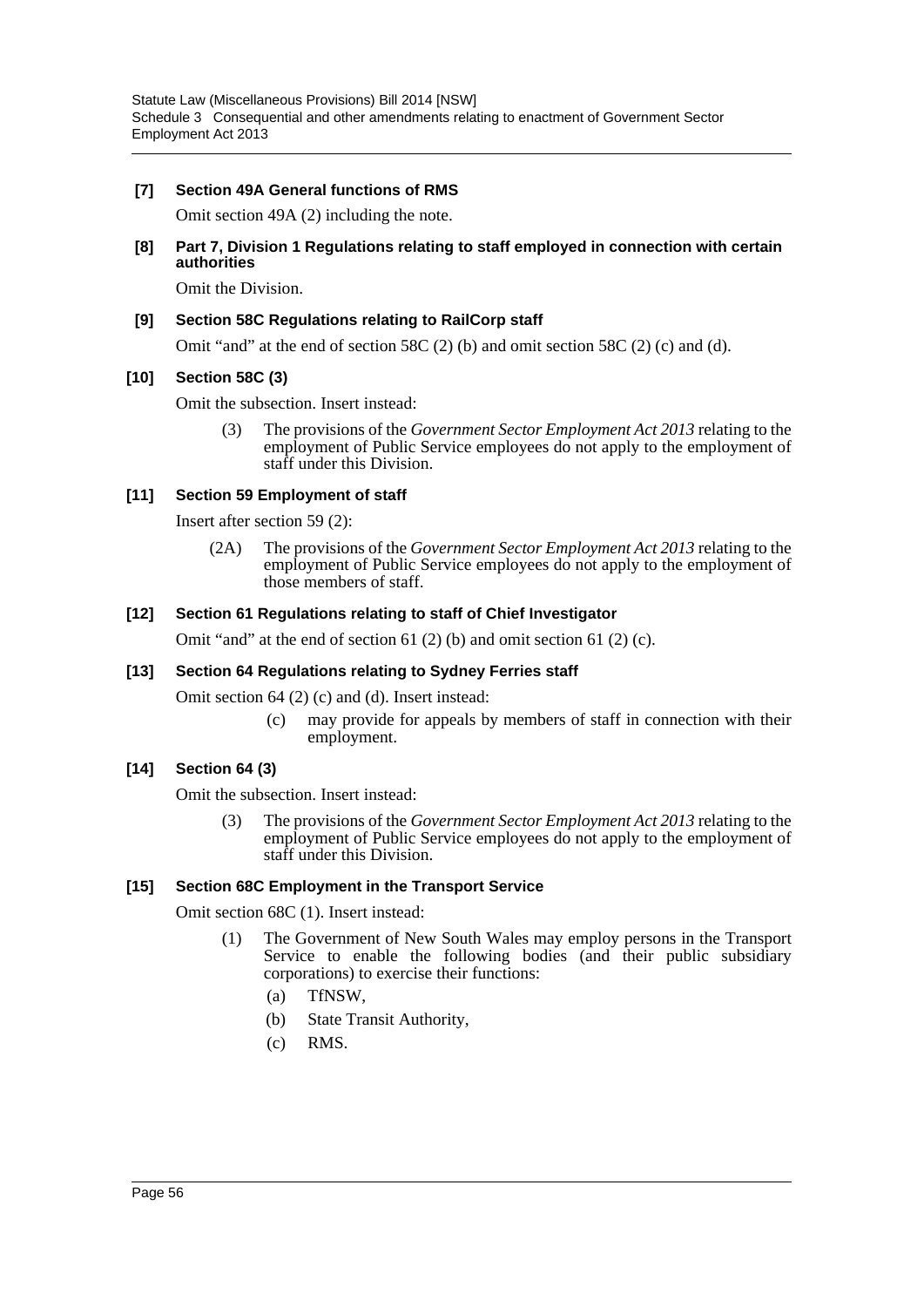#### **[16] Sections 68F and 68I–68M**

Omit the sections. Insert after section 68H:

#### **68HA Miscellaneous provisions relating to Transport Service**

#### (1) **Extended leave entitlements**

Persons employed in the Transport Service have the same entitlements to extended leave as Public Service employees under the *Government Sector Employment Act 2013*.

#### (2) **Retirement on medical grounds**

The Transport Secretary may retire a person employed in the Transport Service if:

- (a) the employee is found to be unfit to perform or incapable of performing the duties of the person's employment, and
- (b) the employee's unfitness or incapacity:
	- (i) appears likely to be of a permanent nature, and
	- (ii) has not arisen from actual misconduct on the part of the employee, or from causes within the employee's control.

#### (3) **Civil liability with respect to staff**

If:

- (a) a person is employed in the Transport Service, and
- (b) the Government of New South Wales is, as the person's employer, proceeded against for any negligence or other tort of the person (whether the damages are recoverable in an action for tort or breach of contract or in any other action), and
- (c) TfNSW, the State Transit Authority or RMS is entitled under a policy of insurance or indemnity to be indemnified in respect of liability that it may incur in respect of that negligence or other tort,

the Government is subrogated to the rights of TfNSW, the State Transit Authority or RMS under that policy in respect of the liability incurred by the Government arising from that negligence or other tort.

**Note.** See also section 279A (Workers compensation liability with respect to staff of statutory bodies) of the *Workers Compensation Act 1987*.

#### (4) **Operation of privacy legislation**

The persons employed in the Transport Service to enable TfNSW, the State Transit Authority or RMS to exercise its functions are, for the purposes of the *Privacy and Personal Information Protection Act 1998* and the *Health Records and Information Privacy Act 2002*, taken to be part of TfNSW, the State Transit Authority or RMS, as the case requires.

#### (5) **Construction of references relating to staff**

In this or any other Act, or in any instrument made under this or any other Act or in any other instrument of any kind, a reference to an officer or employee, or a member of staff, of:

- (a) TfNSW (or a public subsidiary corporation of TfNSW) is to be read as a reference to a person employed in the Transport Service to enable TfNSW (or the corporation) to exercise its functions, or
- (b) the State Transit Authority (or a public subsidiary corporation of the Authority) is to be read as a reference to a person employed in the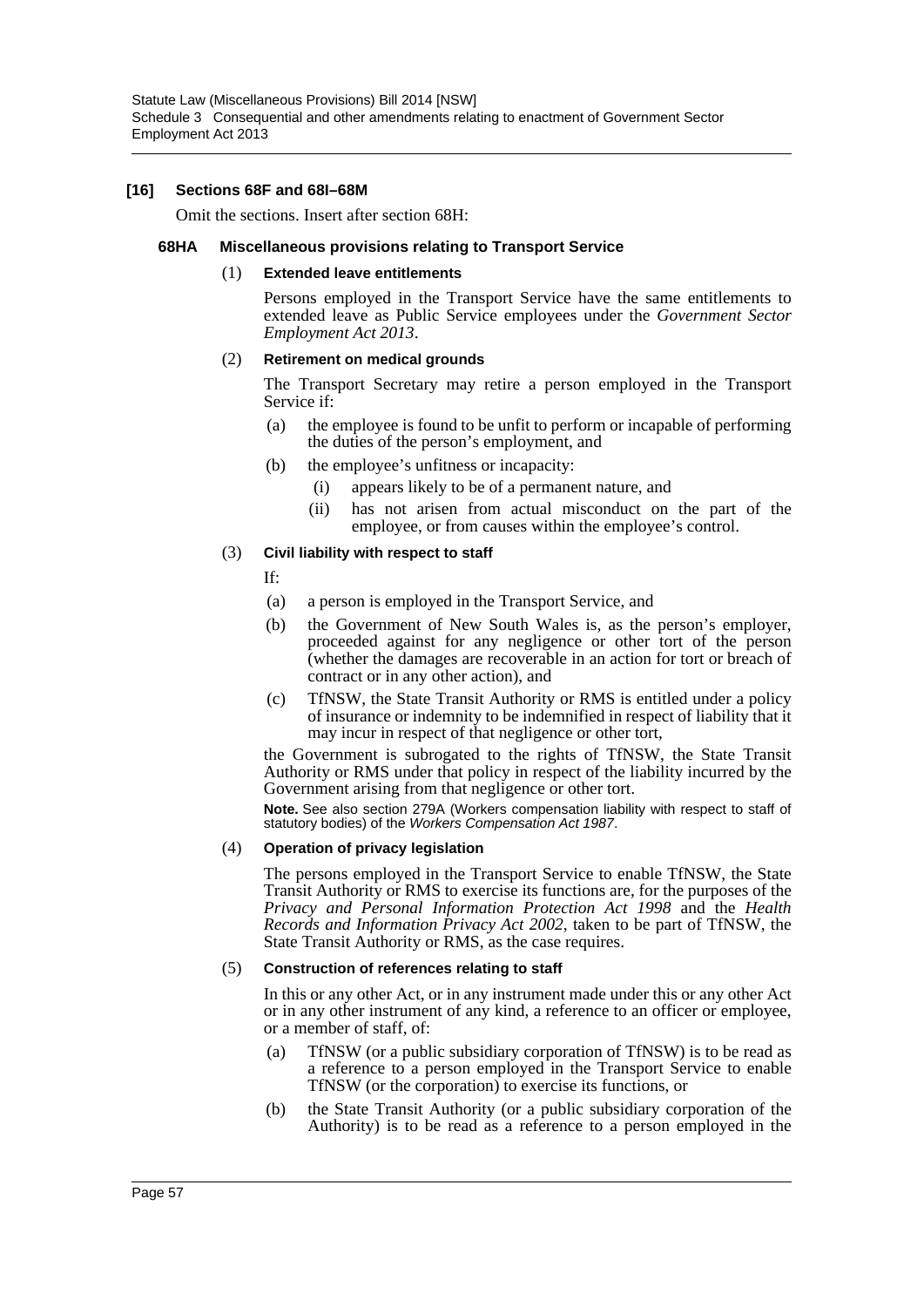Transport Service to enable the Authority (or the corporation) to exercise its functions, or

(c) RMS (or a public subsidiary corporation of RMS) is to be read as a reference to a person employed in the Transport Service to enable RMS (or the corporation) to exercise its functions.

#### (6) **Delegation of Transport Secretary's functions under this Part**

The Transport Secretary may delegate any of the Transport Secretary's functions under this Part (other than this power of delegation) to a person employed in the Transport Service or to a person employed in the Department of Transport.

#### (7) **Delegation of Transport Secretary's functions under GSE Act**

The power of the Transport Secretary under section 27 of the *Government Sector Employment Act 2013* to delegate a function referred to in that section extends to a delegation of the function to a person employed in the Transport Service.

#### (8) **Acting Transport Secretary**

A person employed in the Transport Service may also be appointed to act as the Transport Secretary under section 24 of the *Government Sector Employment Act 2013*.

### **[17] Schedule 2A**

Insert after Schedule 2:

# **Schedule 2A Chief Executive of the ITSR and Chief Investigator of Office of Transport Safety Investigations**

(Sections 42M (3) and 45 (2))

### **1 Definition**

In this Schedule:

*Chief Executive* means the Chief Executive of the ITSR or the Chief Investigator of the Office of Transport Safety Investigations.

### **2 Term of office**

- (1) A Chief Executive holds office for such term, not exceeding 5 years, as may be specified in the instrument of appointment, but is eligible (if otherwise qualified) for re-appointment.
- (2) A person is not eligible to be appointed for more than 2 terms of office as Chief Executive of the ITSR (whether or not consecutive terms).

### **3 Full-time office**

The office of Chief Executive is a full-time office and the holder of the office is required to hold it on that basis, except to the extent permitted by the Minister.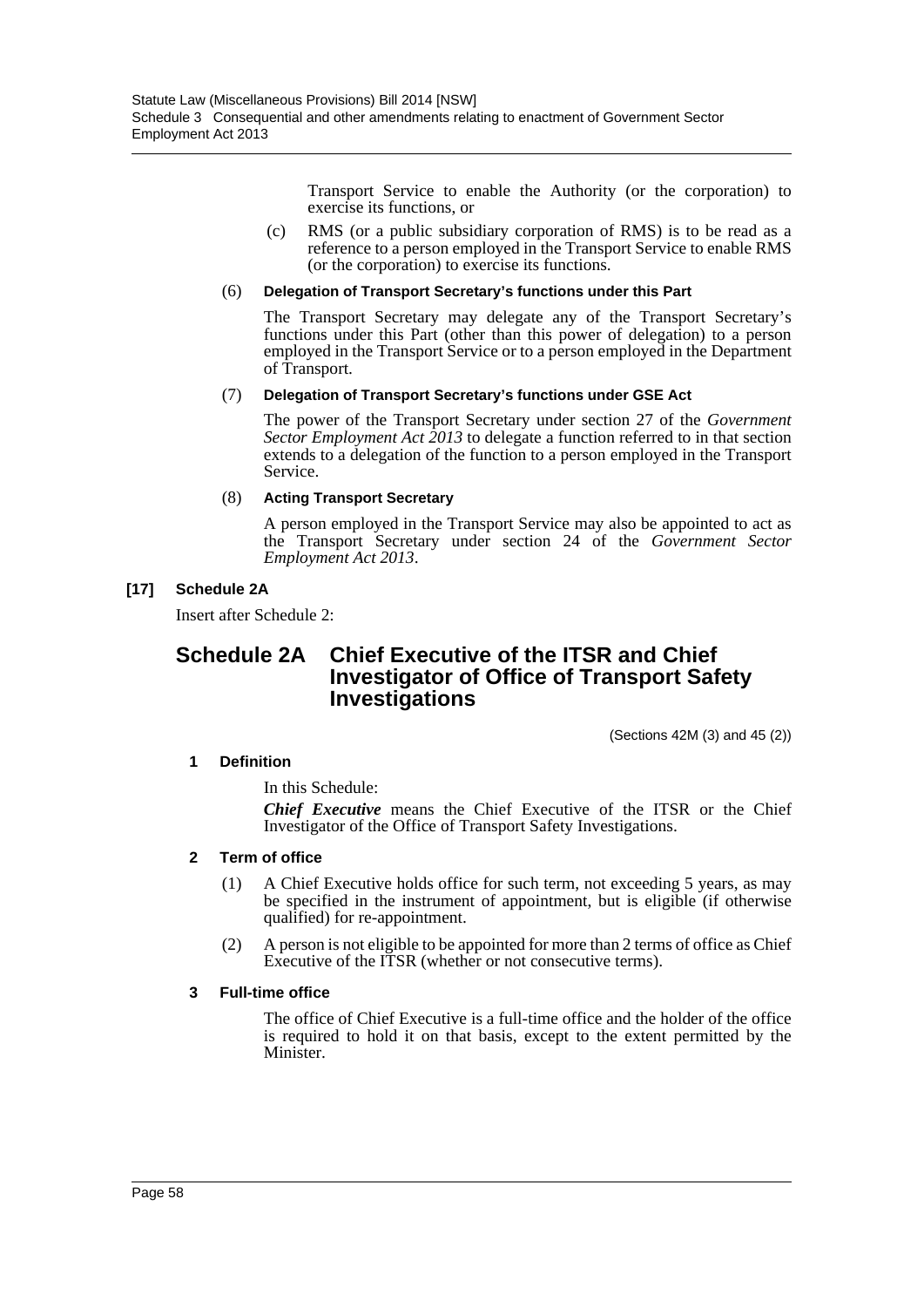### **4 Employment and remuneration**

- (1) The employment of a Chief Executive is (subject to this Schedule) to be governed by a contract of employment between the Chief Executive and the **Minister**
- (2) The following provisions of or made under the *Government Sector Employment Act 2013* relating to the employment of Public Service senior executives apply to a Chief Executive (but in the application of those provisions a reference to the employer of any such executive is to be read as a reference to the Minister):
	- (a) provisions relating to the band in which an executive is to be employed,
	- (b) provisions relating to the contract of employment of an executive,
	- (c) provisions relating to the remuneration, employment benefits and allowances of an executive.

### **5 Vacancy in office**

- (1) The office of Chief Executive becomes vacant if the holder:
	- (a) dies, or
	- (b) completes a term of office and is not re-appointed, or
	- (c) resigns the office by instrument in writing addressed to the Minister, or
	- (d) becomes bankrupt, applies to take the benefit of any law for the relief of bankrupt or insolvent debtors, compounds with his or her creditors or makes an assignment of his or her remuneration for their benefit, or
	- (e) becomes a mentally incapacitated person, or
	- (f) is convicted in New South Wales of an offence that is punishable by imprisonment for 12 months or more or is convicted elsewhere than in New South Wales of an offence that, if committed in New South Wales, would be an offence so punishable, or
	- (g) is removed from office under clause 6.
- (2) If the office of the Chief Executive becomes vacant, a person is, subject to this Act, to be appointed to fill the vacancy.

### **6 Removal from office**

The Governor may remove the Chief Executive from office, but only for incompetence, incapacity or misbehaviour.

### **7 Chief Executive not Public Service employee**

The office of Chief Executive is a statutory office and the provisions of the *Government Sector Employment Act 2013* relating to the employment of Public Service employees do not apply to that office (except as provided by clause 4).

### **[18] Schedule 3, clause 7 (1) (d)**

Omit the paragraph. Insert instead:

(d) is removed from office by the Minister under this clause, or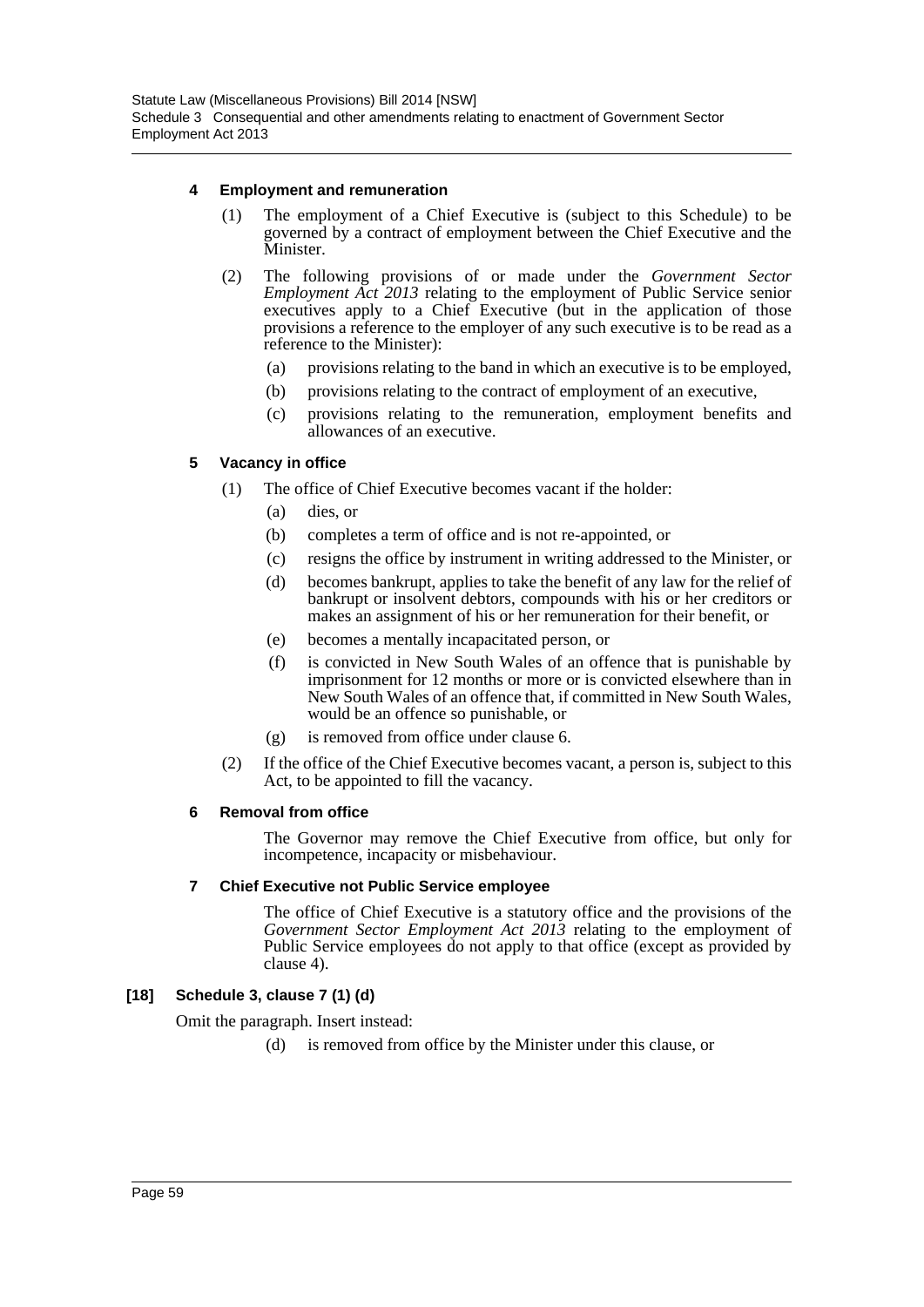### **[19] Schedule 3, clause 9 (1)**

Omit the subclause. Insert instead:

(1) The provisions of the *Government Sector Employment Act 2013* relating to the employment of Public Service employees do not apply to an appointed member.

#### **[20] Schedule 5 Extended leave for certain staff**

Omit paragraphs (b), (c) and (g) of the definition of *Authority* in clause 2.

### **[21] Schedule 5, clause 3 (2) (c) and (3)**

Omit "Schedule 3A to the *Public Sector Employment and Management Act 2002*" wherever occurring.

Insert instead "Schedule 2 to the *Government Sector Employment Regulation 2014*".

## **3.33 Treasury Corporation Act 1983 No 75**

### **[1] Section 4 Treasury Corporation**

Omit section 4 (10) including the note. Insert instead:

(10) The Corporation may employ staff. The provisions of the *Government Sector Employment Act 2013* relating to the employment of Public Service employees do not apply to the staff employed by the Corporation.

#### **[2] Schedule 1, clause 8**

Omit the clause. Insert instead:

#### **8 Chief Executive a statutory officer and not Public Service employee**

The office of Chief Executive is a statutory office and the provisions of the *Government Sector Employment Act 2013* relating to the employment of Public Service employees do not apply to that office.

### **[3] Schedule 3, clause 9 (1)**

Omit the subclause. Insert instead:

(1) The provisions of the *Government Sector Employment Act 2013* relating to the employment of Public Service employees do not apply to an appointed member.

#### **Commencement**

Schedule 3.33 [1] commences on a day to be appointed by proclamation.

### **3.34 Workers Compensation Act 1987 No 70**

### **Section 279A Workers compensation liability with respect to staff of statutory bodies**

Insert in alphabetical order in section 279A (4):

*Public Service* includes the Transport Service of New South Wales.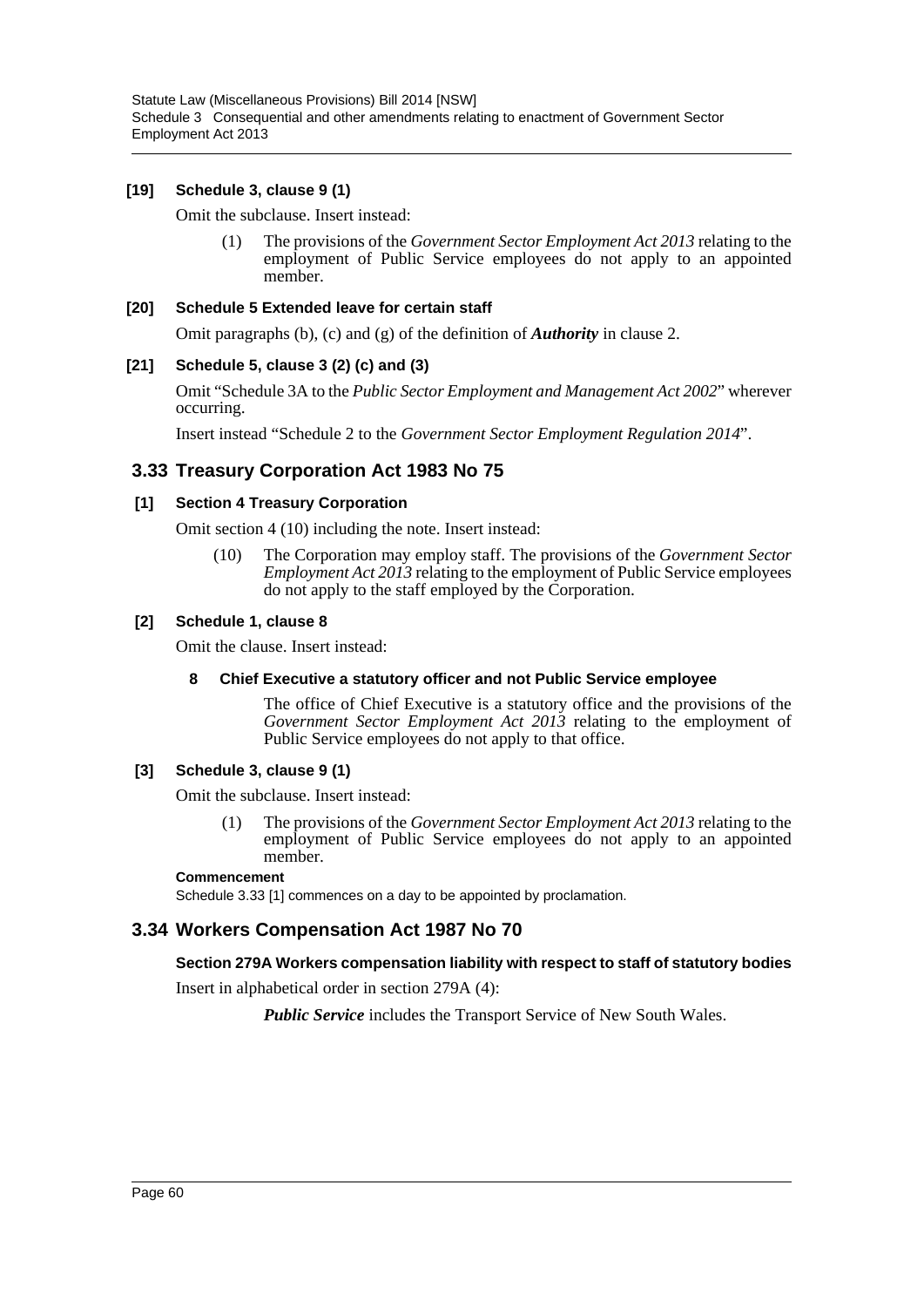### **3.35 Workplace Injury Management and Workers Compensation Act 1998 No 86**

### **[1] Section 4 Definitions**

Omit the definition of *Chief Executive Officer*. Insert instead:

*Chief Executive Officer* means the person employed in the Public Service as the Chief Executive Officer of Safety, Return to Work and Support.

### **[2] Section 22 General functions of Authority**

Omit section 22 (4) including the note. Insert instead:

(4) Persons may be employed in the Public Service under the *Government Sector Employment Act 2013* to enable the Authority to exercise its functions. **Note.** Section 59 of the *Government Sector Employment Act 2013* provides that the persons so employed (or whose services the Authority makes use of) may be referred to as officers or employees, or members of staff, of the Authority. Section 47A of the *Constitution Act 1902* precludes the Authority from employing staff.

#### **[3] Section 24 Appointment of Independent Review Officer**

Omit section 24 (5) and (6). Insert instead:

- (5) The office of Independent Review Officer is a statutory office and the provisions of the *Government Sector Employment Act 2013* relating to the employment of Public Service employees do not apply to that office.
- (6) Persons may be employed in the Public Service under the *Government Sector Employment Act 2013* to enable the Independent Review Officer to exercise his or her functions.

**Note.** Section 59 of the *Government Sector Employment Act 2013* provides that the persons so employed (or whose services the Independent Review Officer makes use of) may be referred to as officers or employees, or members of staff, of that Officer. Section 47A of the *Constitution Act 1902* precludes that Officer from employing staff.

#### **[4] Section 25 Vacancy in office of Independent Review Officer**

Insert after section 25 (2):

(2A) The Independent Review Officer cannot be removed from office under Part 6 of the *Government Sector Employment Act 2013*.

### **[5] Section 374 Staff and facilities of Commission**

Omit section 374 (1)–(3). Insert instead:

- (1) Persons may be employed in the Public Service under the *Government Sector Employment Act 2013* to enable the Commission to exercise its functions. **Note.** Section 59 of the *Government Sector Employment Act 2013* provides that the persons so employed (or whose services the Commission makes use of) may be referred to as officers or employees, or members of staff, of the Commission. Section 47A of the *Constitution Act 1902* precludes the Commission from employing staff.
- (2) The persons so employed are, in the exercise of their functions, subject to the general control and direction of the Registrar.
- (3) This section does not affect the exercise of the functions under the *Government Sector Employment Act 2013* of the head of the Public Service agency in which those persons are employed.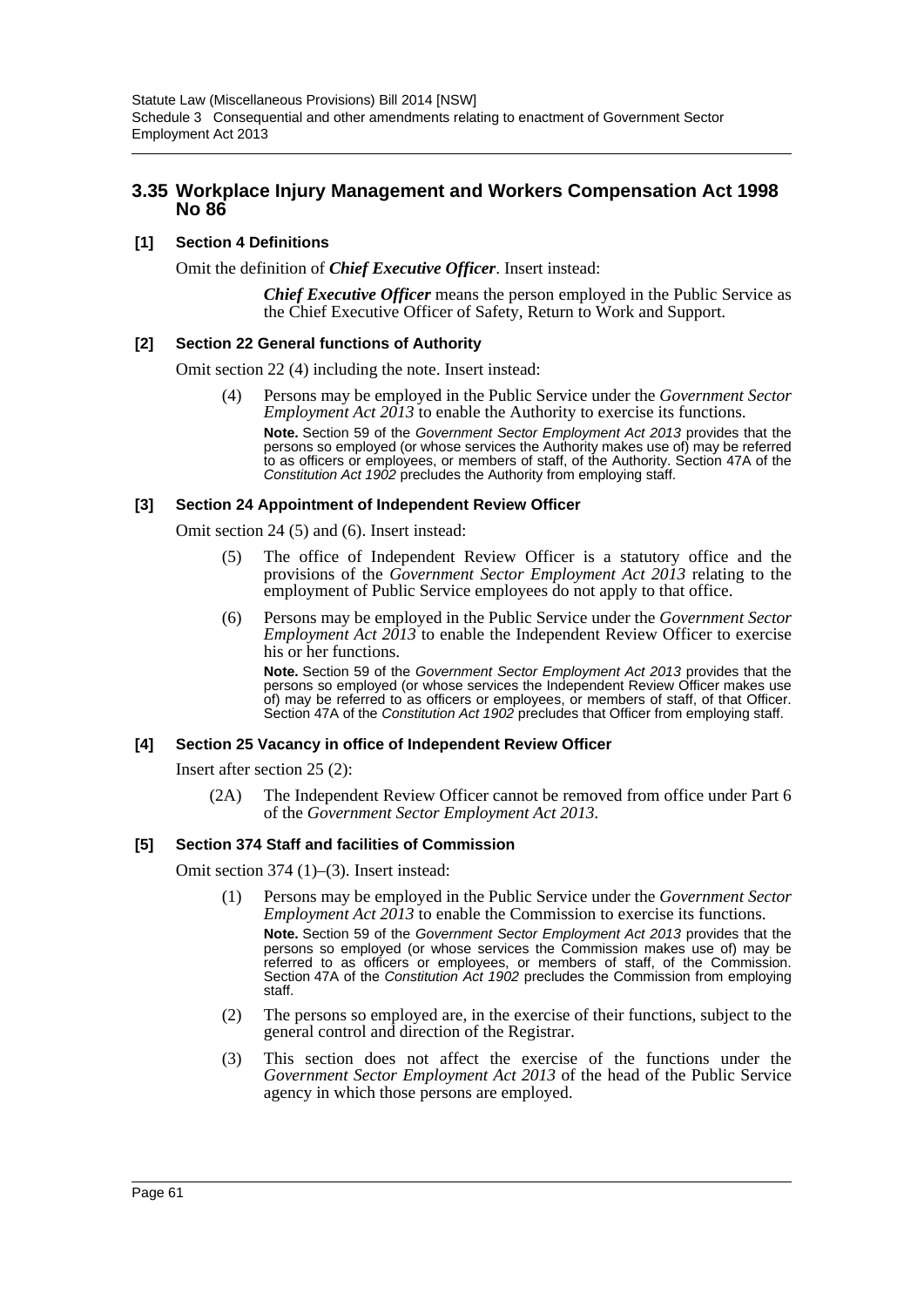### **[6] Section 374 (5)**

Omit the subsection.

### **[7] Section 374 (6)**

Omit "Department". Insert instead "Public Service agency".

### **[8] Schedule 5, clause 11 (1)**

Omit the subclause. Insert instead:

(1) The office of a member of the Commission is a statutory office and the provisions of the *Government Sector Employment Act 2013* relating to the employment of Public Service employees do not apply to that office.

# **3.36 Zoological Parks Board Act 1973 No 34**

### **[1] Section 5 Constitution of Board**

Omit section 5 (3) including the note. Insert instead:

(3) Persons may be employed in the Public Service under the *Government Sector Employment Act 2013* to enable the Board to exercise its functions. **Note.** Section 59 of the *Government Sector Employment Act 2013* provides that the persons so employed (or whose services the Board makes use of) may be referred to as officers or employees, or members of staff, of the Board. Section 47A of the *Constitution Act 1902* precludes the Board from employing staff.

### **[2] Section 9 General provisions relating to members**

Omit section 9 (4). Insert instead:

(4) The provisions of the *Government Sector Employment Act 2013* relating to the employment of Public Service employees do not apply to a member.

### **[3] Section 12**

Omit the section. Insert instead:

### **12 Director of Zoological Parks Board**

- (1) The Director of the Zoological Parks Board is the person employed in the Public Service as the Director.
- (2) The Board is to be consulted on any proposed appointment of a Director of the Zoological Parks Board.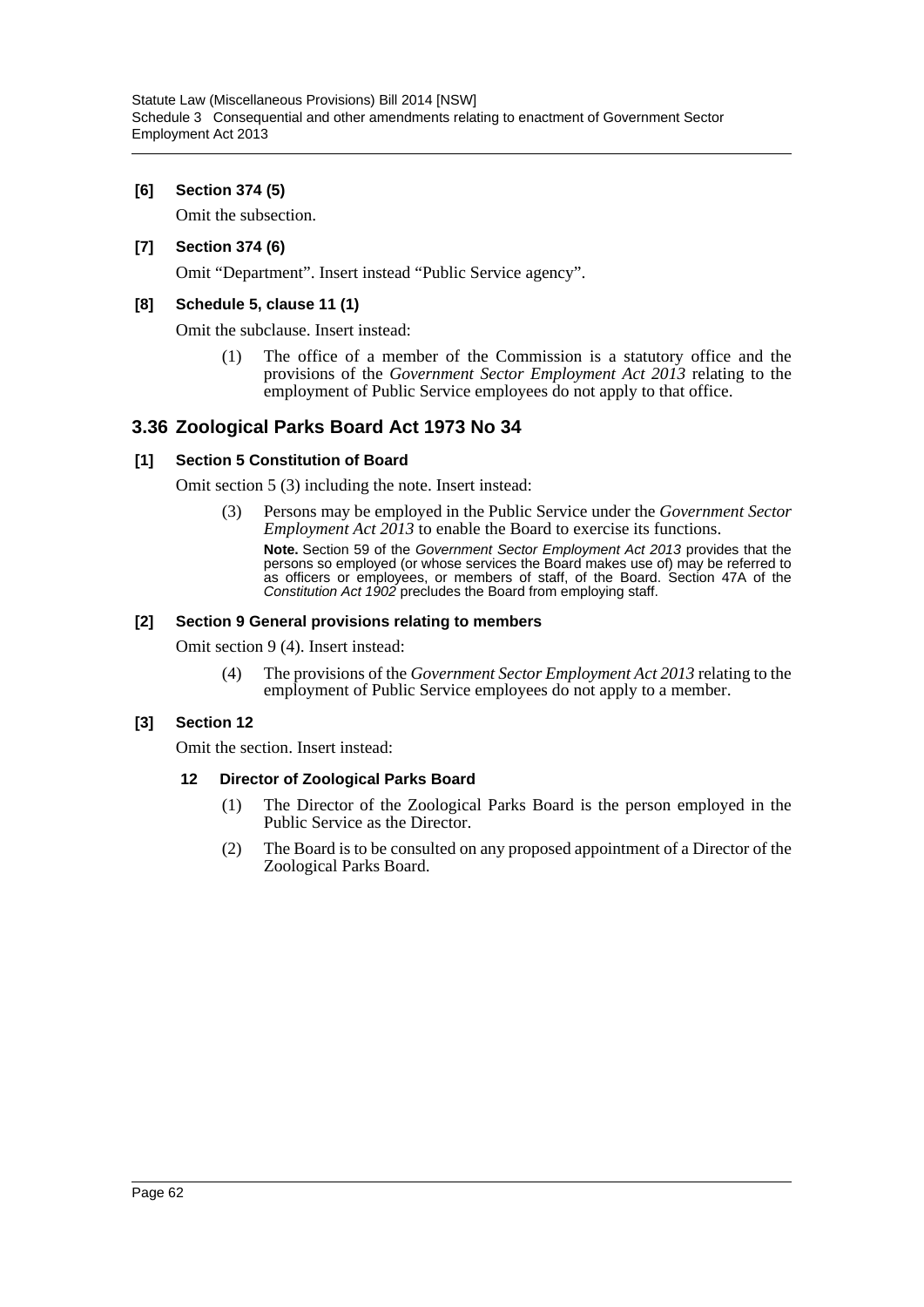# <span id="page-63-0"></span>**Schedule 4 Repeals**

## **1 Repeal of redundant Acts**

The following Acts are repealed:

- (a) *Appropriation Act 2012* No 44,
- (b) *Appropriation (Budget Variations) Act 2012* No 50,
- (c) *Appropriation (Parliament) Act 2012* No 45,
- (d) *Statute Law (Miscellaneous Provisions) Act 2013* No 47,
- (e) *Statute Law (Miscellaneous Provisions) Act (No 2) 2013* No 111.

### **2 Repeal of amending provisions that have commenced**

Schedule 5 to the *Board of Studies, Teaching and Educational Standards Act 2013* No 89 is repealed.

### **3 Repeal of provisions that amend provisions of an Act that have been repealed**

Schedule 2.9 to the *Mining Amendment Act 2008* No 19 is repealed.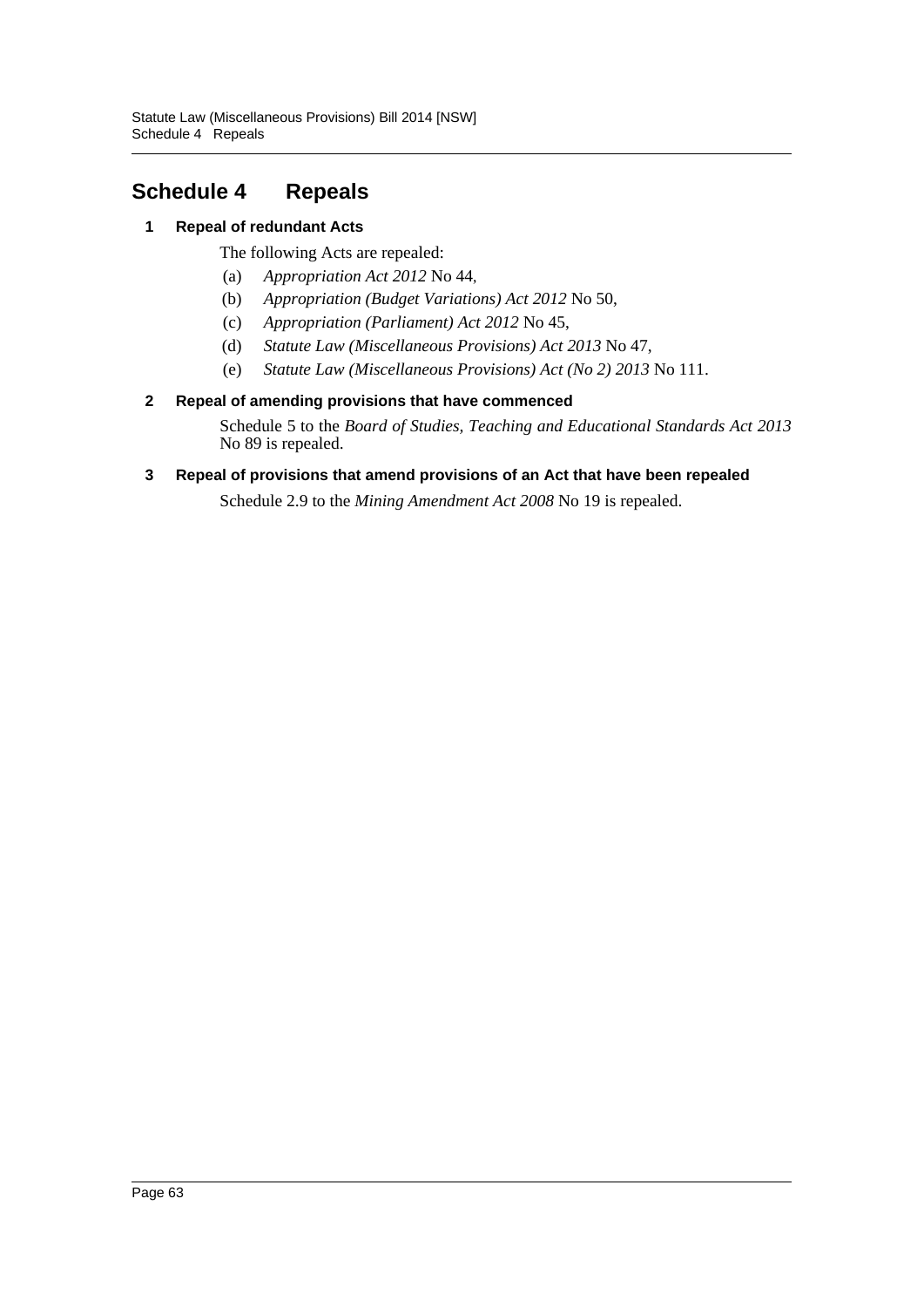# <span id="page-64-0"></span>**Schedule 5 General savings, transitional and other provisions**

#### **1 Effect of amendment of amending provisions**

- (1) An amendment made by Schedule 1, 2 or 3 to an amending provision contained in an Act or instrument is, if the amending provision has commenced before the Schedule 1, 2 or 3 amendment concerned, taken to have effect as from the commencement of the amending provision (whether or not the amending provision has been repealed).
- (2) In this clause:

*amending provision* means a provision of an Act or instrument that makes a direct amendment to an Act or instrument by:

- (a) the repeal or omission of matter contained in the amended Act or instrument without the insertion of any matter instead of the repealed or omitted matter, or
- (b) the omission of matter contained in the amended Act or instrument and the insertion of matter instead of the omitted matter, or
- (c) the insertion into the amended Act or instrument of matter, not being matter inserted instead of matter omitted from the Act or instrument.

#### **Explanatory note**

This clause ensures that certain amendments, including amendments correcting errors in technical provisions (for example, headings indicating the section to be amended or directions as to where a new section is to be inserted) and rectifying minor drafting errors (for example, corrections in numbering of provisions, correction or insertion of cross-references, omission of unnecessary matter or insertion of omitted matter), will be taken to have commenced on the date the amendments to which they relate commenced.

#### **2 Effect of amendment or repeal on acts done or decisions made**

Except where it is expressly provided to the contrary, if this Act:

- (a) amends a provision of an Act or an instrument, or
- (b) repeals and re-enacts (with or without modification) a provision of an Act or an instrument,

any act done or decision made under the provision amended or repealed has effect after the amendment or repeal as if it had been done or made under the provision as so amended or repealed.

#### **Explanatory note**

This clause ensures that the amendment or repeal of a provision will not, unless expressly provided, vitiate any act done or decision made under the provision as in force before the amendment or repeal.

#### **3 Effect of amendment on instruments**

Except where expressly provided to the contrary, any instrument made under an Act amended by this Act, that is in force immediately before the commencement of the amendment, is taken to have been made under the Act as amended.

#### **Explanatory note**

This clause ensures that, unless expressly provided, any instrument that is in force and made under a provision of an Act that is amended or substituted by the proposed Act will be taken to have been made under the Act as amended.